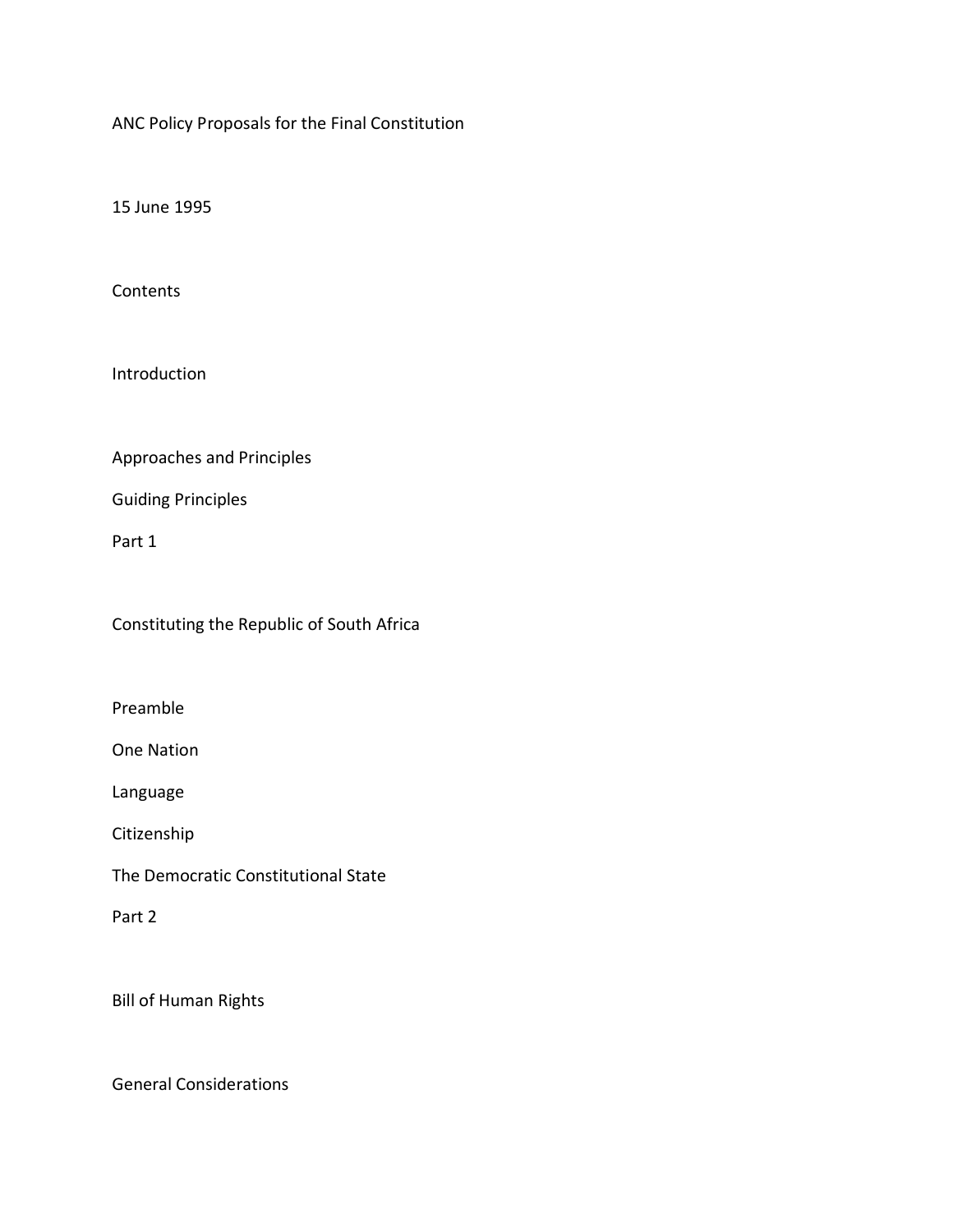Bill of Rights

Part 3

National Government

National Assembly

The Franchise

Number of Representatives

Recall

Checks and Balances and Accountability

Party Funding

Parliamentary Committees

Proposals

The Senate

The National Executive

Proposals

Part 4

Provincial and Local Government

The System of Provincial Governance and the Senate

Concerns and Objectives

Potential Problems

The Proposal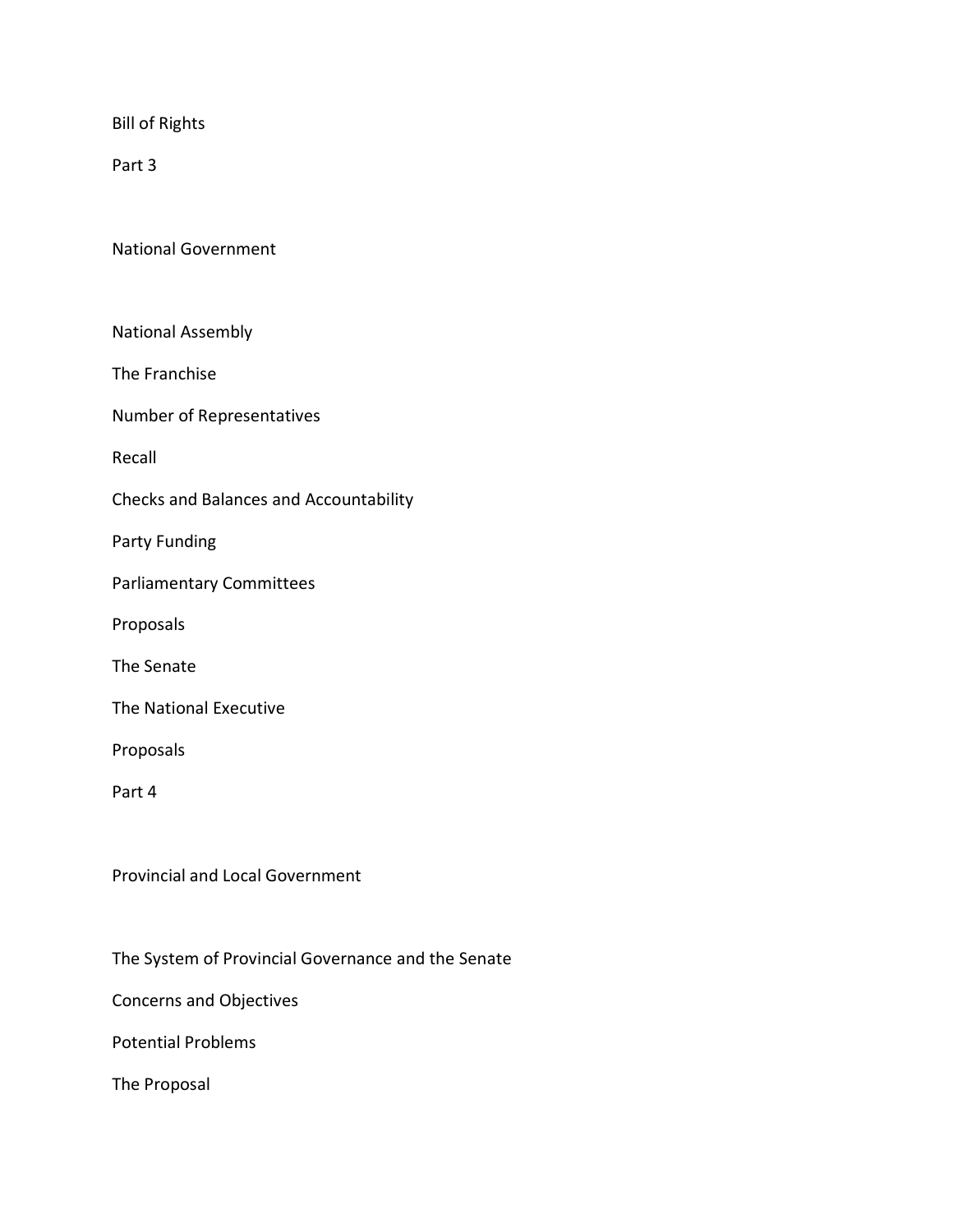Functions of the Senate

Composition of the Senate

Co-operative Governance

Proposals

General Principles

Cooperative Governance

General Matters

Elements of the Provincial System

The Senate

Legislative Competences

Executive Competences

Local Government

Proposals

Traditional Authorities and Cultural Bodies

Discussion and Proposal

Part 5

Judicial Authority

#### Proposals

The Public Protector, Human Rights Commission, Commission on Gender Equality, Restitution of Land Rights

Proposals

Part 6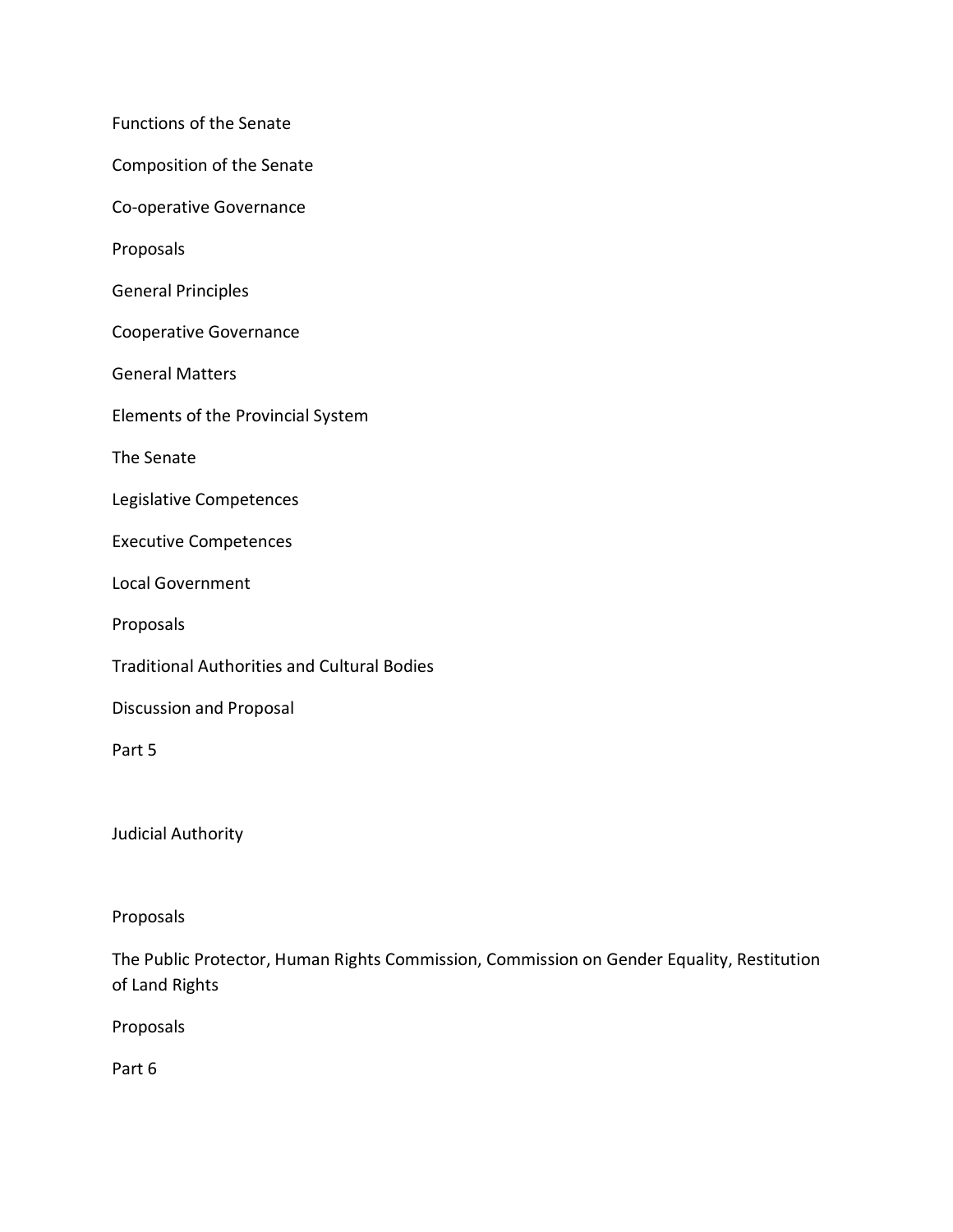The Public Service

Proposals

The Security Services

General Guidelines

Intelligence Services

The National Defence Force

SA Police Service

Part 7

Finance

National Financial Affairs

Provincial Financial and Fiscal Affairs

Financial and Fiscal Commission

Proposals

Introduction

Approaches and Principles\*

It will be the task of the Constitutional Assembly (CA) to review the entire Interim Constitution, that is, to begin afresh\*\*. This must take place even though many formulations have already found expression in the Interim Constitution`s text. In this regard the positive and negative experiences of this Constitution are taken into account.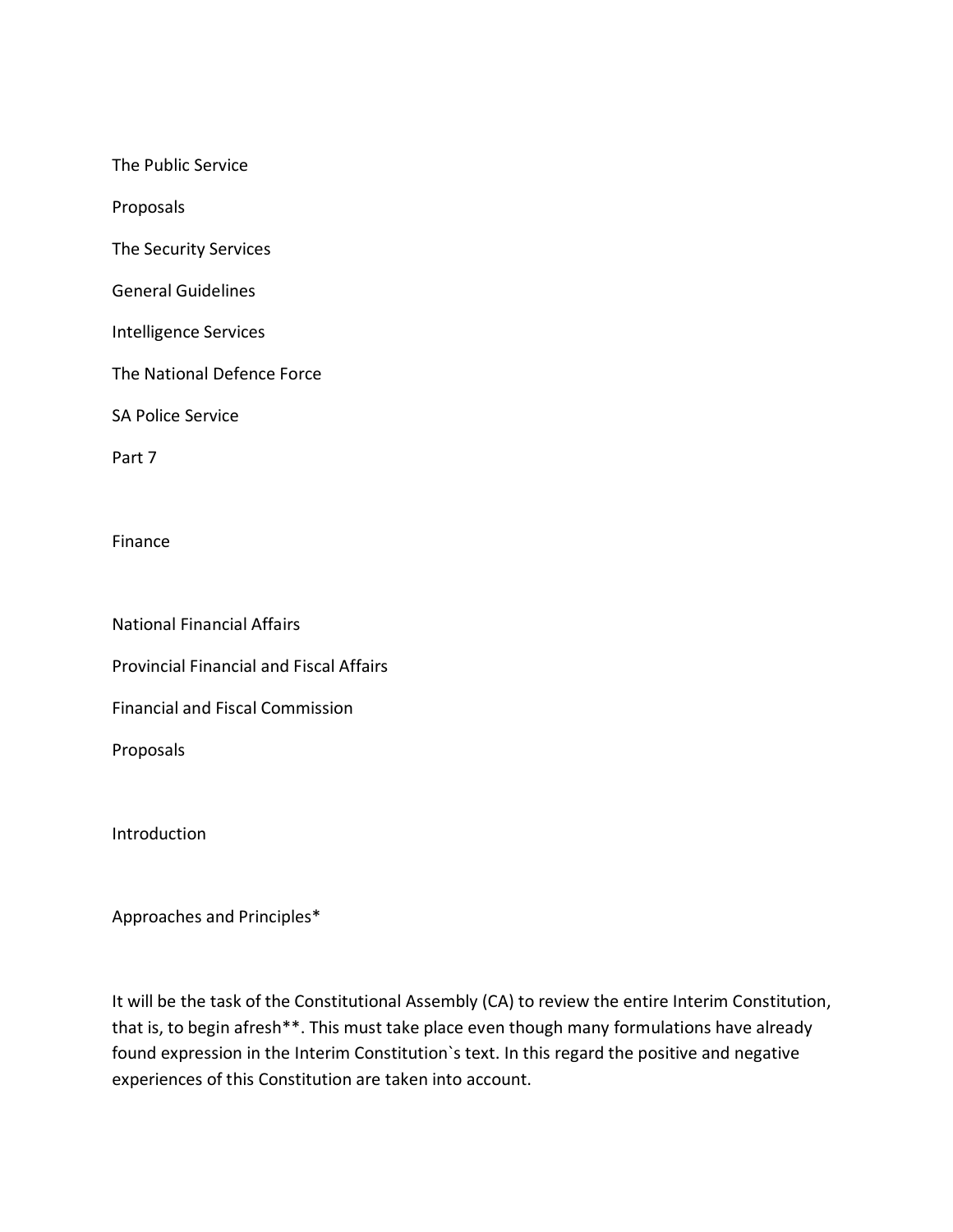\*This memorandum draws on the policy guidelines adopted by the National Conference of the ANC on 31 May 1992, entitled Policy Guidelines for a Democratic South Africa (also known as Ready to Govern), as well as the "list of principles" adopted at the National Conference of 17 December 1994. It also draws on an unmandated constitutional blueprint. During 1990 - 1992 the Constitutional Committee considered and drafted a constitutional "blue print": Working Paper 3. This text formed the basis of submissions to the Multi-Party forum, but differed from the Interim Constitution in material respects. Furthermore the Constitutional Committee published two relevant documents, The Bill of Rights (1993) and Constitutional Principles (1993). Other parts of this memorandum came from submissions to Codesa or the Multi-Party Forum, or were adopted at the recent Kempton Park Constitutional Conference of the ANC in April 1995.

\*\* The new constitution will in any event dispense with certain special features of the Interim Constitution, such as the CA, the GNU, deadlock-breaking and the transitional provisions. Sections 234 - 238, which deal with the transition, will need to be examined in the light of the consequences and arrangements which have resulted from their application. See also Section 239 dealing with assets and liabilities. We assume that those provisions which provide for continuity in regard to various political institutions and arrangements will no longer have application.

The final Constitution needs to avoid some of the approaches to constitution-making and the consequent characteristics of the interim Constitution, which:

were too detailed, and purported to deal with issues which should be left to Parliament to legislate on. It is not in our interests to negotiate provisions in the Constitution which can be dealt with by statute. It is in our interest only to ensure that there are no unnecessary constitutional limitations on the expression of the will of Parliament. Other parties will be seeking to elaborate on the provisions in the Constitution. In general, the only issues which should be constitutionalised are the principles upon which our democracy is founded and guaranteed, as well as the necessary identification of the essential features of the institutions which give expression to these. The mechanics and rules of such institutions should be left to Parliament to create.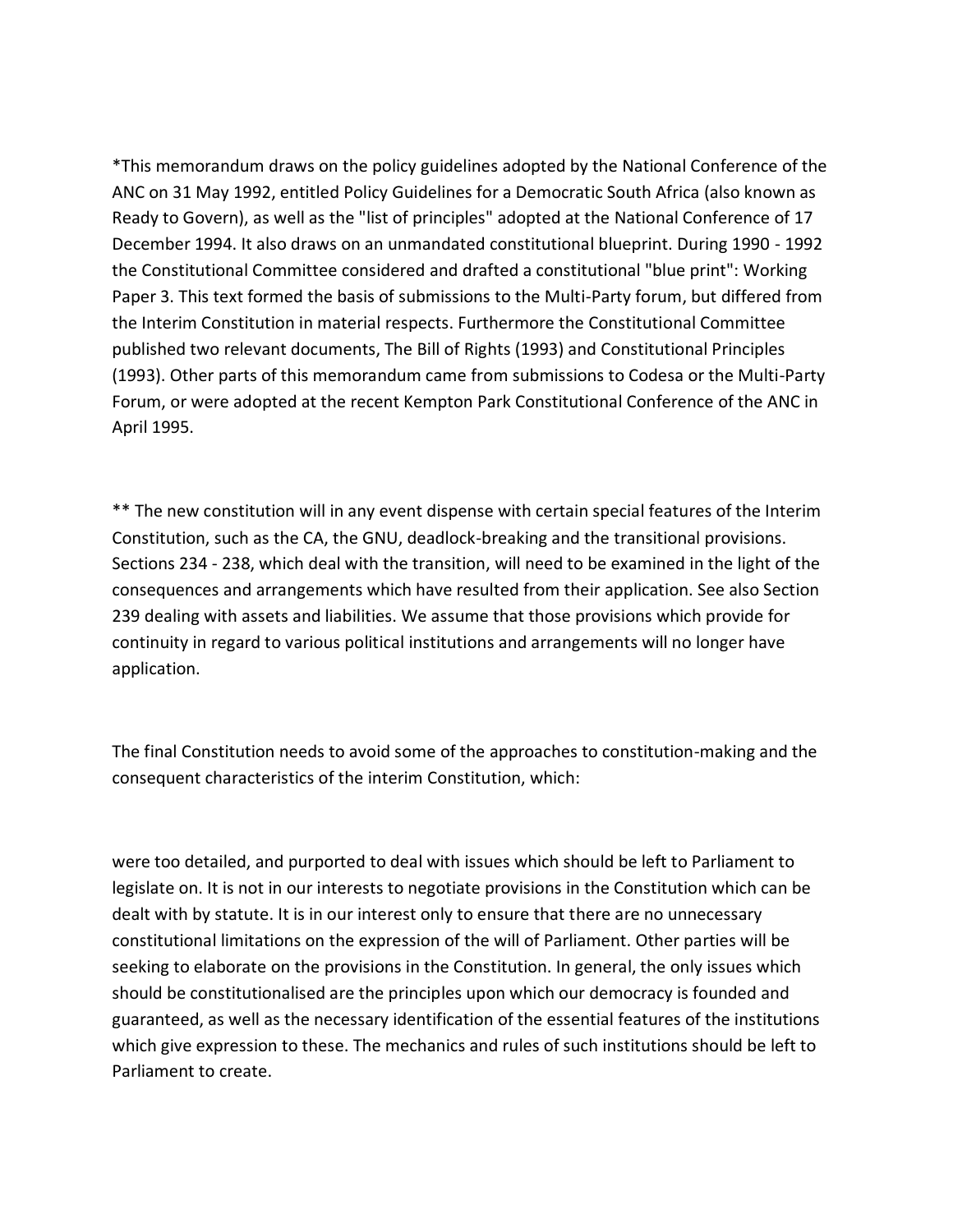provided an excessive set of structures, duplication of functions, often boosting the costs of government, sometimes without any clear benefit to our people. The process did not encourage a "costing" of the measures and means introduced.

concentrated on regional government and a variety of forms of regional representation at the expense of local and national levels of government.

abounded with complex, legalistic language. The constitution should be written in a concise style and be suitably designed, yet it should be drafted in clear, simple and understandable language.

Guiding Principles

Just as the CA will be bound by the Constitutional Principles in Schedule 4, so too the ANC sets out its own constitutional principles. The more elaborated proposals on actual structures and institutions of government, which this memorandum addresses, are based on these principles. The guiding and pre-eminent principles are as follows:

The constitution of South Africa shall create the framework to build a united and undivided nation.

The character of the state shall be a multi-party democratic state based upon democratic majority rule.

The Constitution shall commit the country to a non-racial and non-sexist order based on the inherent dignity of all persons and the equal enjoyment of all human rights.

There shall be a bill or rights guaranteeing all accepted human rights including socioeconomic rights and which shall be, where appropriate, applicable against all sources of power.

The Constitution shall as far as possible empower the poor and the vulnerable to enforce their rights and shall inter alia create a Human Rights Commission and a Public Protector to perform this function.

There shall be regular elections, at no longer than five year intervals, on a common votes roll based on universal adult suffrage at all levels of government. The electoral system at the various levels shall ensure accountable representation.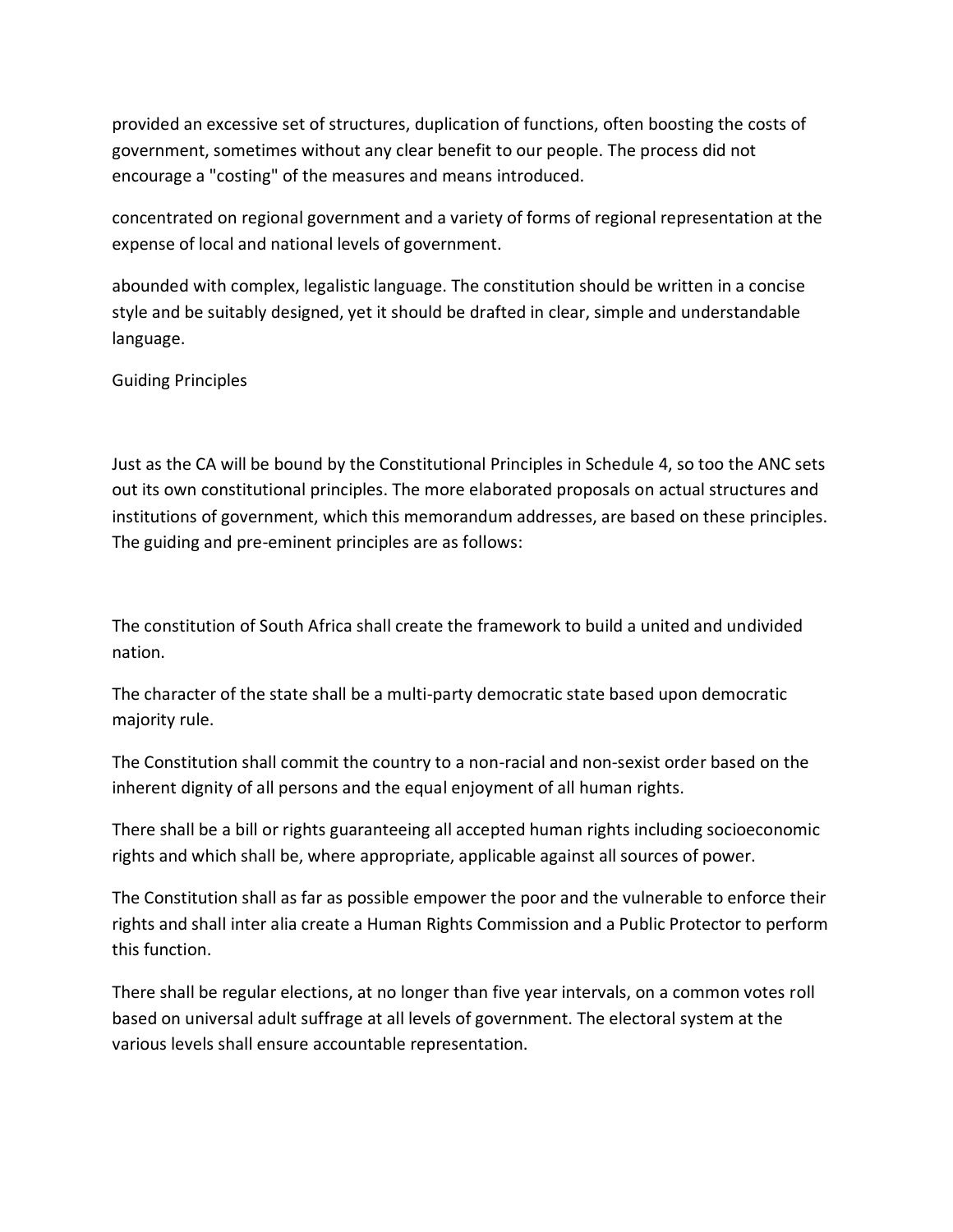Parliament shall, subject to the Constitution, be the supreme law-maker, and the expression of the will of the people. The executive will be accountable to it.

Parliament must not be limited in its capacity to legislate so as to address the legacy of the past including such issues as land restoration, re-distribution, and affirmative action.

Government shall be formed by the majority party or voluntary coalitions, if any.

Government shall be honest, accountable, transparent and cost effective.

There shall be democratically elected government at regional and local levels, both urban and rural, whose powers shall be set out in the constitution. The powers of regional government shall be subject to the need for national uniformity, national reconstruction and development, as well as the values in the Bill of Rights. National government shall be ultimately responsible for financial and fiscal matters.

The civil service shall be representative, impartial, and shall loyally serve the Government of South Africa and mechanisms shall be adopted to ensure the accountability and transparency of the public service.

Separation of Powers between the organs of government shall be provided for in a manner consistent with the accountability of the executive to Parliament.

The role and status of traditional leaders in the non- partisan promotion and protection of customs, culture and customary law, shall be recognised, subject only to the principles set out above.

Powers should be distributed to the provinces so as to promote on the one hand government closer to the people, and popular participation in governance, and, on the other hand, to minimise antagonistic divisions between provinces and between levels of government.

All provisions of the final constitution shall be capable of amendment subject only to the constitutionality prescribed majorities and procedures.

Part 1

Constituting the Republic of South Africa

Binding Constitutional Principles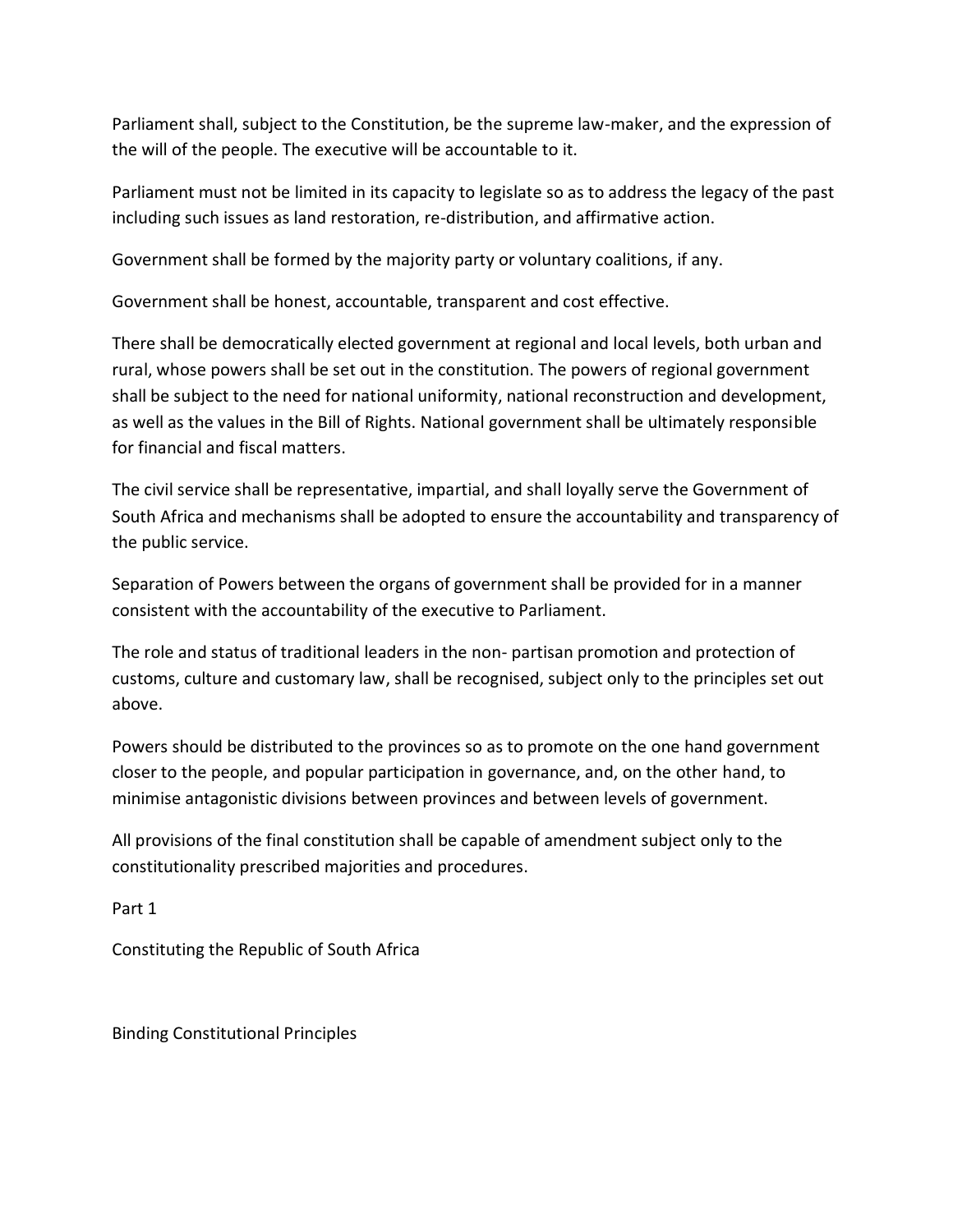$\mathbf{I}$ 

The Constitution of South Africa shall provide for the establishment of one sovereign state, a common South African citizenship and a democratic system of government committed to achieving equality between men and women and people of all races.

IV

The Constitution shall be the supreme law of the land. It shall be binding on all organs of state at all levels of government.

Preamble

Proposals

The preamble to the Constitution will express a commitment to:

## 1.1

a free and open society based on democratic values where the dignity and worth of every South African man or woman is protected by law,

#### 1.2

a unified South Africa,

1.3

a society founded on the sovereignty of the people of South Africa, and on the principles of equality, non- racialism, non-sexism and mutual respect,

1.4

overcoming the legacy, redressing the injustices and healing the divisions of the past, and preventing new forms of oppression,

1.5

taking our place amongst the family of nations in Africa and the world.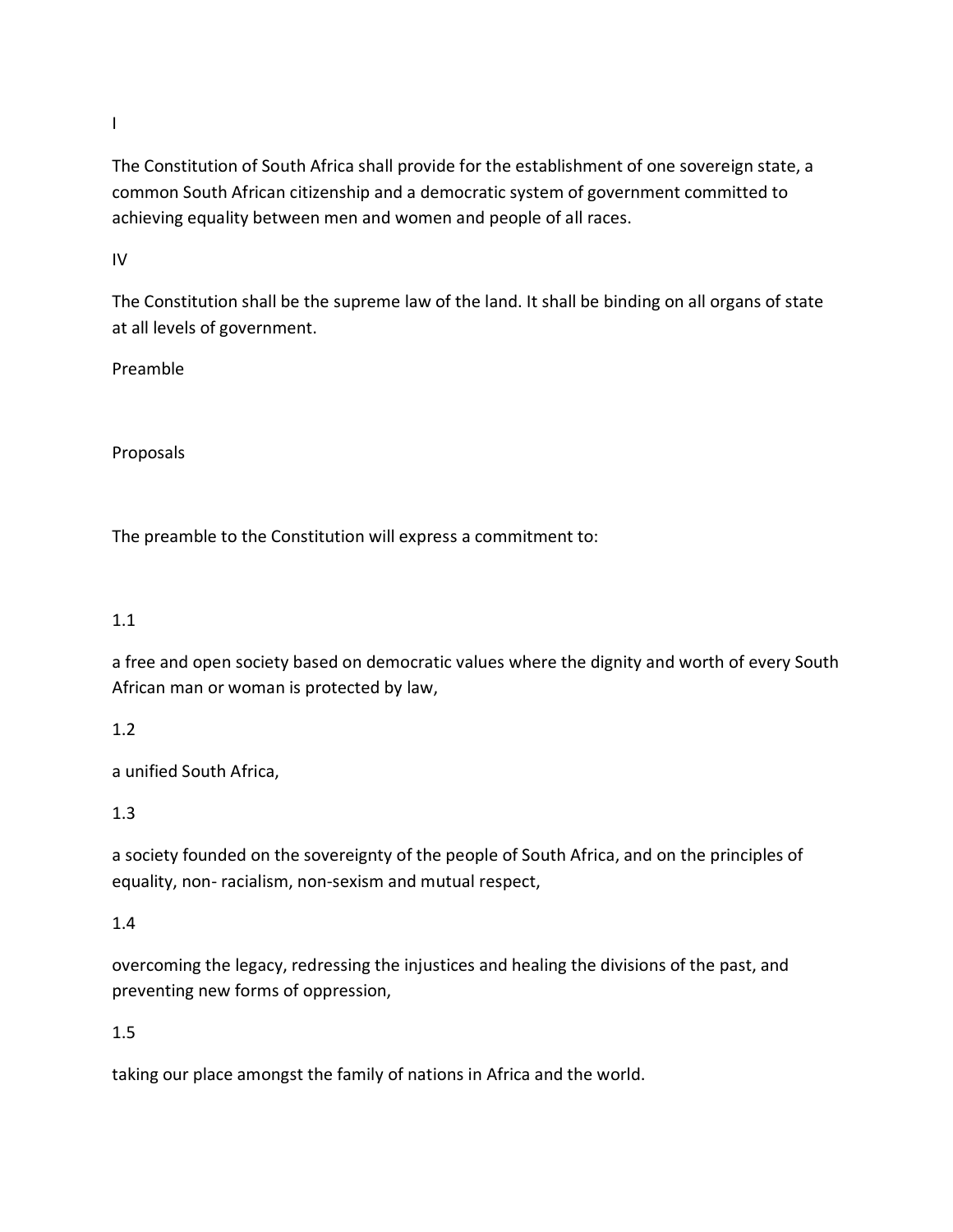#### One nation

#### 1.6

The final constitution shall give expression to the goal of building the people of South Africa as one undivided and united nation.

**Territory** 

Proposal

#### 1.7

The territory of South Africa shall be the whole territory of South Africa as it was on 27 April 1994.

#### Language

The language provisions have been subjected to various criticisms, regarding on the one hand its practicability and, on the other hand the de facto elevation of certain languages above others. Save for section 3(2) which entrenches the status of various existing official languages, the existing language provisions are derived from ANC policy which tries to balance the need to safeguard our diverse languages with the practicalities of governance.

Proposals

#### 1.8

Afrikaans, English, isiNdebele, Sesotho sa Leboa, Sesotho, siSwati, Xitsonga, Setswana, Tshivenda, isiXhosa and isiZulu shall be the official South African languages at national level, and conditions shall be created for their development and for the promotion of their equal use and enjoyment.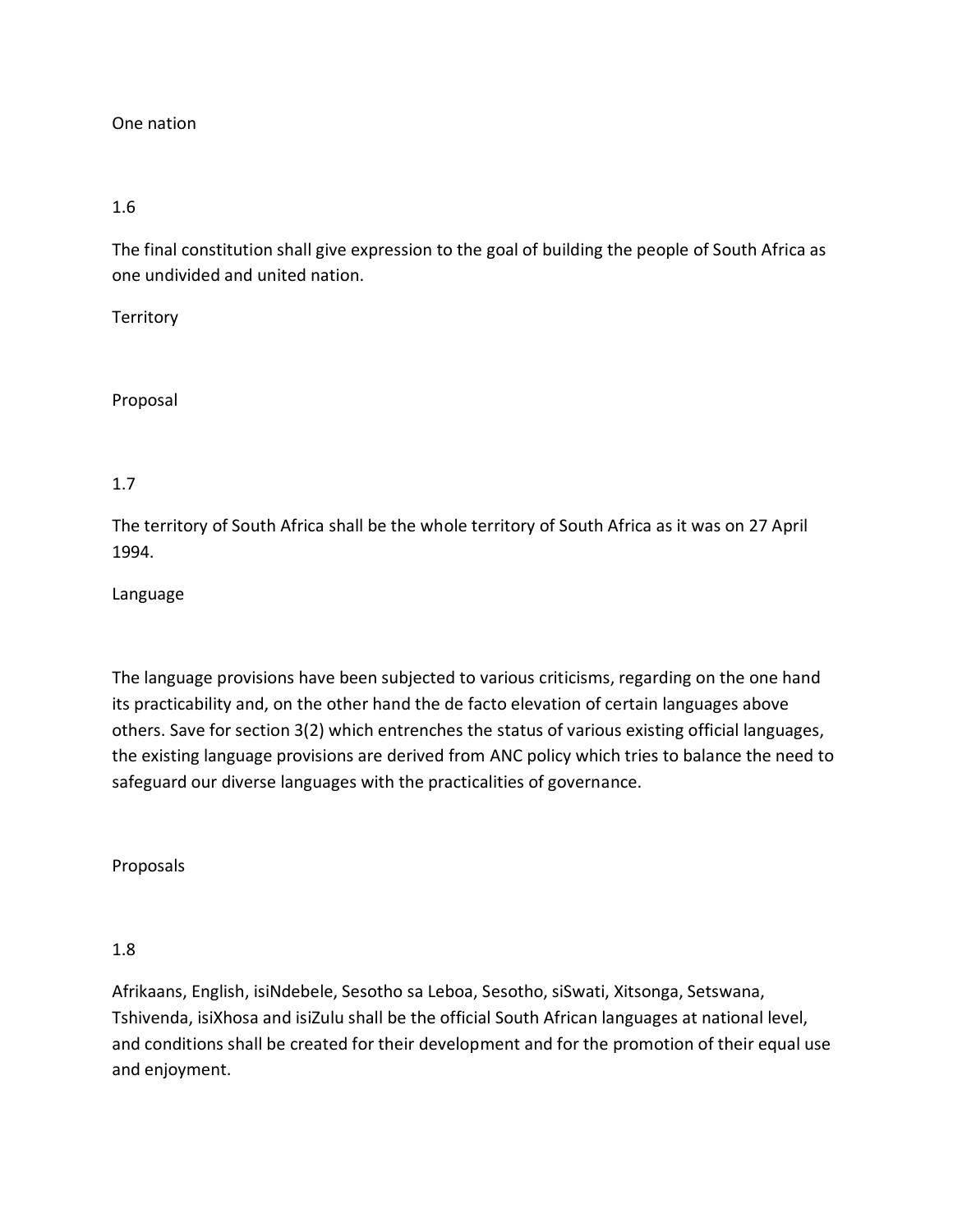### 1.9

The languages of South Africa shall all be equally recognised.

1.10

Every person shall have the right to communicate in the courts, in Parliament and with Government in his/her own language.

## 1.11

National and Regional Governments may designate a language or languages as the official language or languages of communication for any particular purpose, or generally.

# 1.12

The languages of South Africa shall be promoted and developed.

# 1.13

A mechanism shall be created to promote respect for and development of both the official languages and other languages used by communities in South Africa.

## Citizenship

## 1.14

All South Africans shall be entitled to equal and full citizenship. Citizenship may be acquired by birth, decent, marriage or naturalisation. No citizen shall be arbitrarily deprived of his citizenship though legislation may set out the circumstances in which citizenship shall be lost.

The Democratic Constitutional State

The South African state should have the character of being a democratic constitutional state expressing a balance and the inter-connection between democracy and constitutionalism.

## 1.15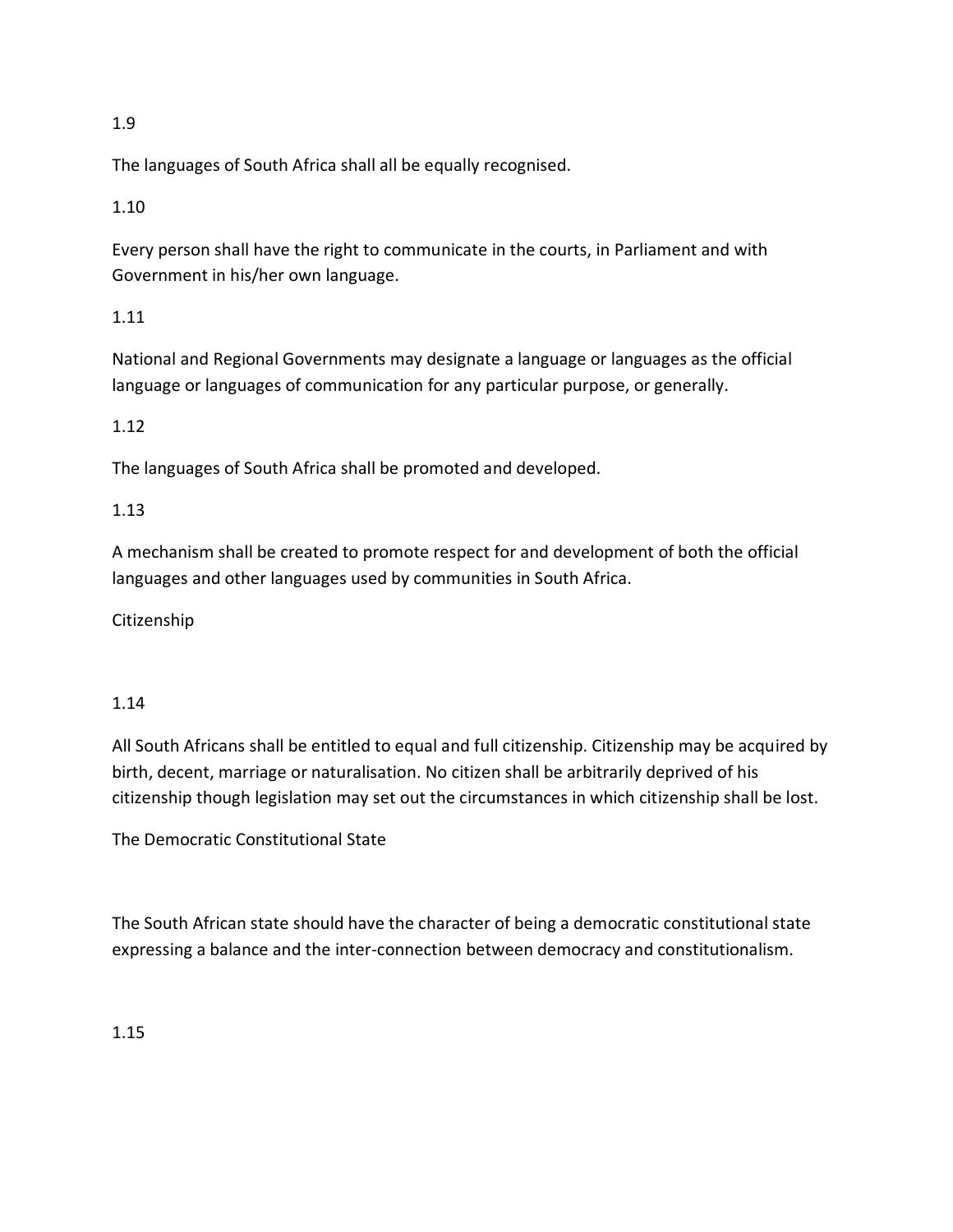The concept of the democratic constitutional state (to be included at least in the Preamble of the Constitution) should be a positive guide and not a political programme, and should in an harmonious way encompass the following:

# 1.15.1

The principle of democracy: The right of the people of South Africa to exercise state power through the vote as well as state organs and institutions.

# 1.15.2

The principle of constitutionalism: The national law-giver (Parliament) should be bound by the Constitution except and in so far as the Constitution may be amended in the prescribed way, whilst the executive and judiciary should be bound by written and unwritten law\*.

\* It follows that all organs of state at all levels of government are to be bound by the constitution, including Parliament, but only Parliament may amend the Constitution in the prescribed way.

# 1.16

The integration of constitutionalism and democracy should be sought along the following lines:

## 1.16.1

Democracy should be seen as the supremacy of the people through the supremacy of law/the constitution: the idea of democratic constitutionalism. There should be no democracy without constitutionalism, and no constitutionalism without democracy.

## 1.16.2

Constitutionalism should be legitimate, and it is legitimate when it is seen against the background of democratic law-making and the democratic system of responsible and accountable government.

## 1.16.3

Expression should be given to the doctrine of the separation of powers, and a fair balance between rigidity and elasticity regarding amendment of different parts of the constitution\*.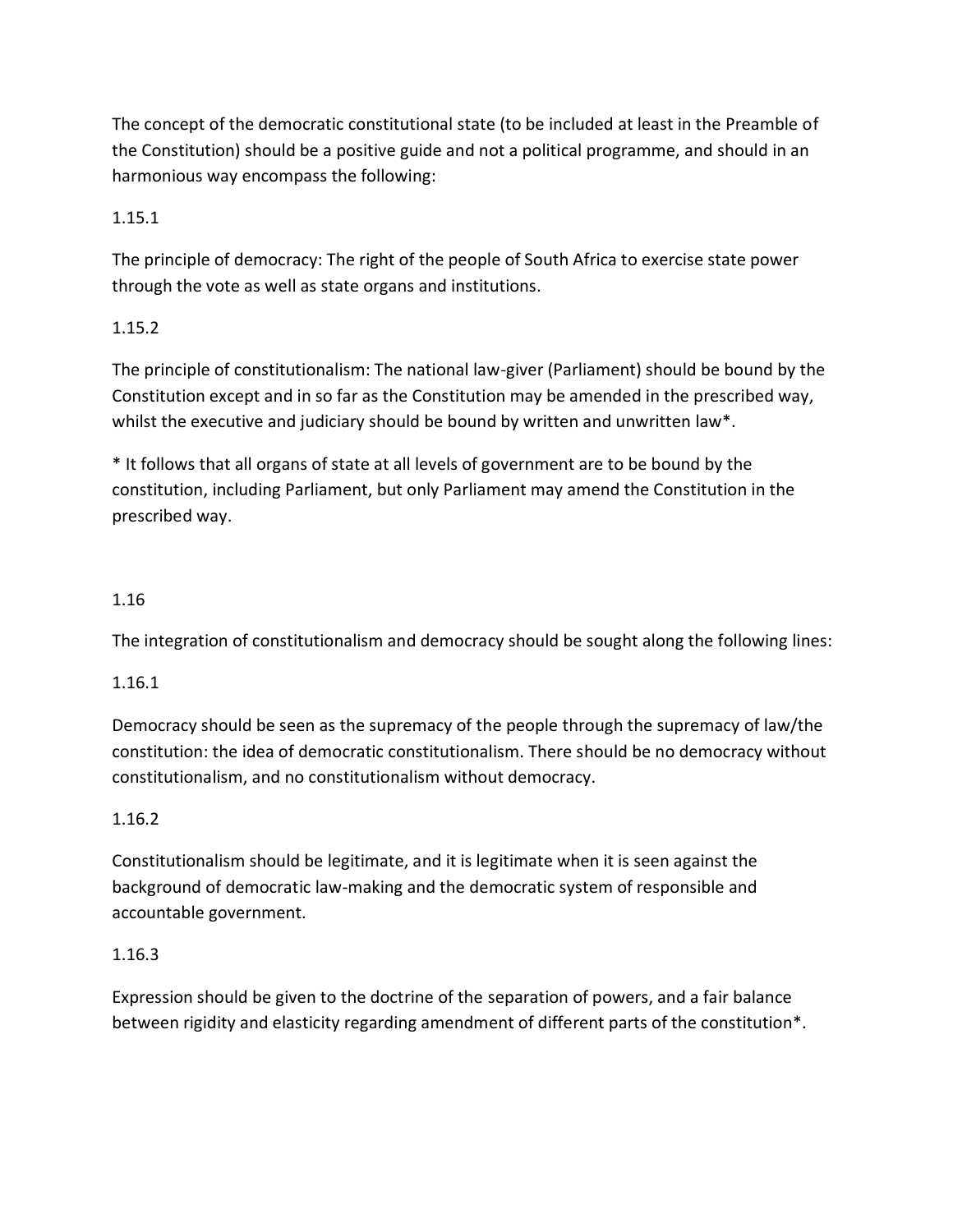\* This consideration will in turn be influenced by the technical style in which the constitution is to be written, in the sense that the more detailed the constitution is, the easier it should be to amend it, while a constitution which is written in a principled way could be more rigid.

## 1.16.4

The supremacy of the Constitution could be seen as meaning that democratic decisions should with regard to material content and procedure only be legally possible within the limits and empowering set by the Constitution, and thus in accordance with the Constitution.

### 1.16.5

The supremacy of the constitution should not be a system against the state, but it should be a system for the democratic state, to guard against the state degenerating into anarchy, arbitrariness and illegality, without a framework of rules. Such a state would undermine democracy and democratic practices.

#### 1.17

The judicial determination of the constitutionality of legislation should be directed at establishing the legal compatibility of national or provincial legislation with the Constitution, or the compatibility of provincial legislation with other national legislation.

Part 2

Bill of Human Rights

Binding Constitutional Principles

#### II

Everyone shall enjoy all universally accepted fundamental rights, freedoms and civil liberties, which shall be provided for and protected by entrenched and justifiable provisions in the Constitution, which shall be drafted after having given due consideration to inter alia the fundamental rights contained in Chapter 3 of this Constitution.

III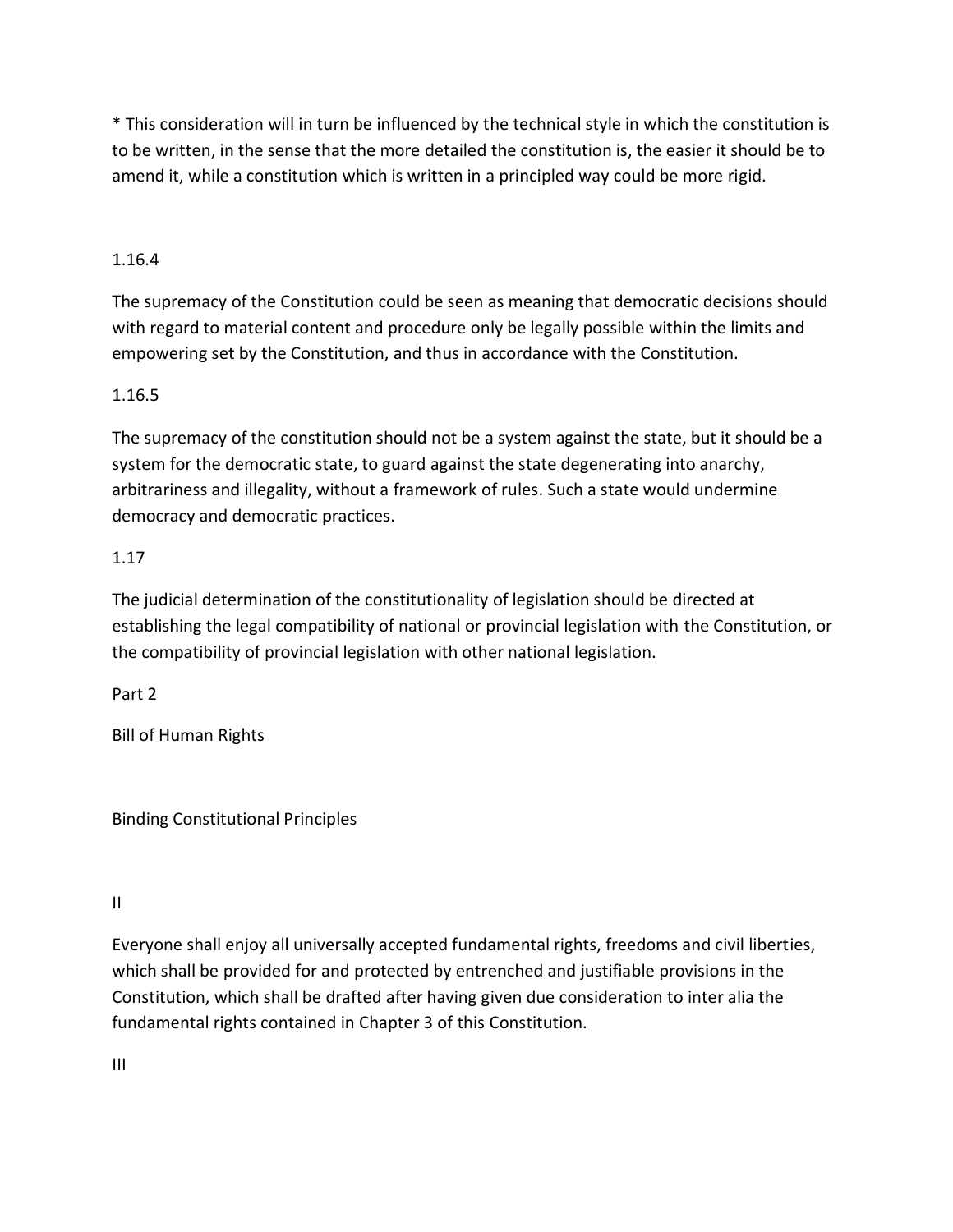The Constitution shall prohibit racial, gender and all other forms of discrimination and shall promote racial and gender equality and national unity.

IV

The Constitution shall be the supreme law of the land. It shall be binding on all organs of state at all levels of government.

V

The legal system shall ensure the equality of all before the law and an equitable legal process. Equality before the law includes laws, programmes or activities that have as their object the amelioration of the conditions of the disadvantaged, including those disadvantaged on the grounds of race, colour or gender.

X

Provision shall be made for freedom of information so that there can be open and accountable administration at all levels of government.

XII

Collective rights of self-determination informing, joining and maintaining organs of civil society, including linguistic, cultural and religious associations, shall, on the basis of non-discrimination and free association, be recognised and protected.

XII

(1) the institution, status and role of traditional leadership, according to indigenous law, shall be recognised and protected in the Constitution. Indigenous law, like common law, shall be recognised and applied by the courts, subject to the fundamental rights contained in the Constitution and to legislation dealing specifically therewith.

(2) Provisions in a provincial constitution relating to the institution, role, authority and status of a traditional monarch shall be recognised and protected in the Constitution.

XVIII

Notwithstanding the provisions of Principle XII, the right of employers and employees to join and form employer organisations and trade unions and to engage in collective bargaining shall be recognised and protected. Provision shall be made that every person shall have the right to fair labour practices.

Introduction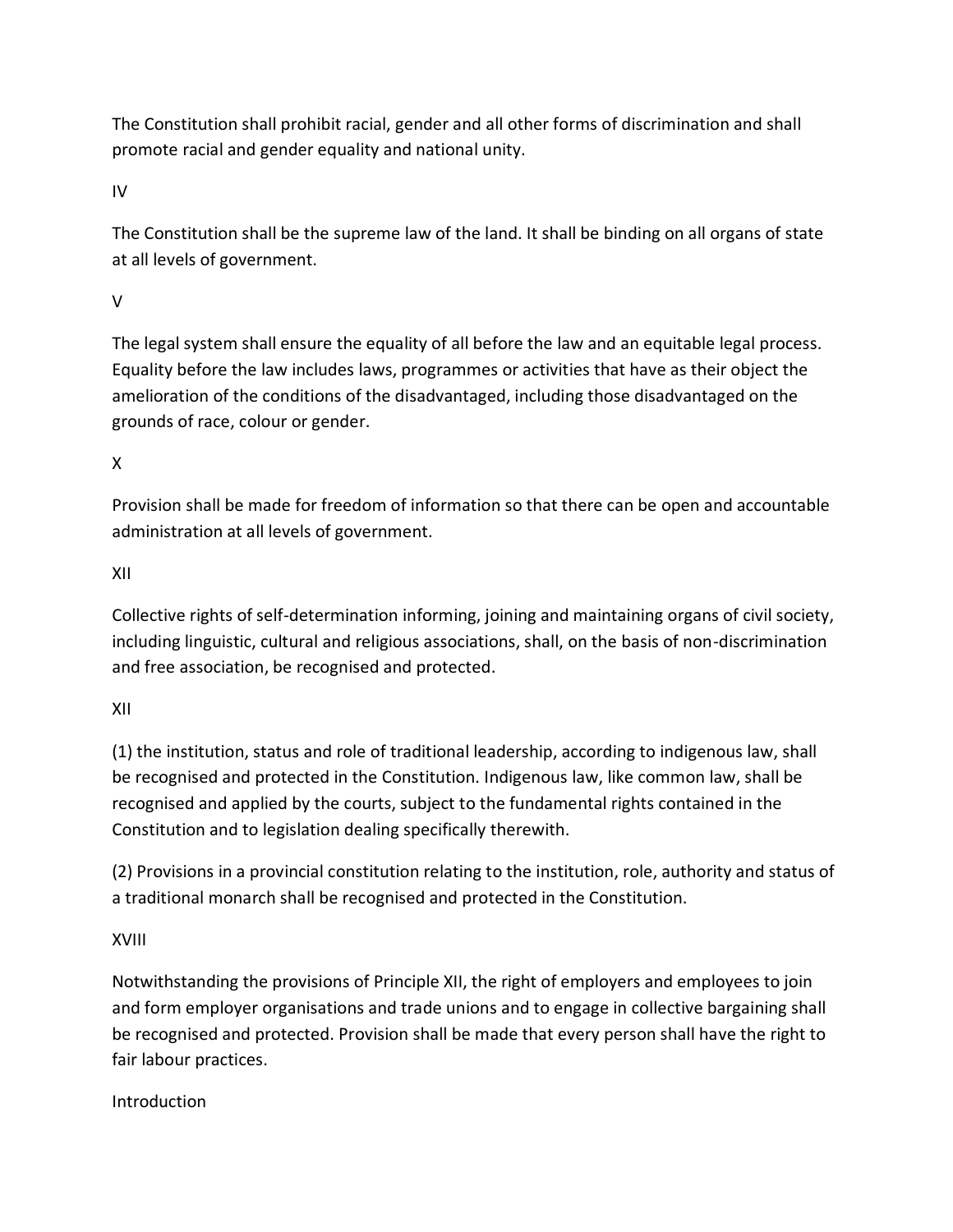South Africa has never had a Bill of Rights which guarantees the fundamentals principles of democracy, equality, non-racism and non-sexism. The ANC`s proposals on the Bill of Rights provide that South Africa will be a multi- party democracy enjoying fundamental rights that are universally recognised in a range of international treaties and documents. The Bill of rights will be a victory for all the peoples of South Africa , in that after decades of struggle and sacrifice they will have guarantees that will ensure the elimination of oppression, discrimination, inequality and division. It will also ensure that the basic rights and freedoms of all are respected while the rich diversity of our society is fully acknowledged.

General considerations

The current chapter on fundamental rights covers political and civil rights. In general, the rights represent a progressive charter in regard to this limited field. However consideration needs to be given to:

Making the chapter on fundamental rights applicable horizontally where appropriate and enshrining applicable and appropriate socioeconomic rights. A balance needs to be established between equality and freedom. Even in this regard our vision of freedom should focus on the rights which protect the dignity of individuals, rather than those which protect their economic privileges. In short the balance which the interim constitution establishes leans in favour of liberty rather than equality. The Bill should apply to human beings.

Drafting the rights in a way in which they would give expression to a balance between democratic Government and the protection of individual liberty. It may be that some of the rights in the Interim Constitution were drafted without a proper perspective of the challenges of governance and thus do not reflect the appropriate balance between the role of the courts and the role of Parliament.

Some sections need reconsideration and have been the subject of political and jurisprudential criticism. These critiques are too detailed to enumerate here, but can be summarised in further elaboration. These sections are Administrative Justice, Economic Activity, Labour Relations, Property, Children, Education, Access to Information, and the limitations clause (section 33).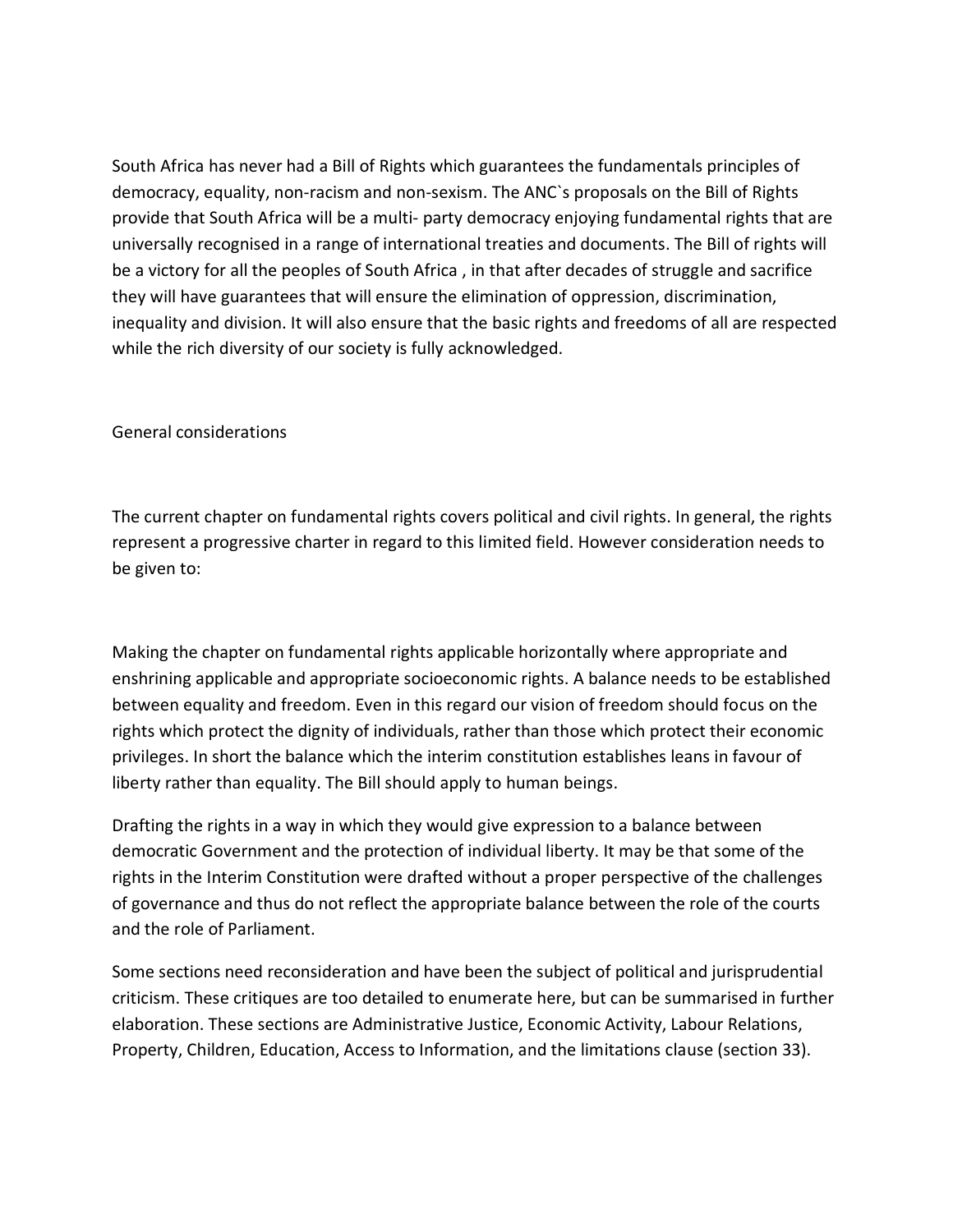Notwithstanding the need to address socioeconomic rights in the Constitution, it is also clear that such rights must be costed against an audit of available resources. It helps no-one to promise which can not be granted, or which enables judges to set and prescribe government priorities. The task of allocating scarce resources to job-creation before health car, or vise versa, is the government`s job, not the courts. This does not preclude a floor of basic economic rights, capable of expansion through legislation or the constitution. This is also true of civil and political rights.

Juristic persons should be entitled to the rights to the extent that the rights permit. (See Sect 7(3), Interim Constitution.)

Having regard to the above-mentioned considerations, the Bill should include civil, political, economic, social and culture rights. Environmental rights should also be addressed. The provisions on social and economic rights should be formulated in a way that does not hamper effective government.

Not all rights can be appropriately set out in the Constitution and they may require proper elaboration in legislation.

Bill of Rights

Proposals

#### 2.1

The Bill of Rights will guarantee that South Africa is a multi-party democracy in which people enjoy freedom of association, speech and assembly and the right to change their government. Furthermore, the public have a right to know what is being done in their name\*.

\*The National Conference felt that the right to free speech should not include the right to "hate speech". This should be regulated by legislation.

## 2.2

The Constitution shall enshrine a strong right to information and a firm guarantee regarding the free circulation of ideas and opinions\*.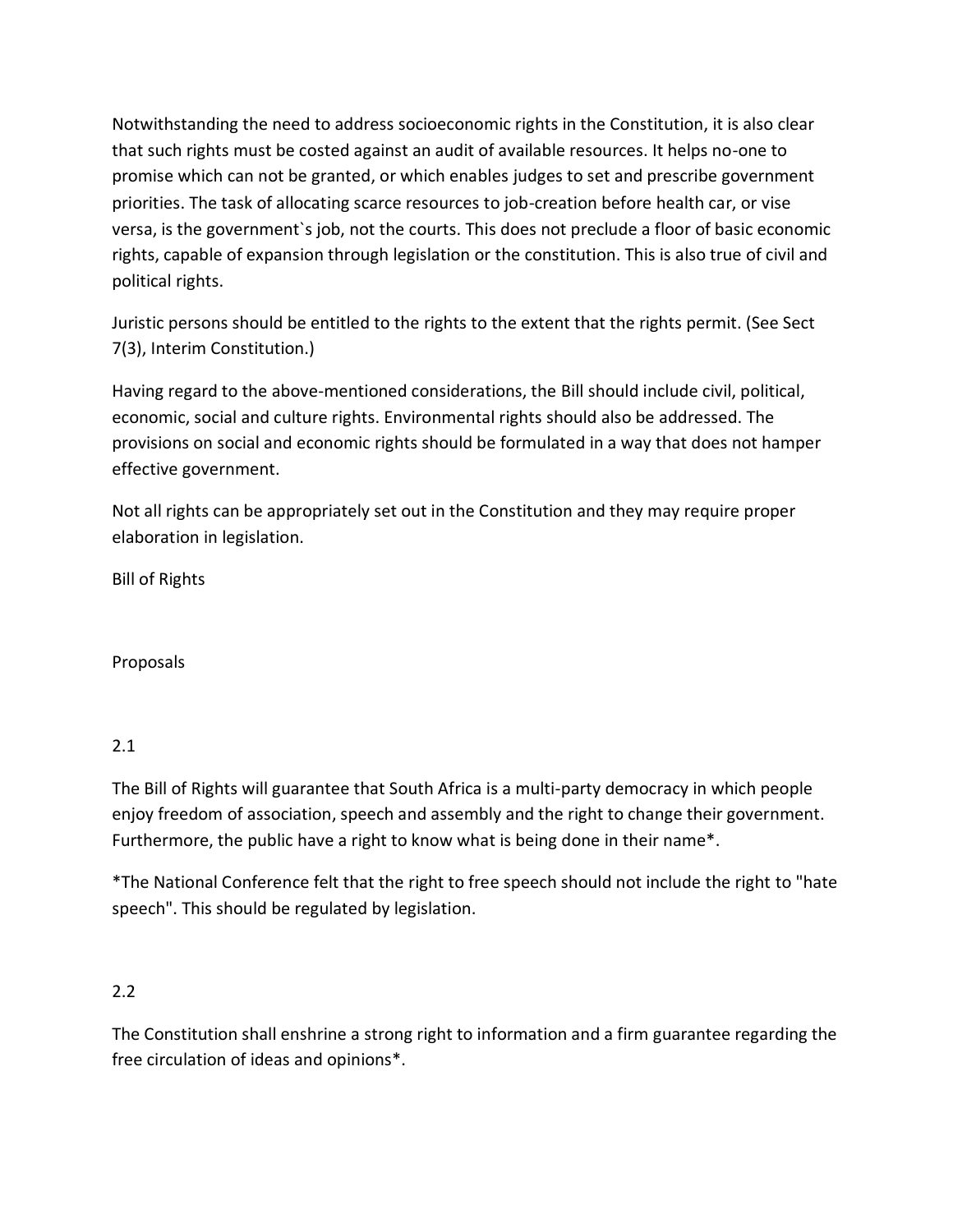\*The detailed questions regarding the right to free publication and the circulation of pornography should be regulated by legislation. The right to information should be exercised within the parameters and procedures set out in legislation.

# 2.3

The Bill of Rights shall be binding upon the State and organs of government at all levels and, where appropriate, on social institutions and persons.

#### 2.4

The Bill of Rights shall guarantee a right to a fair trial, and prohibit torture, cruel and unusual punishment or degrading treatment.

### 2.5

The Bill of Rights shall enshrine the right of a citizen to choose his or her place of residence, as well as the right of freedom of movement.

### 2.6

The Bill of Rights shall protect the right to life and the dignity of all. Such a right shall not preclude the legislature, if it so chooses, from providing for and regulating the right to an abortion by legislation\*.

\*Thus preserving the right of a democratically elected government to decide on the issue of abortion. The matter could, however, also be seen from the wider perspective of reproductive rights, on which the Women`s Charter for Effective Equality states in article 11: "Women have the right to control over their bodies, which includes the right to make reproductive decisions". The RDP White Paper in paragraph 2.12.6.4 refers in this regard to the guaranteeing of reproductive rights, the promotion by reproductive health services of privacy and dignity, termination of pregnancy as well as education, counselling and confidentiality. The right to abortion touches on many human rights. The ANC will present further proposals in this regard.

## 2.7

The Bill of Rights shall protect the privacy of all persons subject only to reasonable restrictions to allow inter alia the state to enter property to protect vulnerable persons.

2.8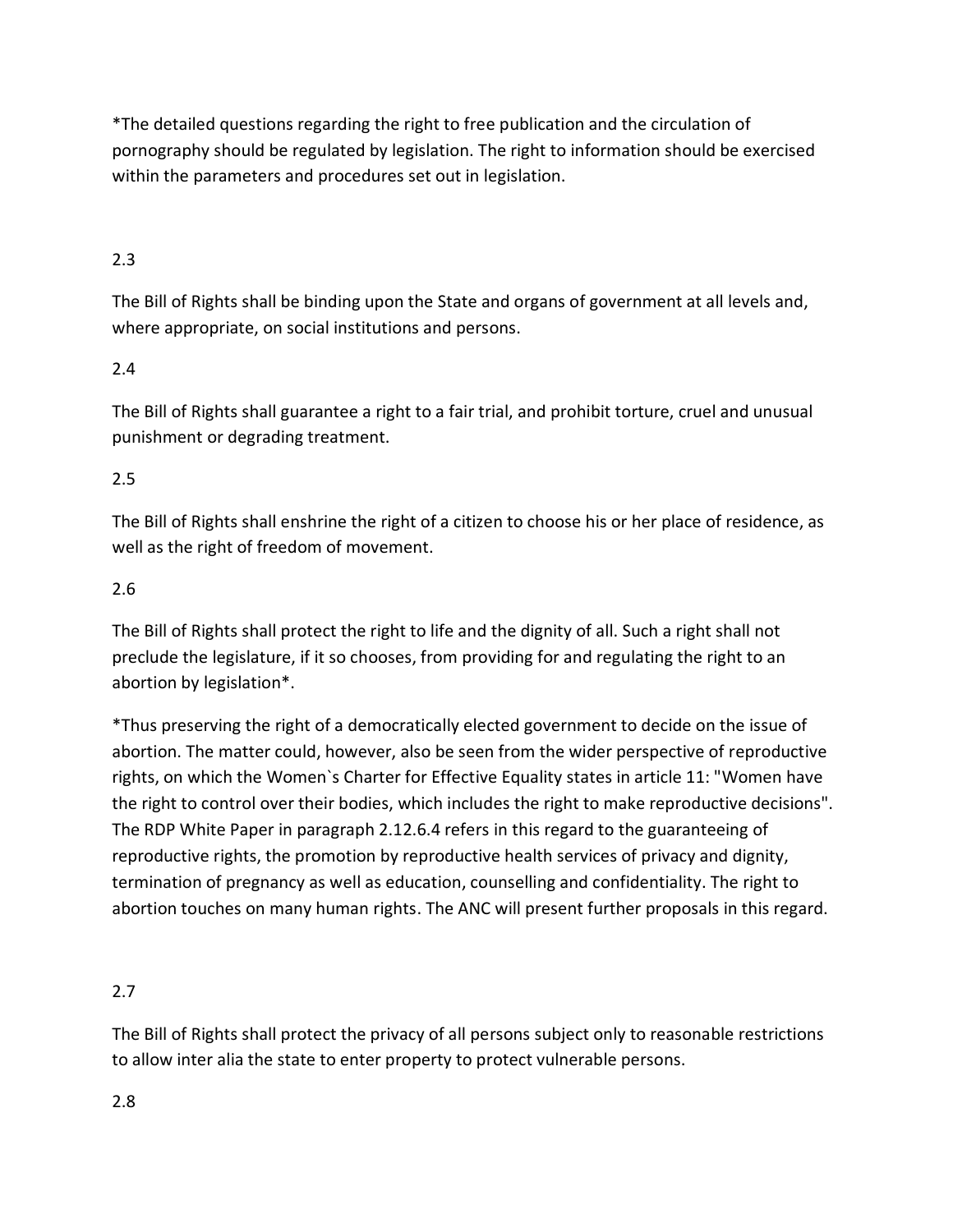The Bill of Rights must guarantee language and cultural and religious rights. It will respect the diversity of faiths and give guarantees of freedom of religion.

## 2.9

The Bill of Rights will protect workers rights to set up independent trade unions, to engage in collective bargaining and their right to strike and picket must be protected. The State will be a signatory to the International Labour Organisation (ILO) conventions and commit itself thereby. The Bill of Rights will also prohibit slave labour, forced labour, the exploitation of children and discrimination in the work place\*.

\*Sect 27(5) of the Interim Constitution should be scrapped.

# 2.10

The Bill of Rights will provide for the principle of equal rights for women and men in all spheres. The right to be protected from unfair discrimination must specifically include those discriminated against on the grounds of ethnicity, language, race, birth, sexual orientation and disability\*.

\*The creation of special agencies to ensure that equal opportunity operates in practice should receive attention in the constitution as well as in normal legislation, though not in the chapter on the Bill of Rights.

# 2.11

The Constitution will make it clear that seeking to achieve substantive equality and opportunities for those discriminated against in the past should not be regarded as a violation of the principles of equality, non-racialism and non-sexism, but rather as their fulfilment.

## 2.12

A new system of just and secure property rights must be created, one which is regarded as legitimate by the whole population. This should include provision for access to land and for the redress of inequities, as well as the protection of personal property.

## 2.12.1

The taking of property shall only be permissible according to law and in the public interest, which shall include the achievement of the objectives of the Constitution.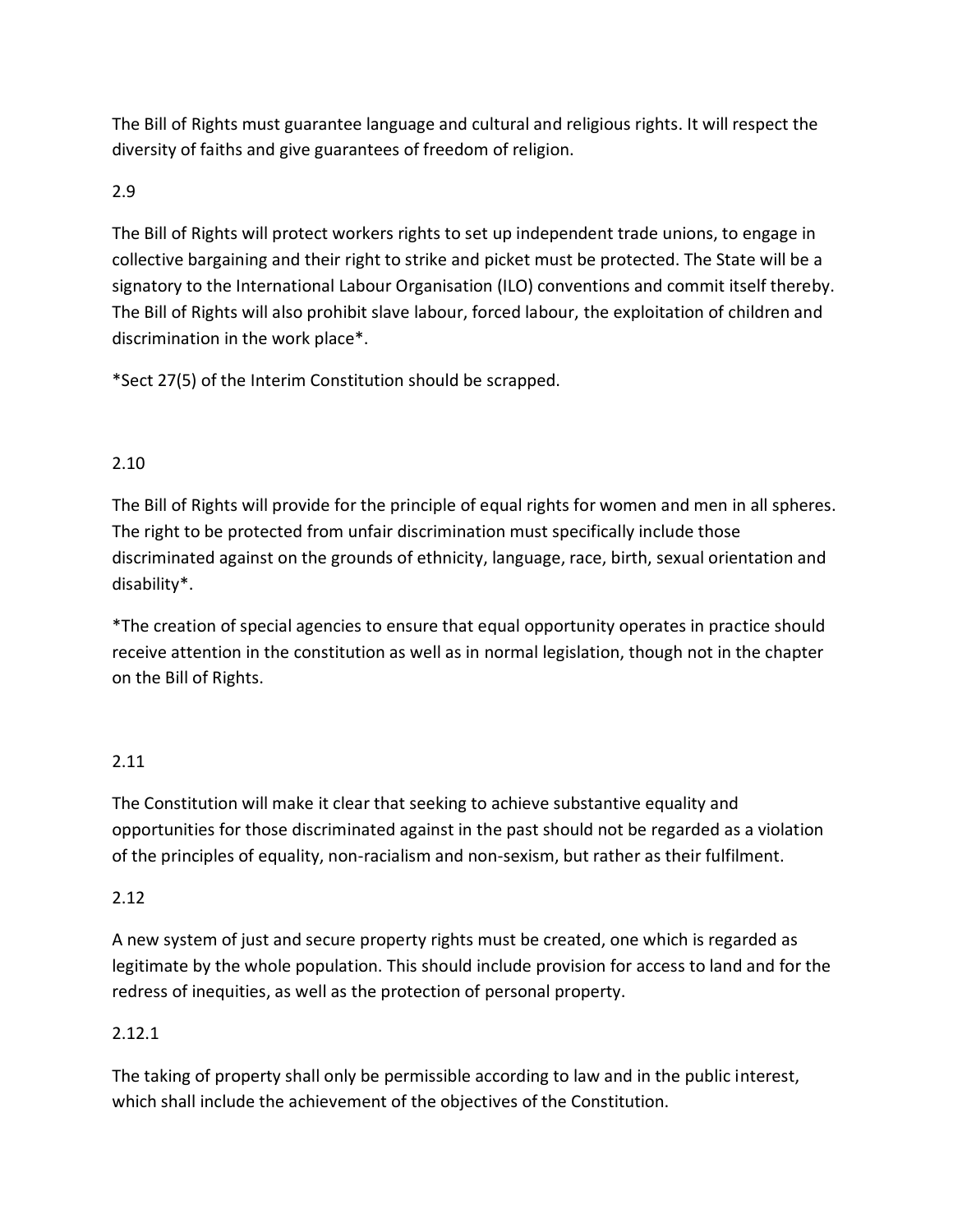# 2.12.2

Any such taking shall be subject to just compensation which shall be determined by establishing an equitable balance between the public interest and the interest of those affected and will not be based solely on the market value of such property.

# 2.12.3

Regulating the use of property in the public interest, e.g. of the environment, or the health and safety of the public shall not be construed as a taking of property rights.

## 2.12.4

The Bill of Rights shall establish the principles and procedures whereby land rights will be restored to those deprived of them by apartheid statutes. A Land Claims Court Tribunal, functioning in an equitable manner according to principles of justice laid out in legislation, will, wherever it is feasible to do so, restore such rights.

## 2.13

The Bill of Rights should support the provision of homes, employment and utilities such as light and water.

## 2.14

The Bill of Rights shall affirm the right of all persons to have access to basic educational, health and welfare services. It will establish principles and mechanisms to ensure that there is an enforceable and expanding minimum floor of entitlements for all, in the areas of education, health and welfare. It shall commit the courts to take into account the need to reduce malnutrition, unemployment and homelessness when making any decisions.

## 2.15

Special and additional levels of protection shall be afforded to children who will have a right to be protected from neglect, abuse, exploitation or exposure to harm, as well as a positive right to basic nutrition and health care.

## 2.16

The Bill of Rights will direct that the environment be protected from desecration and nurtured, on a sustainable basis, for the benefit of South Africa, its children and its children`s children.

## 2.17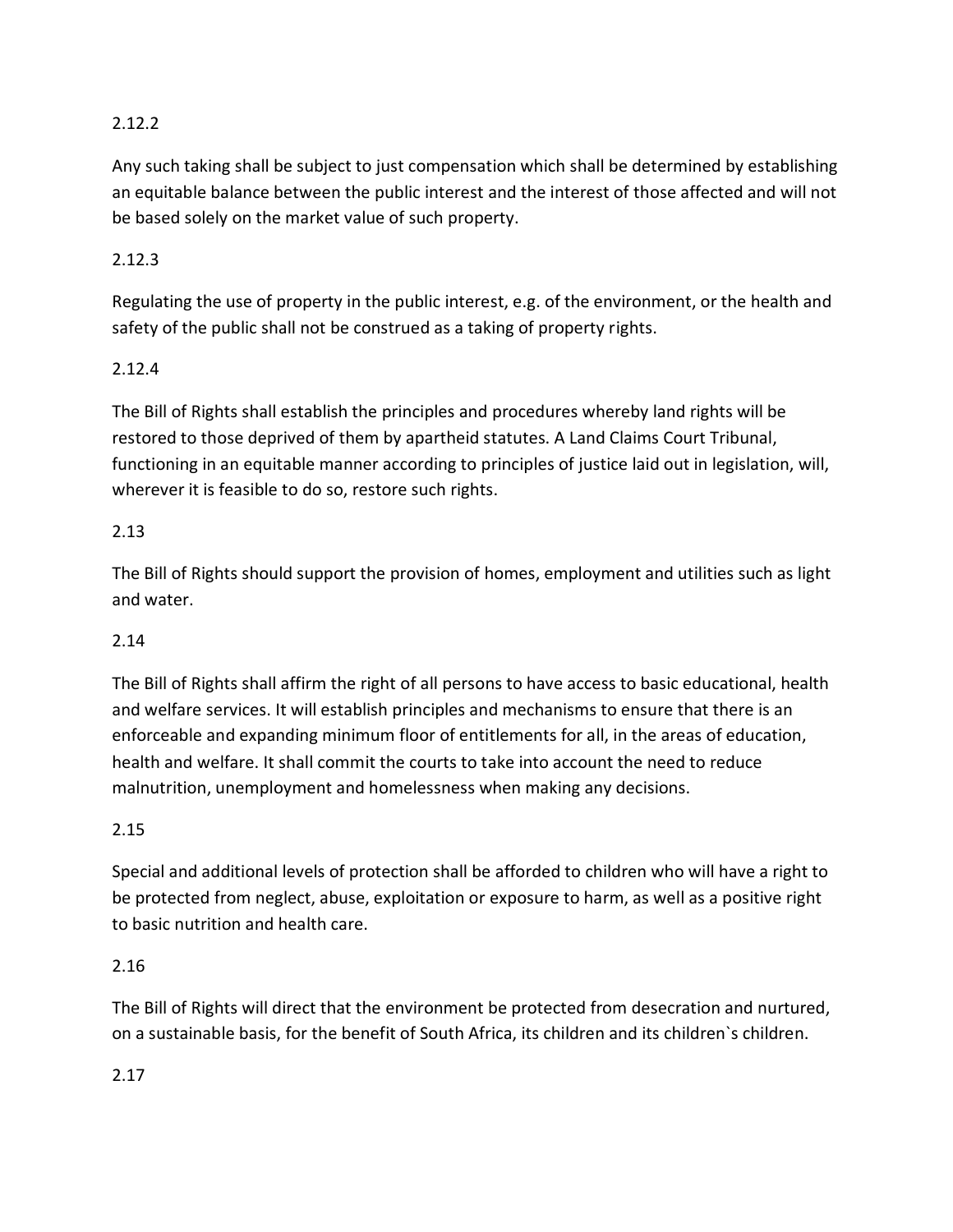The Bill of Rights will direct the state to ensure that all South Africans live in security and peace.

2.18

The Rights contained in the Bill shall be capable of limitation where such limitation is justifiable in a democratic, open society based on freedom and equality.

# 2.19

In the international sphere, the state shall become a party to suitable human rights conventions and in particular those dealing with racism, gender discrimination and the rights of children, which apartheid has until now rejected. In this way we shall assert our rightful place in the international community. Treaties which impact on South African legislation shall require the approval or participation by the South African Parliament in the form of a national law.

# 2.20

The Bill of Rights shall guarantee a right to procedurally fair administrative action where a person`s rights or interests are affected\*.

\*To make it compatible with the practicalities of governance.

# 2.21

These rights shall be derogated from

# 2.21.1

only in a state of emergency necessarily and properly declared to protect the security of South Africa, and

# 2.21.2

only if the Constitution does not specify that the right in question may not be derogated from, and

# 2.21.3

only to the extent necessary to restore the security of the nation and the safety of its people, and

# 2.21.4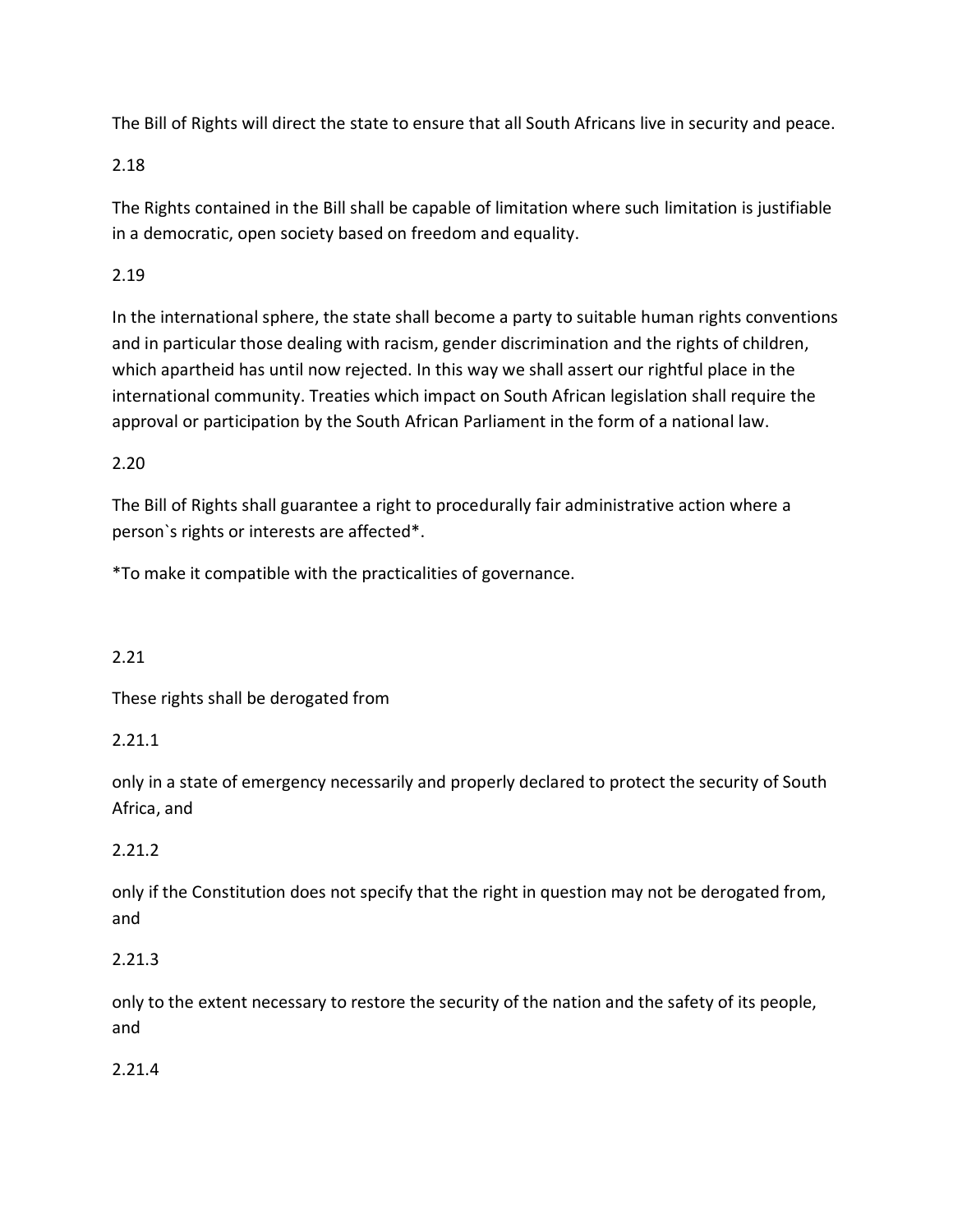only to the extent that such derogation is consistent with international law on the nature and extent of derogation of human rights in exceptional circumstances.

Proposals regarding the Interim Constitution

# 2.22

Sect 23 should be retained but reformulated to allow the method and extent of this right to be set out in law.

# 2.23

Sect 24 on administrative justice should be retained, subject to its reformulation in line with the necessary practicalities of governance.

# 2.24

Sect 26 on economic activity should be removed.

# 2.25

Sect 27(5) on labour relations should be deleted.

## 2.26

Sect 28 on property: It should be reformulated to accommodate the right of access to land and the redress of past and existing inequities in access to land, dealt with elsewhere in the Interim Constitution.

# 2.27

Sect 30 on children: To be retained.

# 2.28

Sect 32 on education: To be retained, though care should be taken to ensure that Sect 32(c) does not condone discrimination.

# 2.29

Sect 33 on "limitations" is to be endorsed, subject to its reformulation to make it simpler and clearer.

## Part 3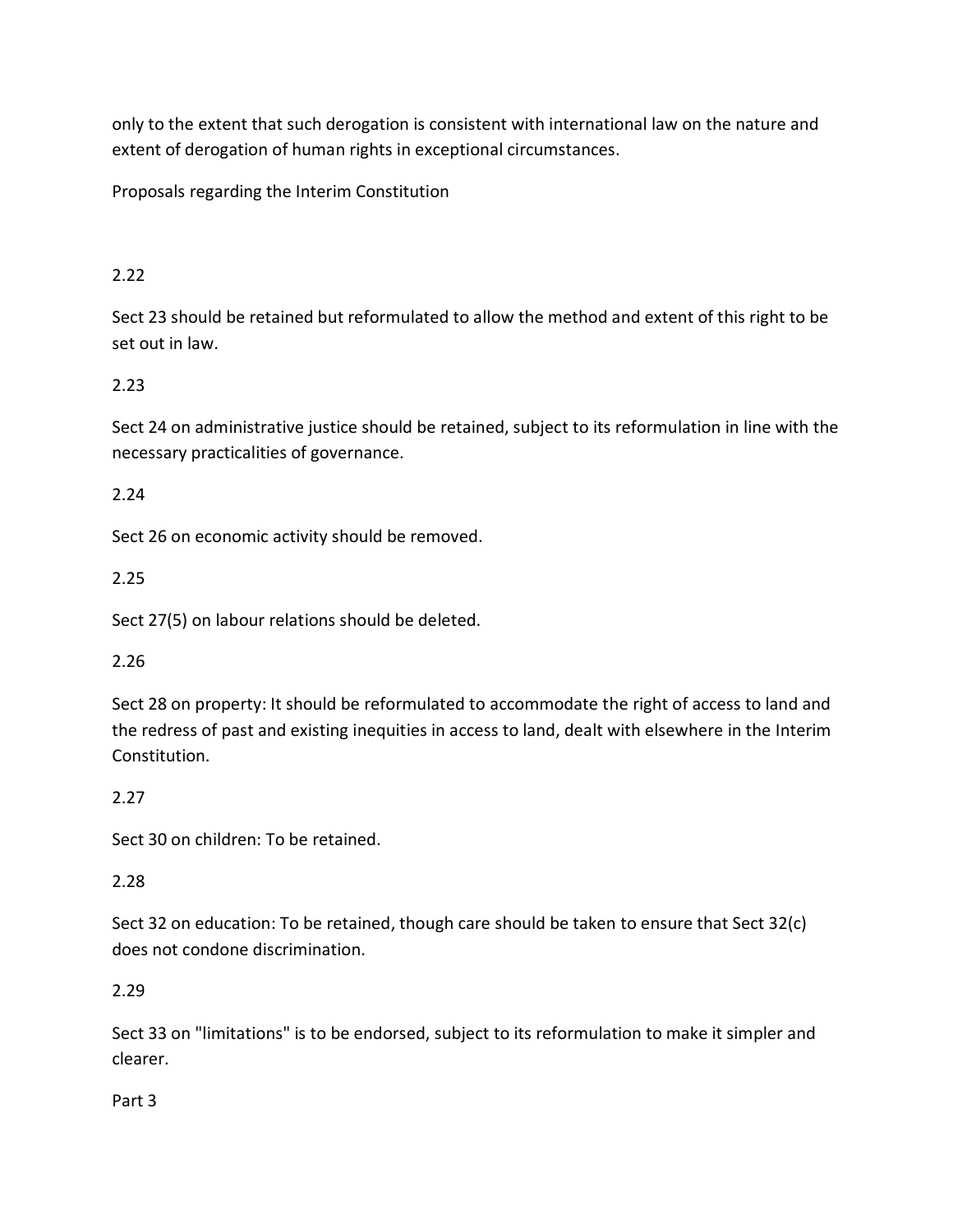National Government

Binding Constitutional Proposals

VI

There shall be a separation of powers between the legislature, executive and judiciary, with appropriate checks and balances to ensure accountability, responsiveness and openness.

XIV

Provision shall be made for participation of minority political parties in the legislative process in a manner consistent with democracy.

XV

Amendments to the Constitution shall require special procedures involving special majorities.

VIII

There shall be representative government embracing multi-party democracy, regular elections, universal adult suffrage, a common voters` roll, and, in general, proportional representation.

X

Formal legislative procedures shall be adhered to by legislative organs at all levels of government.

#### XXII

The national government shall not exercise its powers (exclusive of concurrent) so as to encroach upon the geographical, functional or institutional integrity of the provinces.

XVII

At each level of government there shall be democratic representation. This principle shall not derogate from the provision of Principle XIII.

XXXII

The Constitution shall provide that until 30 April 1999 the national executive shall be composed and shall function substantially in the manner provided for in Chapter 6 of this Constitution.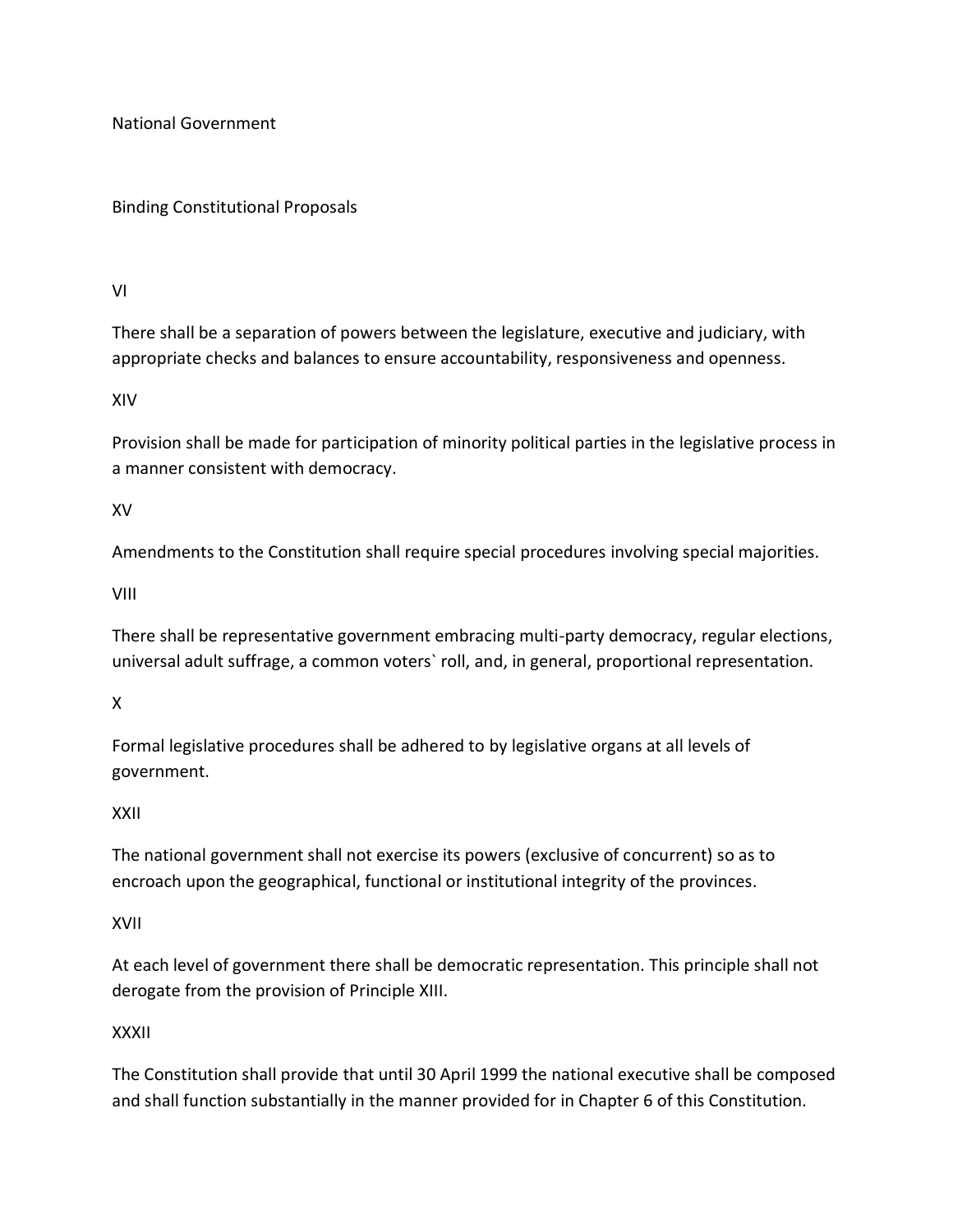#### XXXIII

The Constitution shall provide that, unless Parliament is dissolved on account of its passing a vote of no-confidence in the Cabinet, no national election shall be held before 30 April 1999.

The National Assembly\*

\*Those provisions of the Interim Constitution which deal with the legislature`s constitutionmaking function will not be required in a future Constitution (including those sections dealing with deadlock-breaking.)

#### The Franchise

There has been some criticism of the lack of effective constituency representation in the National Assembly, which arises from the system of list based proportional representation. There is also an acknowledgment of the importance of proportional representation as a device to ensure representativeness and inclusivity. In this regard, there is a view that a mixed system should be considered. This system may allow for single member or multi-member constituencies but also ensures proportional representation\*.

\*The question of single member or multi-member constituencies is the subject of further reflection by the ANC, as is the case with the relative percentages of constituency and proportional representation.

Secondly, the system of National and Regional lists could be reconsidered together with the role of the Senate. It is clear that the need for regional lists for the National Assembly falls away if the constituency basis to the electoral system is accepted. There is no need for such a list if the proposals on the Senate are accepted.

It follows that there should be regular elections for Parliament, at least once every 5 years, on the basis of proportional and constituency representation in Parliament.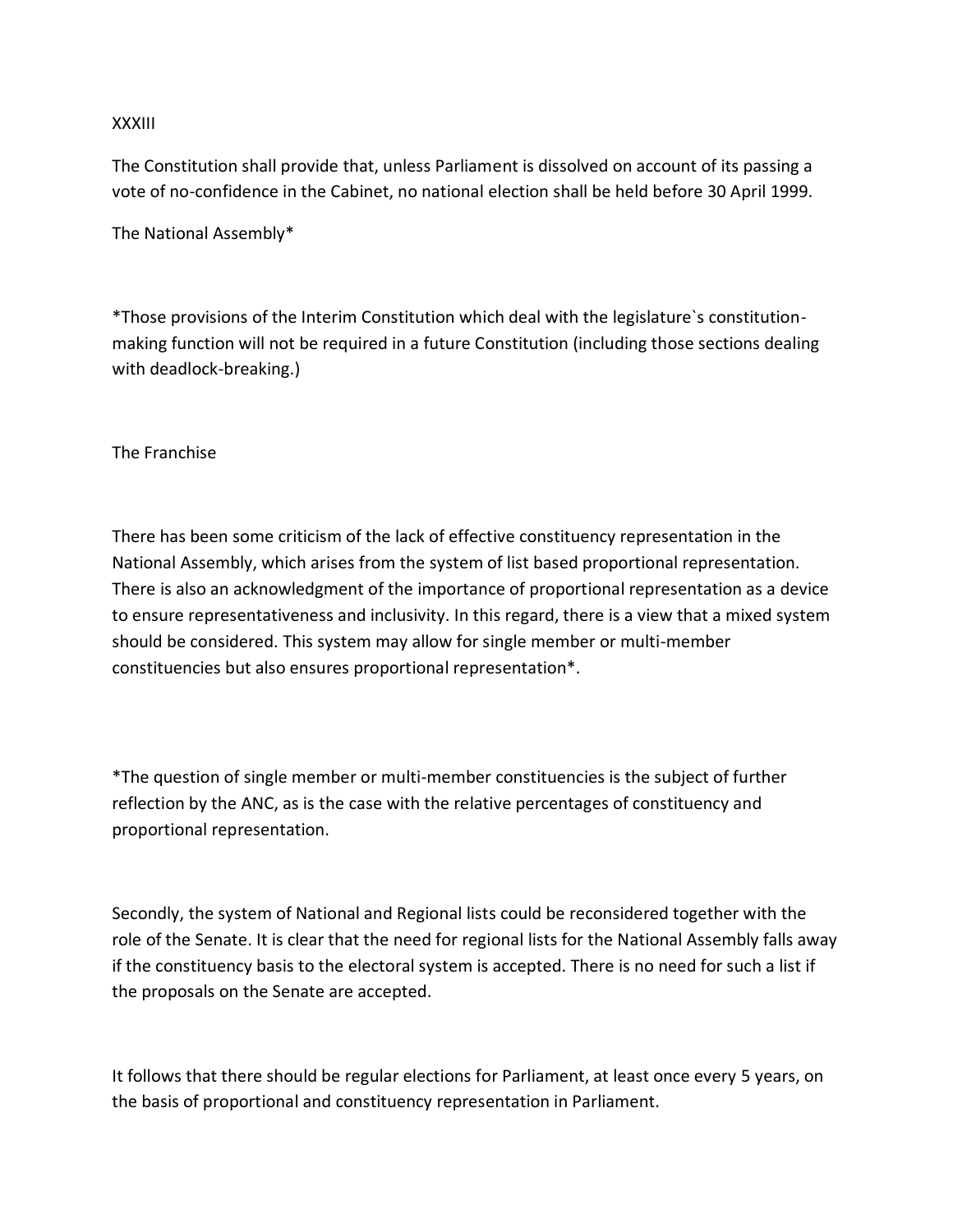#### Number of Representatives

The number of representatives needs to be reconsidered, given the resources and size of the country. The size of regional legislatures similarly needs reconsideration. South Africa now has a costly form of representation, which is out of line with highly industrial countries. Including regional representations, there are close to 900 lawmakers. The cost, having regard to the resources of the country, can be justified if we can demonstrably show that the number of members of the National Assembly can not be reduced without affecting the quality of its decision making or diluting the nexus between the people and Parliament. In a PR list system, the relationship between voter and MP, is minimally affected by a reduction in the numbers in Parliament. Reducing the numbers of these legislatures by say 25 per cent, would have more impact on the attempt to secure funds for the Reconstruction and Development Plan (RDP), than trimming the salaries of MP`s. It could be argued that some MP`s could play a more appropriate role in the civil service, at other levels of government, in the various institutions of government, or in civil society. The National Assembly needs more resources for its MP`s, especially for research capacity.

Against the above it is contended that the large number of representatives has contributed to the stability and the inclusivity of the political process. This in itself is a contribution to the economic climate in the country. Final proposals in this regard will be submitted, together with final proposals on the electoral system.

#### Recall

A further consideration relates to the question of "recall". The introduction of a constituency component to the electoral system will facilitate or allow for this at a constituency level, while party congresses can audit compliance with mandates by those elected on lists. Respectively it means that the electorate and political parties should have the right in principle to recall their representatives as determined by national legislation. Whilst the constitution should contain only the fundamentals regarding elections, the electoral system (which includes the detailing of the franchise and the question of recall) and actual procedures should be the subject of a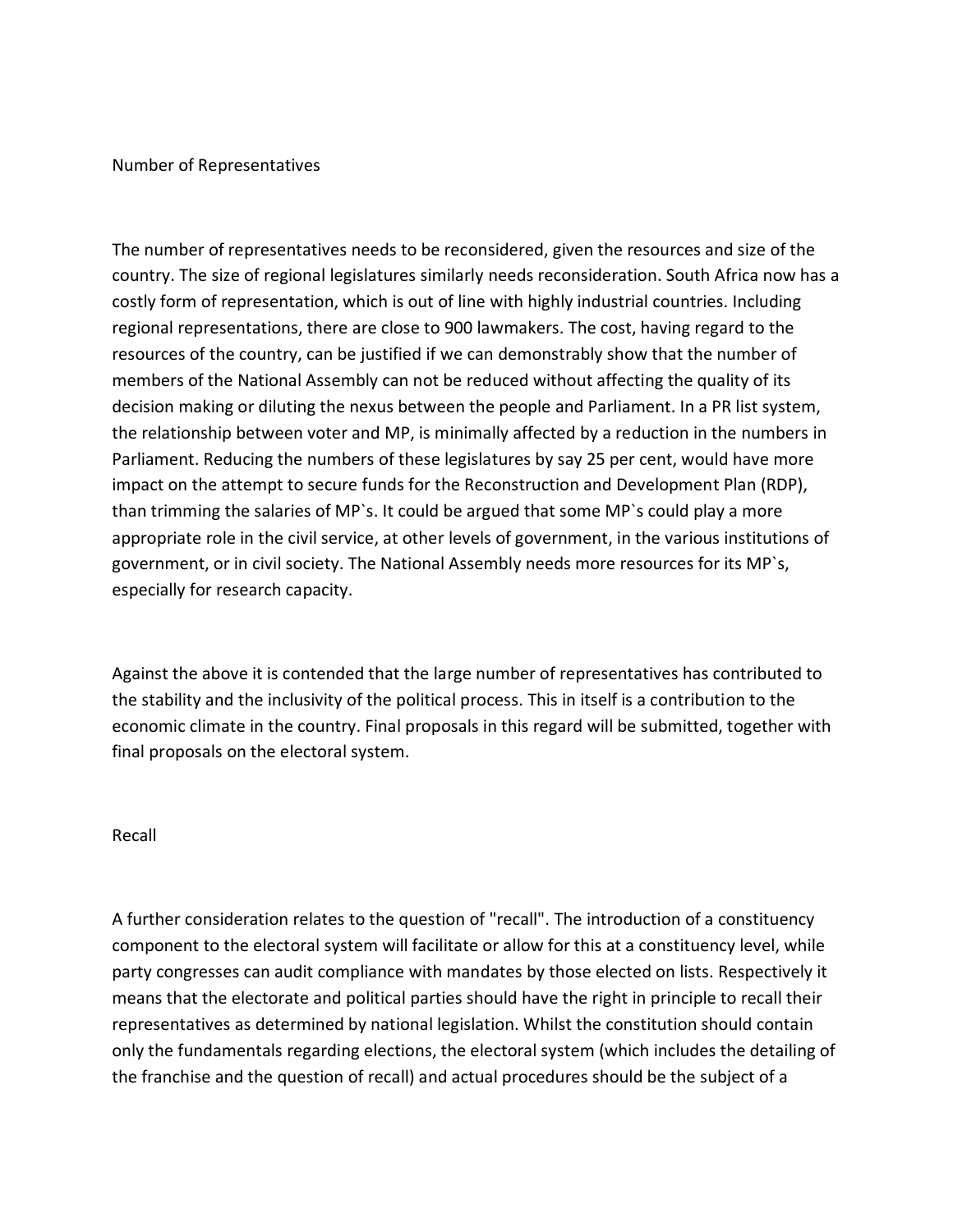national electoral law. Final proposals, as with the electoral system, will be advanced in due course.

Checks and Balances and Accountability

In regard to the question of "checks and balancesÓ and "Separation of Powers", we need on the one hand to insist on the primacy of Parliament, in the schema of government by and for the people, and on the other hand to avoid a multiplicity of watchdog functions/bodies/and institutions, and an overly literal interpretation of the Separation of Powers doctrine. Currently the Executive is the subject of scrutiny by Parliament, the Parliamentary party caucuses, and Standing Committees, the Senate and its committees, the Human Right Commission, the Public Protector, the Premiers and their governments, the Judiciary and the Constitutional Court, and the Auditor-General. It is also the primary focus of the Bill of Rights. There are sufficient checks and balances in this schema.

In general the formal provisions and those which have to do with Cabinet accountability to Parliament are in line with the ANC`s previous conception of Parliament`s functioning. However, a close reading of the various formal provisions needs to be undertaken regarding those aspects which make governance unnecessarily complex and procedurally rigid. Some of these flow from the GNU arrangements and will fall away.

#### Party Funding

Freedom, democracy and democratic life as such demand that political parties be in a position fully to undertake their tasks in accordance with the Constitution. To serve this aim political parties should be able to draw funds on a proportional and constituency basis. Such a proposal recognises the importance of parties to the political process. Such mechanisms could go together with proposals regarding control on public contributions to parties, which should not be prohibited. This should be left to a national law\*, and the constitution should not preclude such legislation.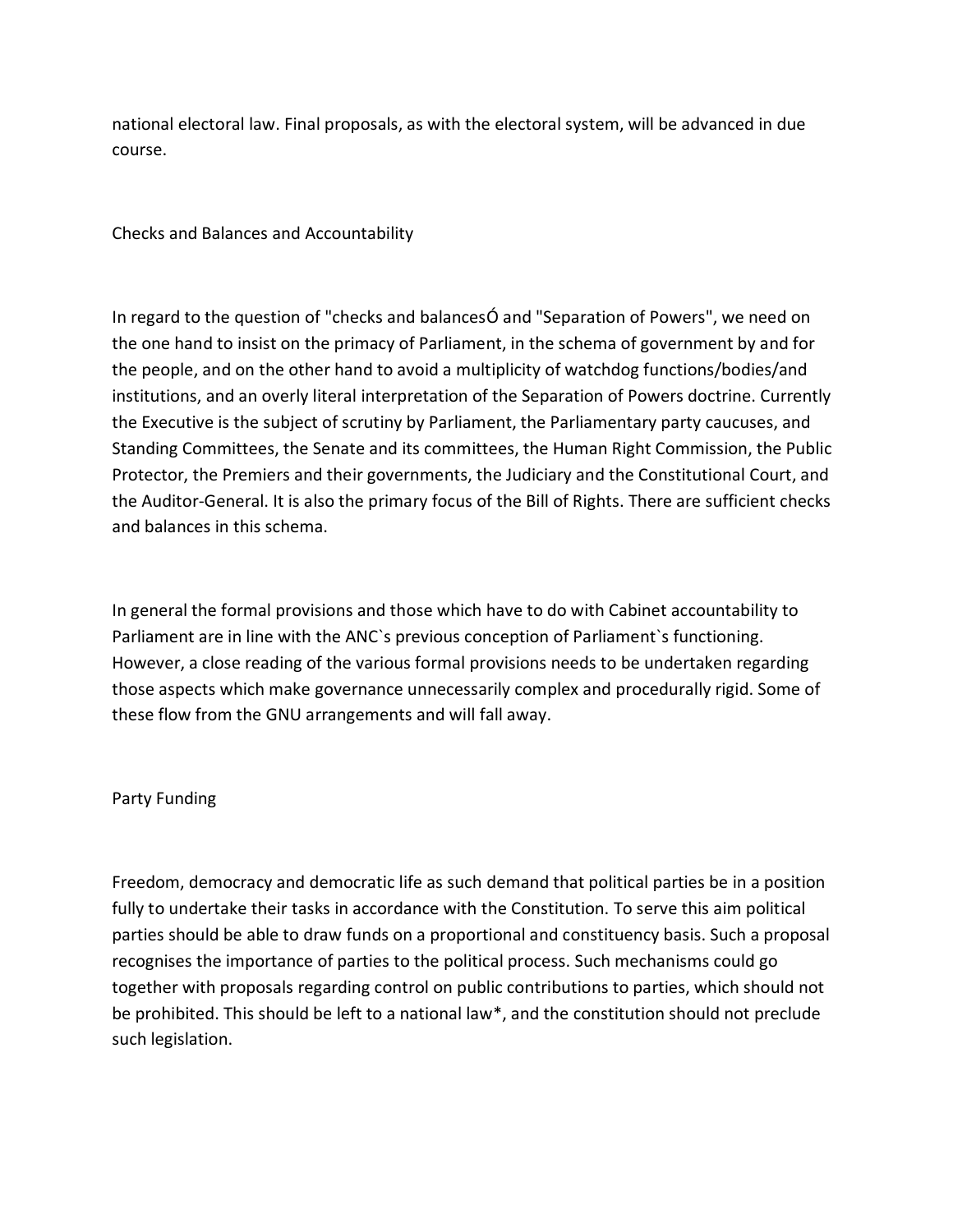\*The national law will have to deal with matters like the principles and extent of public financing of parties, an assessment procedure and the provision and disbursement of funds.

Parliamentary Committees

A commitment to a full and open parliamentary committee procedure structured to ensure executive accountability to an informed Parliament, and capable of pro- active investigations, and proposing new legislation, should be included in the final constitution. Ministers of state should not be members of committees, but should attend such committees when invited to do so.

### Proposals

### 3.1

South Africa shall be an undivided state in which there shall be a democratic government at local, regional and national levels. The Bill of Rights and principles of non- racialism, non-sexism and democratic accountability shall apply at all three levels of government.

## 3.2

Parliament shall consist of the National Assembly and Senate. The National Assembly will be elected by universal suffrage on a common voter`s roll according to proportional representation. It will pass the national budget and have primary responsibility for the preparation and adoption of the country`s main laws. (There shall, however, be a role for the Parliamentary committees and the provinces in the process of preparing the budget.)\*

\*See below: Parts 6 and 7.

## 3.3

The ANC proposes the use of the Parliamentary Committee system, structured to ensure executive accountability to an informed Parliament. The Committees will have a right to consider forthcoming legislation and to initiate new legislation in consultation with the relevant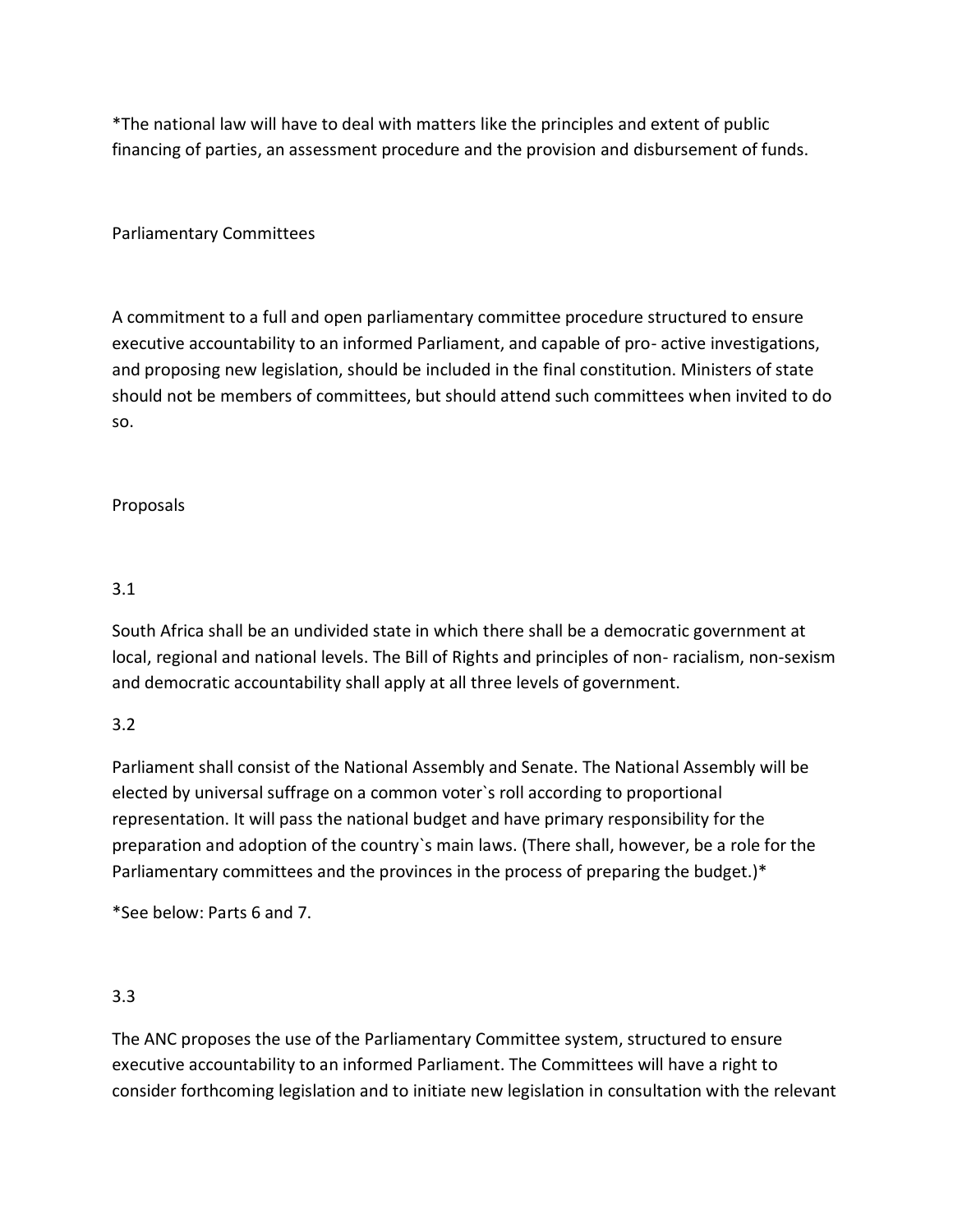ministries. The Committees shall have the necessary powers to conduct public inquiries into matters within their area of jurisdiction.

3.4

Parliament shall decide on the remuneration and benefits of the President and its members including Ministers, Deputy Presidents and Deputy Ministers.

3.5

Amendments to the Constitution shall be effected only by a two thirds majority of both houses.

3.6

The executive shall be accountable to Parliament, and the Constitution.

3.7

There shall be a Speaker elected by Parliament and Parliament shall determine its own rules of procedure. The question of a Leader of the House and his/her responsibilities and status should fall within the ambit of the Rules of Parliament.

# 3.8

There shall be regular elections for a representative Parliament, at least once every 5 years based on proportional and constituency representation in such a manner that the representation of parties in Parliament reasonably and equitably reflects their electoral support\*. There shall be a common voters roll, and universal adult suffrage.

\*The ANC`s position on the total number of representatives in the National Assembly is presently under consideration.

# 3.9

The elections shall be administered and supervised by an independent body, the Electoral Commission. The Electoral Commission shall consist of 6 persons of integrity elected by a 75 per cent majority of the National Assembly and shall be granted all the necessary authority to administer and direct the conduct of the elections.

The Senate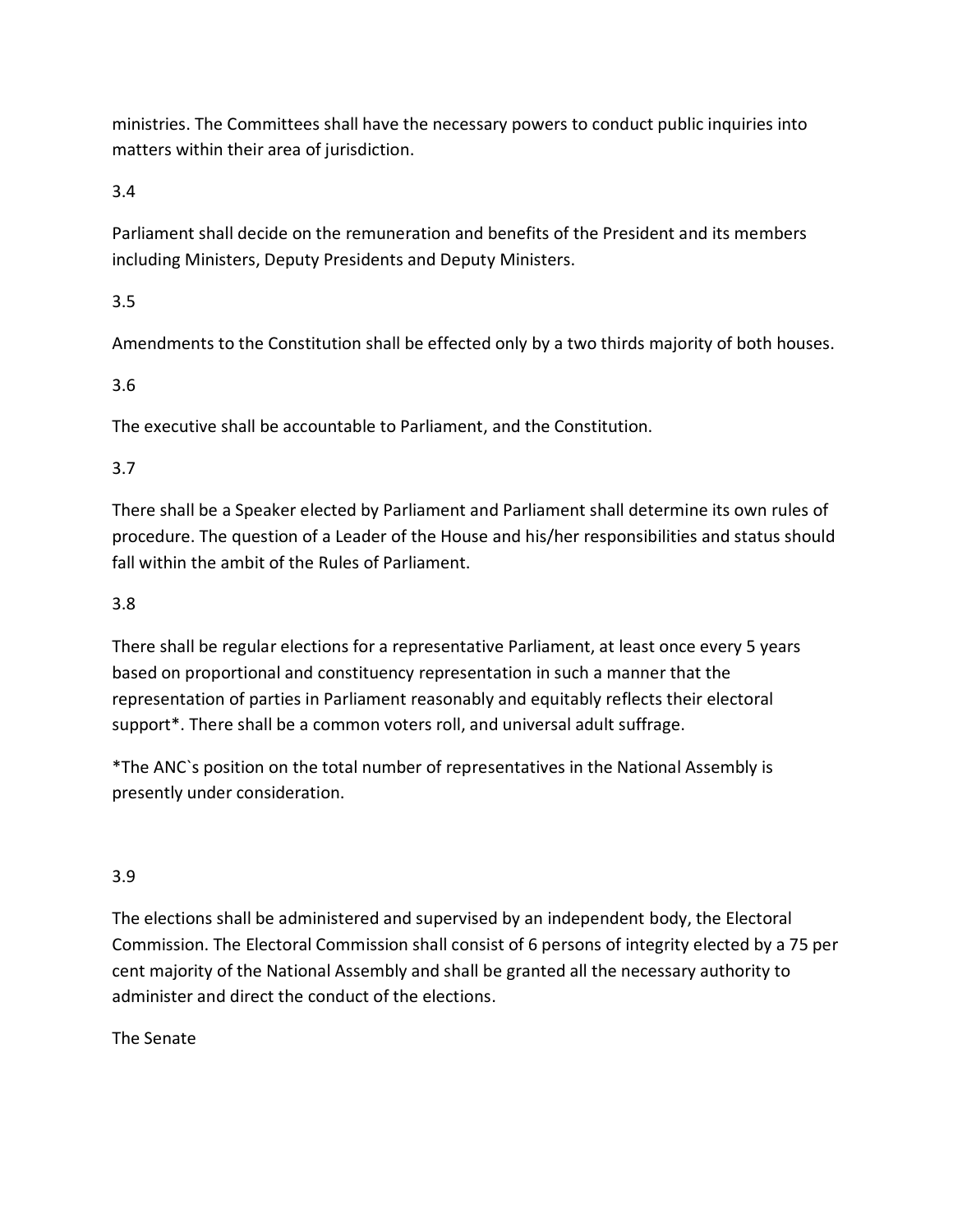#### **Discussion**

The exact role and need for a Senate needs reconsideration. It does not currently have a sufficiently identifiable purpose or powers to warrant its special status. In its current form it is a mirror image of the Assembly. It does not appear to be regarded by the provinces as their "house". Without a specific regional function the Senate constitutes an institution with little to offer. However it could play an important role within a revised understanding of our provincial framework, one which would contribute to a more co-operative framework of provincial and national governance.

The Senate will, it is proposed, be a functioning component of the national legislature. The Senate, however, will be dealt with in Part 4 below, dealing with provincial government, as it constitutes an integral part of the general approach towards empowering the provinces and in expressing the relationship between national and provincial governance.

The National Executive

The provisions which provide for the Government of National Unity, and which are inappropriate for a democratic government need to be evaluated and withdrawn. Any government of national unity arrangement will be voluntary, and at the instance of the majority party.

It is clear that the President needs a Deputy to deputise for him or her. The position and office of a Deputy President\* should be continued.

\*As against the creation of the position of Prime Minister.

Consideration must be given to principle XXXII. In this regard the provisions which establish the GNU could be linked to a date upon which they automatically expire. The words "substantially" would allow for some amendments to the GNU during the remainder of the 3 or so years of its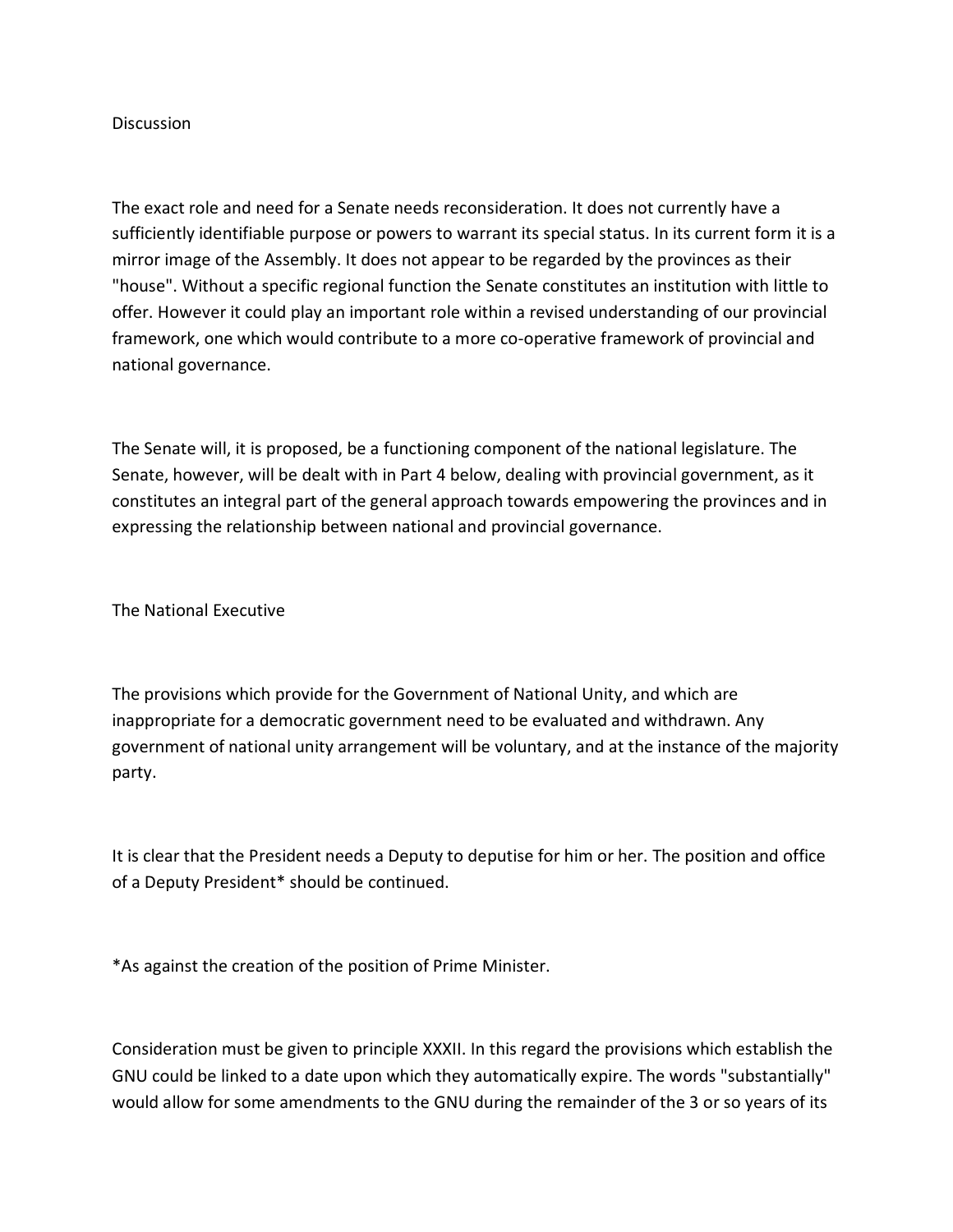existence. The functions which the President can perform without consultation need to be expanded, if only for the smoother functioning of Government.

# 3.10

The ANC proposes that the Head of State be a President with both ceremonial and executive powers. The President should be elected by the National Assembly. He of she will have the same term of office as the National Assembly and be available for re-election only once.

# 3.11

The President will appoint and supervise the functioning of the Cabinet. The President shall appoint and dismiss Ministers, and Deputy Ministers at his or her discretion.

# 3.12

Other than Minister or Deputy Ministers, a member of Parliament may not be a full-time member of the executive or the civil service.

# 3.13

Coalitions between parties of the Cabinet will be based on voluntary political pacts and will not be compulsory nor required by the Constitution.

## 3.14

The President shall consult with her or his Cabinet when taking important decision. The President shall vacate his/her seat upon assumption of Office.

# 3.15

The National Assembly will elect from amongst its members a Deputy President who will be a member of the Cabinet, and who will be the parliamentary leader of the majority Party in Parliament. He will act as President in the President`s absence, and will be accountable to both the President and Parliament, and will perform such duties and functions as the President assigns him or her.

# 3.16

Should the President resign or otherwise be unable to continue in office, the National Assembly shall elect a new President for the remainder of the unexpired part of the President`s period of office.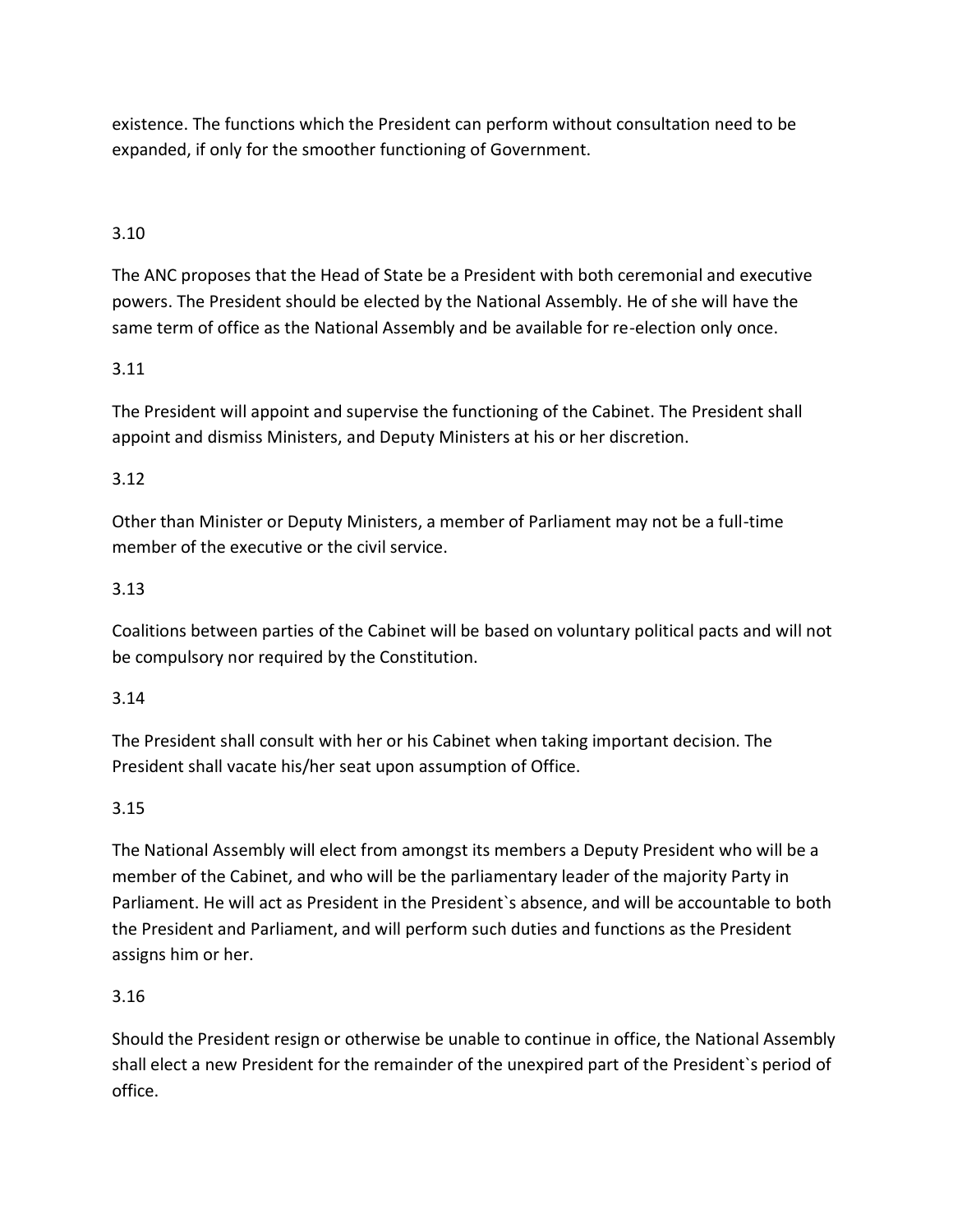## 3.17

The members of the Cabinet shall be accountable to Parliament and the President.

3.18

The President or Deputy President may be impeached on a resolution of both houses with a 2/3 majority, on the grounds of a serious violation of the Constitution or other laws or inability to perform the functions of his or her office.

# 3.19

Parliament may pass a motion of no-confidence in the President and her/his Cabinet, in which event the President may either resign or call a general election.

3.20

Ministers shall not be eligible to sit on parliamentary committees.

Part 4

Provincial and Local Government

Binding Constitutional Principles

## VI

Government shall be structured at national, provincial and local levels.

XVIII

# (1)

The powers and functions of the national government and provincial governments and the boundaries of the provinces shall be defined in the Constitution.

(2)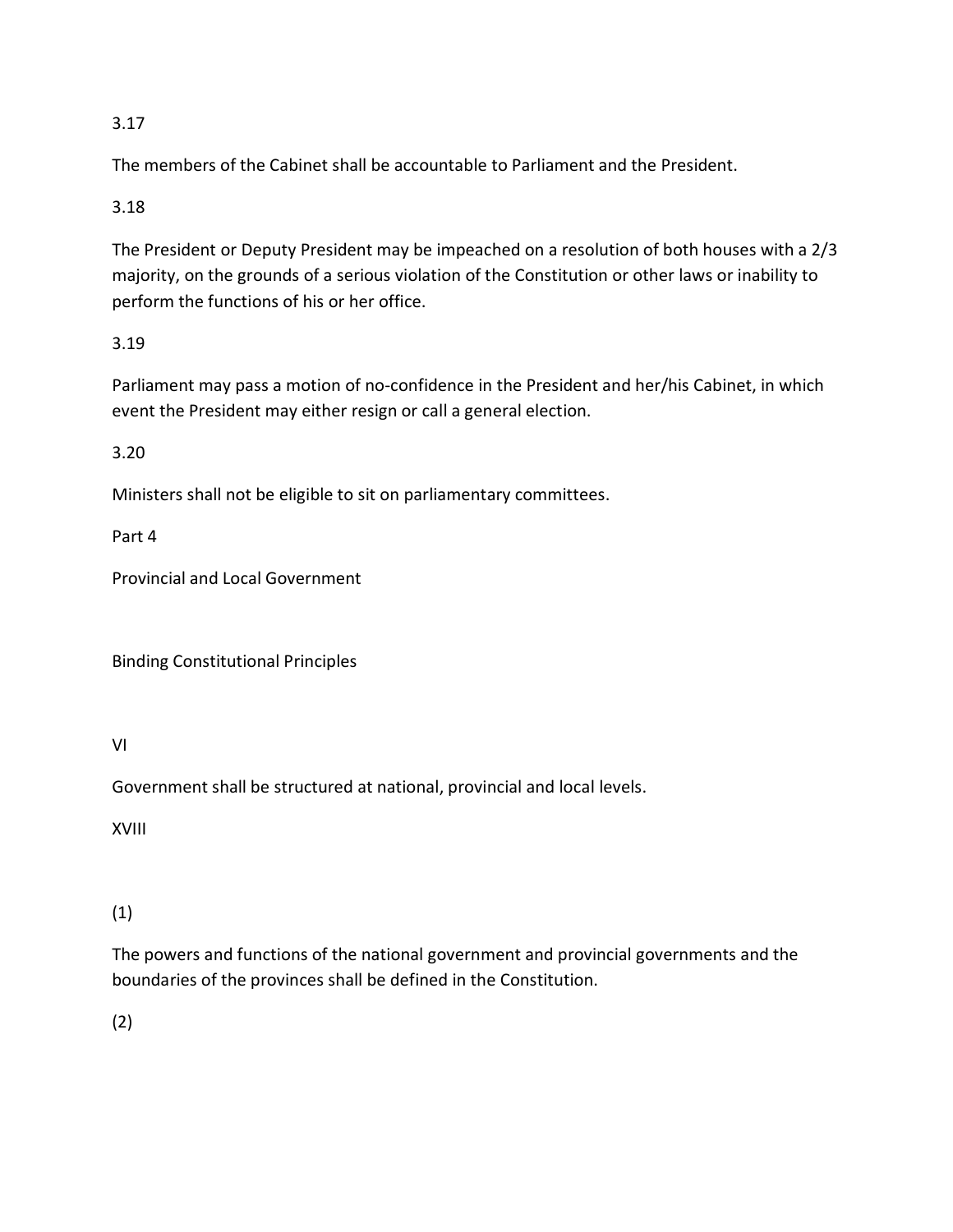The powers and functions of the provinces defined in the Constitution, including the competence of a provincial legislature to adopt a constitution for its province, shall not be substantially less than or inferior to those provided for in this Constitution.

(3)

The boundaries of the provinces shall be the same as those established in terms of this Constitution.

(4)

Amendments to the Constitution which alter the powers, boundaries, functions or institutions of provinces shall in addition to any other procedures specified in the Constitution for constitutional amendments, require the approval of a special majority of the legislatures of the provinces, alternatively, if there is such a chamber, a two-thirds majority of a chamber of Parliament composed of provincial representatives, and if the amendment concerns specific provinces only, the approval of the legislatures of such provinces will also be needed.

(5)

Provision shall be made for obtaining the views of a provincial legislature concerning all constitutional amendments regarding its powers, boundaries and functions.

XIX

The powers and functions at the national and provincial levels of government shall include exclusive and concurrent powers as well as the power to perform functions for other levels of government on an agency or delegation basis.

## XX

Each level of government shall have appropriate and adequate legislative and executive powers and functions that will enable each level to function effectively. The allocation of powers between different levels of government shall be made on a basis which is conducive to financial viability at each level of government and to effective public administration, and which recognises the need for and promotes national unity and legitimate provincial autonomy and acknowledges cultural diversity.

XXI

The following criteria shall be applied in the allocation of powers to the national government and the provincial governments: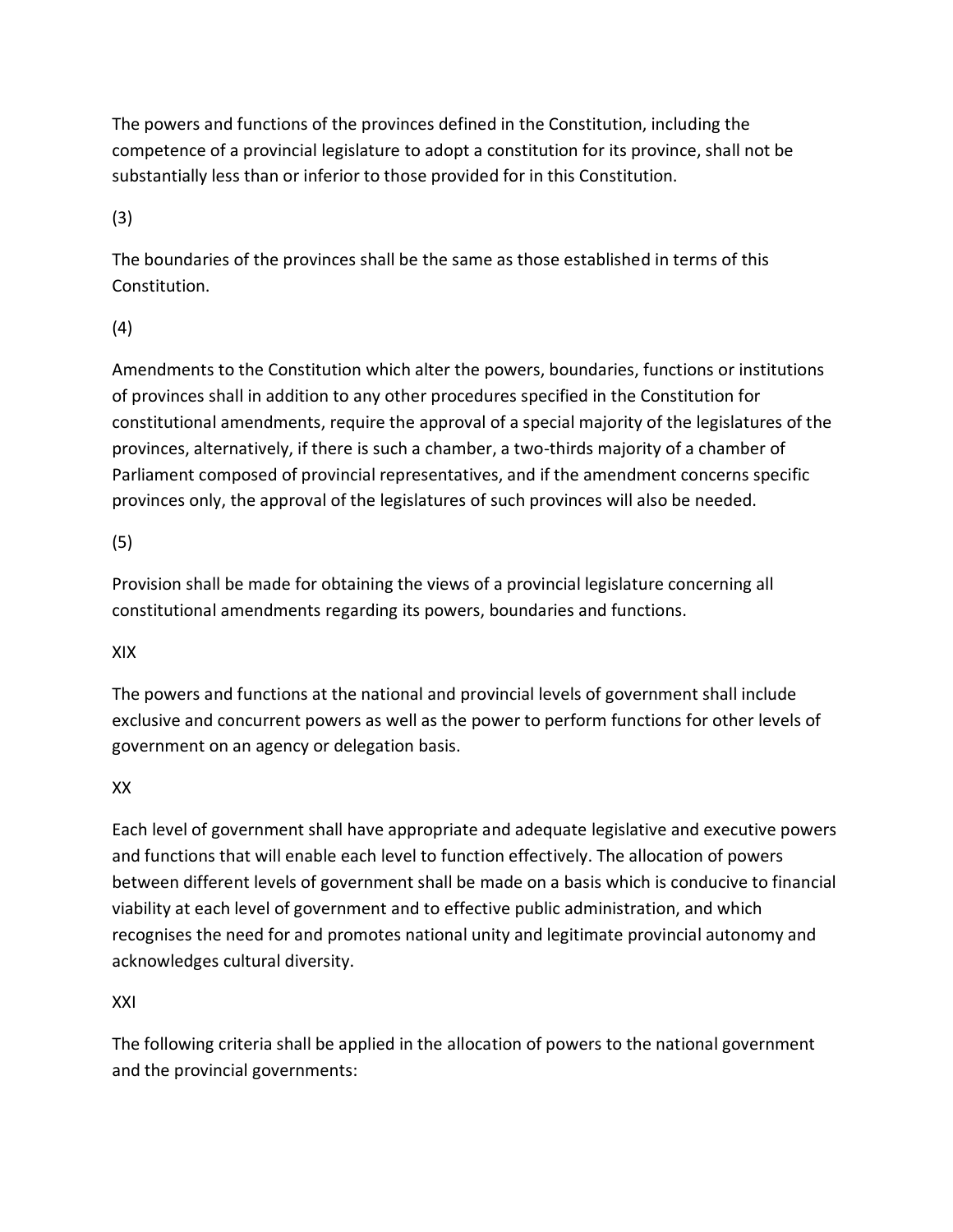# (1)

The level at which decisions can be taken most effectively in respect of the quality and rendering of services, shall be the level responsible and accountable for the quality and the rendering of the services, and such level shall accordingly be empowered by the Constitution to do so.

## (2)

Where it is necessary for the maintenance of essential national standards, for the establishment of manimum standards required for the rendering of services, the maintenance of economic unity, the maintenance of national security or the prevention of unreasonable action taken by one province which is prejudicial to the interests of another province or the country as a whole, the Constitution shall empower the national government to intervene through legislation or such other steps as may be defined in the Constititution.

# (3)

Where there is necessity for South Africa to speak with one voice, or to act as a single entity - in particular in relation to other states - power should be allocated to the national government.

# (4)

Where uniformity across the nation is required for a particular function, the legislative power over that function should be allocated to the national government.

## (5)

The determination of national economic policies, and the power to promote interprovincial commerce and to protect the common market in respect of the mobility of goods, services, capital and labour, should be allocated to the national government.

# (6)

Provincial governments shall have powers, either exclusively or concurrently with the national government, inter alia - (a) for the purposes of provincial planning and development and the rendering of services; and (b) in respect of aspects of government dealing with specific socioeconomic and cultural needs and the general well-being of the inhabitants of the province.

(7)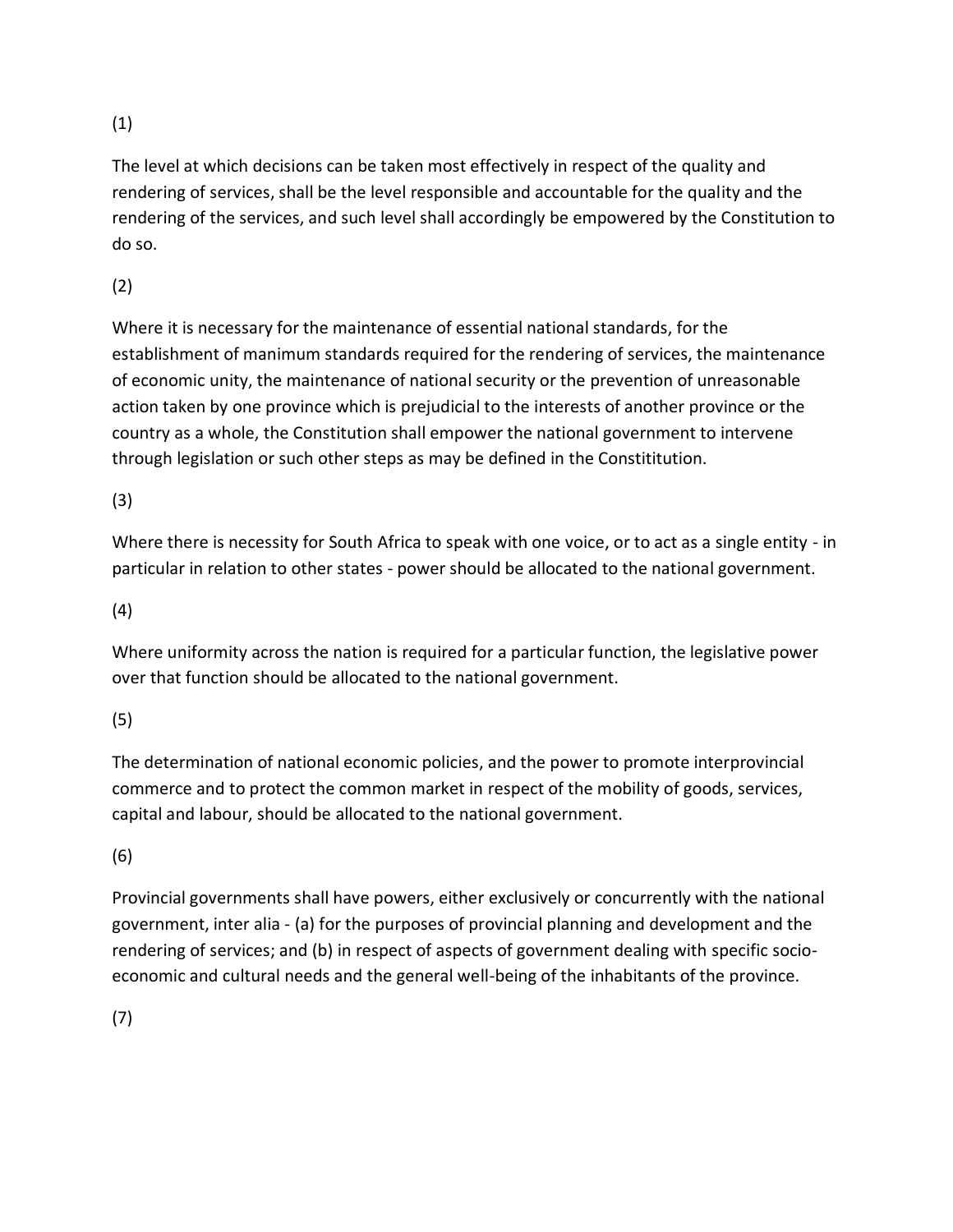Where mutual co-operation is essential or desirable or where it is required to guarantee equality of opportunity or access to government service, the powers should be allocated concurrently to the national government and the provincial governments.

(8)

The Constitution shall specify how powers which are not specifically allocated in the Constitution to the national government or to a provincial government, shall be dealt with as necessary ancillary powers pertaining to the powers and functions allocated either to the national government or provincial governments.

# XXII

The national government shall not exercise its powers (exclusive or concurrent) so as to encroach upon the geographical, functional or institutional integrity of the provinces.

# XXIII

In the event of a dispute concerning the legislative powers allocated by the Constitution concurrently to the national government and provincial governments which cannot be resolved by a court on a construction of the Constitution, precedence shall be given to the legislative powers of the national government.

## XIV

A framework for local government powers, functions and structures shall be set out in the Constitution. The comprehensive powers, functions and other features of local government shall be set out in parliamentary statutes or in provincial legislation or in both.

## XV

The national government and provincial governments shall have fiscal powers and functions which will be defined in the Constitution. The framework for local government referred to in Principle XXIV shall make provision for appropriate fiscal powers and functions for different categories of local government.

# XXVI

Each level of government shall have a constitutional right to an equitable share of revenue collected nationally so as to ensure that provinces and local governments are able to provide basic services and execute the functions allocated to them.

XVII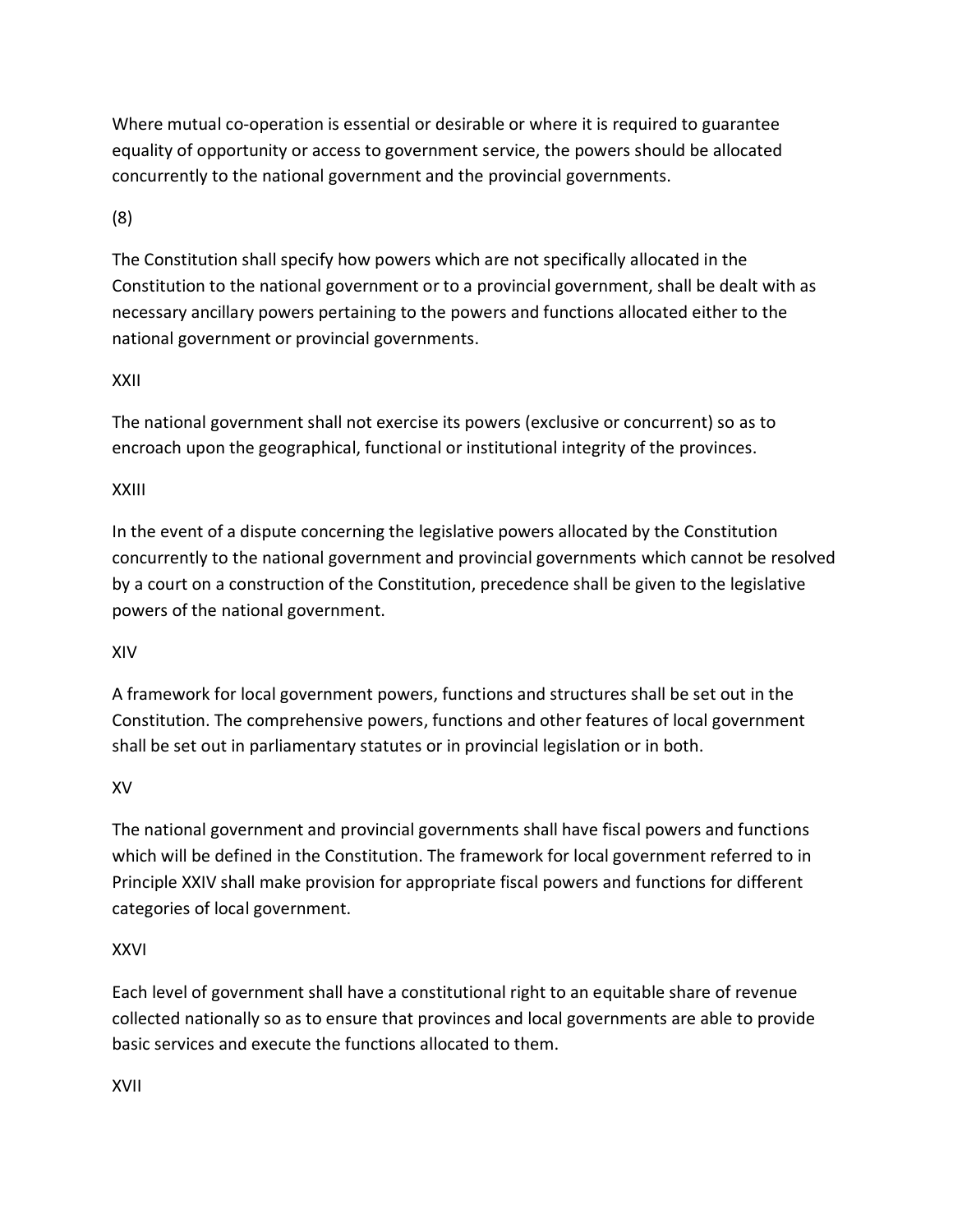Financial and Fiscal Commission, in which each province shall be represented, shall recommend equitable fiscal and financial allocations to the provincial and local governments from revenue collected nationally, after taking into account the national interest, economic disparities between the rpovicnes as well as the population and developmental needs, adminstrative responsibilities and other legititmate interests of each of the provinces.

The System of Provincial Governance and the Senate

Concerns and Objectives

**Discussion** 

The challenge that the ANC, and indeed the Constitutional Assembly faces, is to create a final constitution which will serve as a solid foundation for good government. In doing so the ANC must confront the constitutional legacy of the last century of white rule, absorb the experience of the last 12 months of governance under the Interim Constitution, and, most importantly, must attempt to foresee the problems and challenges South Africa will face in 10, 20 or even a hundred years from now. Constitutions are as much about issues of tomorrow as they are about the conflicts of today.

The aspect of the new constitution to which the ANC has given the most careful and considered attention is that which deals with provincial governance. This party has undertaken considerable internal consultation, and has conducted wide-ranging comparative investigations concerning its proposals on this issue. The ANC has not drafted proposals to meet some abstract centralist or federalist agenda, but has sought to draft proposals which meet the requirements of "good governance".

The ANC has considered a simple unitary state in which there are no regional governments, and in which services are delivered by an executive appointed and accountable only to the centre. It has rejected this model. On the other hand the ANC has considered some confederal models similar to those proposed by some parties and in which the country would be a loose federation of autonomous states. The ANC believes that this model offers the prospect of physical disintegration, racial and ethnic violence on par with that currently experienced by the former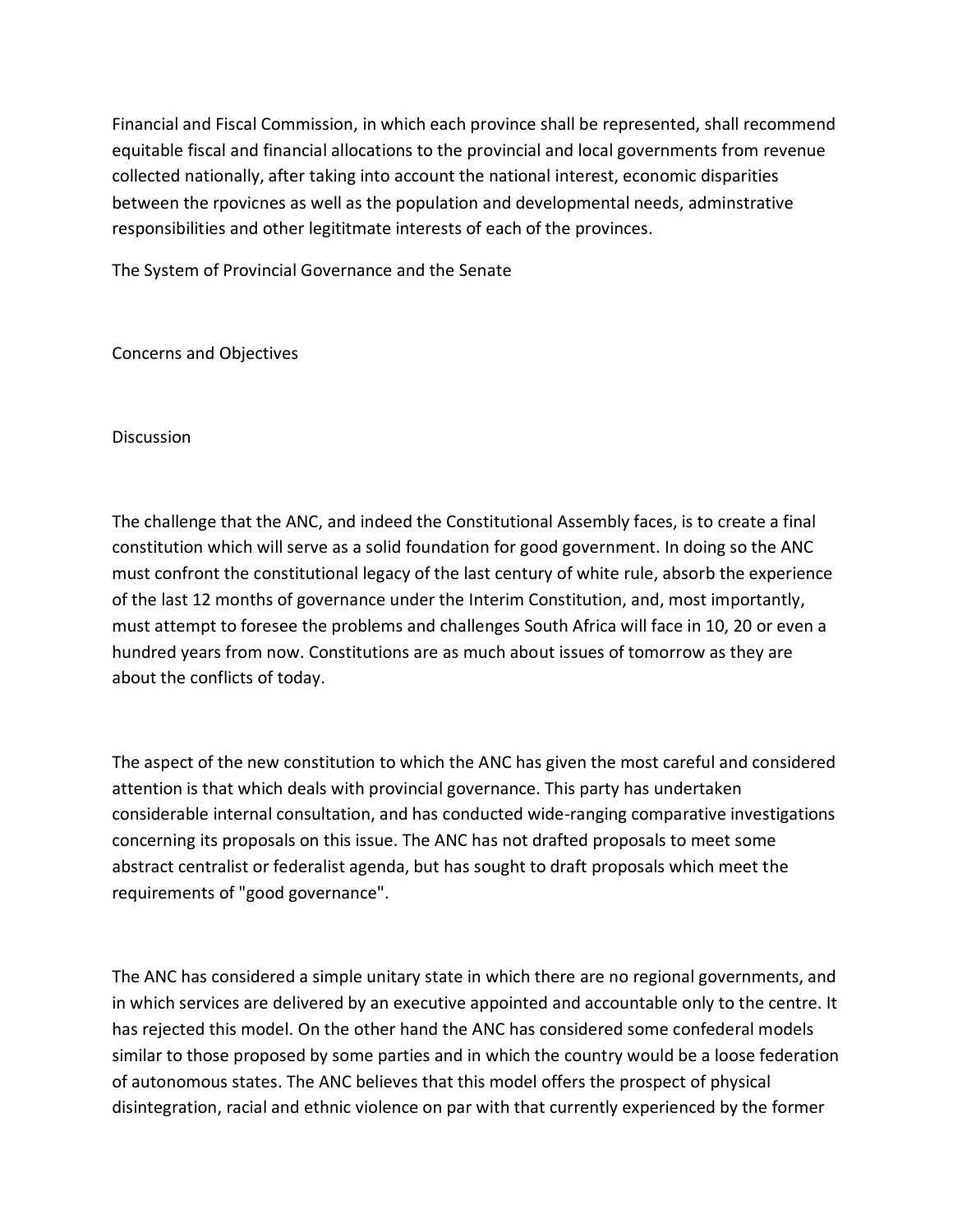Yugoslavia, as well as the perpetuation of existing inequalities and economic impoverishment. The ANC proposes instead a new vision and a new framework for provincial governance which we call co-operative governance.

The federalism/centralism debate has for some time been stuck in a sterile and onedimensional quantification of discreet national and provincial lawmaking competencies respectively. The ANC now proposes that provinces should become an important component of central government and national policy making itself, yet not lose areas of their current provincial legislative competency.

The ANC`s vision of co-operative governance in the relation between national and provincial government is guided by the following concerns:

The government should be brought closer to the people. This should also mean, in addition to representative law making at provincial level, that the administration and the execution of laws should be brought closer to the people. More specifically the responsibility for the delivery of services to people in the provinces and at local government level should be by a government which is accountable to those it serves. This implies elected regional governments.

Local and regional government should have the capacity to make laws and apply laws in a way which is responsive to our diverse regional circumstances, needs and aspirations. This implies that regional governments must have the necessary executive and law-making powers. These powers must be original in the sense that they are conferred and guaranteed by the constitution itself.

At the same time the structures of government should be cost-effective and directed at effective and efficient governance. South Africa must marshal all its resources in a most productive way for the task of reconstruction and development. The pressure on governmental resources is extreme, and many of South Africa`s problems are national in nature and require national solutions. For example, our health, housing, education, crime and other problems are national in character. Solutions to them can not be found solely within provincial boundaries. Solutions to the problems in one region which exacerbate the problems in another are not solutions at all.

Geographic size, and the level of economic and social integration in South Africa requires a certain level of legal homogeneity. The memory and experience of the "bantustans" is still fresh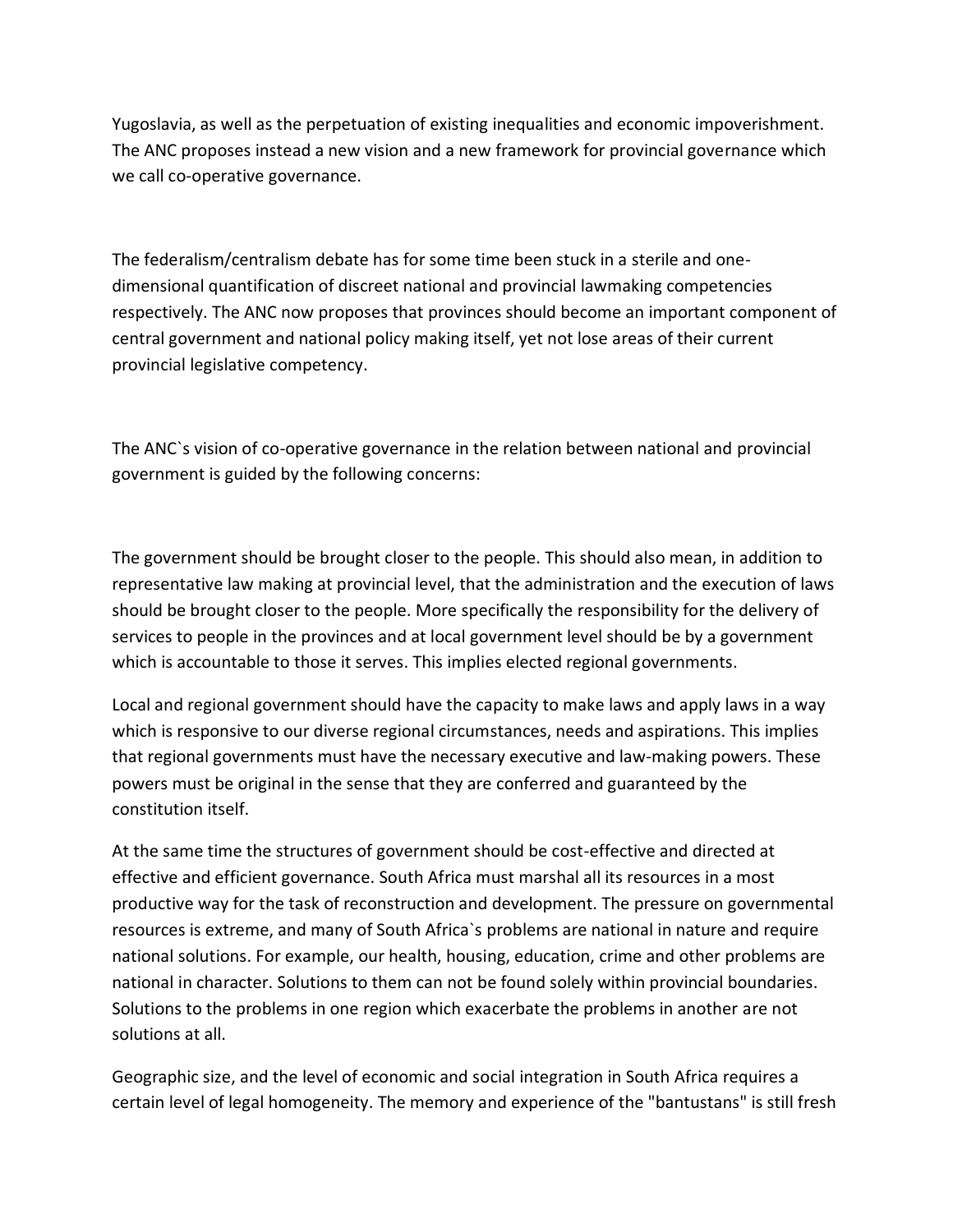in our minds. The creation of economically not viable and politically autonomous units promoted economic irrationality, poverty, corruption, bloated and competitive bureaucracies and endemic political and ethnic conflict. Ironically, fragmentation has proved just as inimical to securing "freedom of the individual" as it has been to ensuring "equality of citizenship".

South Africa requires to embark on a process of national unity, reconciliation and nation building. It needs to unite the nation and, without sacrificing the principle of democratic government at regional level, minimize divisions and conflict between regions, races, ethnic and linguistic groups. The balkanisation of South Africa could as in Eastern Europe lead to devastating self- destruction should the constitutional structures pit our regions and provinces against each other and against national government. The prospect of the fragmentation of the country into competing and belligerent fiefdoms is neither farfetched nor improbable having regard to our history.

In short it is the challenge of a system of provincial government to provide for legitimate regional aspirations and needs without denying the context of overall national imperatives. The solution to these concerns lies in adopting a system of governance that provides for effective and responsive provincial government, as well as regional influences on national government, yet does not institutionalise shortsighted competition and promote only fractious governmental relations.

Potential Problems in the Current Framework

The current framework promotes tensions between region and region, and between regions and central parliament. This is not negative per se but, the absence of any integrating and cooperative mechanism which encourage province governments to work with each other and the national government in regard to national legislation provides no counter balance to these centrifugal forces. There is no forum nor process for provincial governance to bear coresponsibility for the general welfare and management of the country as a whole. While the principle of empowering the provinces to manage their affairs is important, the political structure should also promote a broader co-operative approach. It should counteract the tendency to make decisions from exclusively provincial perspectives. It is the maturity of current provincial governance which has prevented major problems up till now.

The precise division of legislative and executive competences is uncertain, thus leaving important questions of governance to the courts to determine. They are expected to determine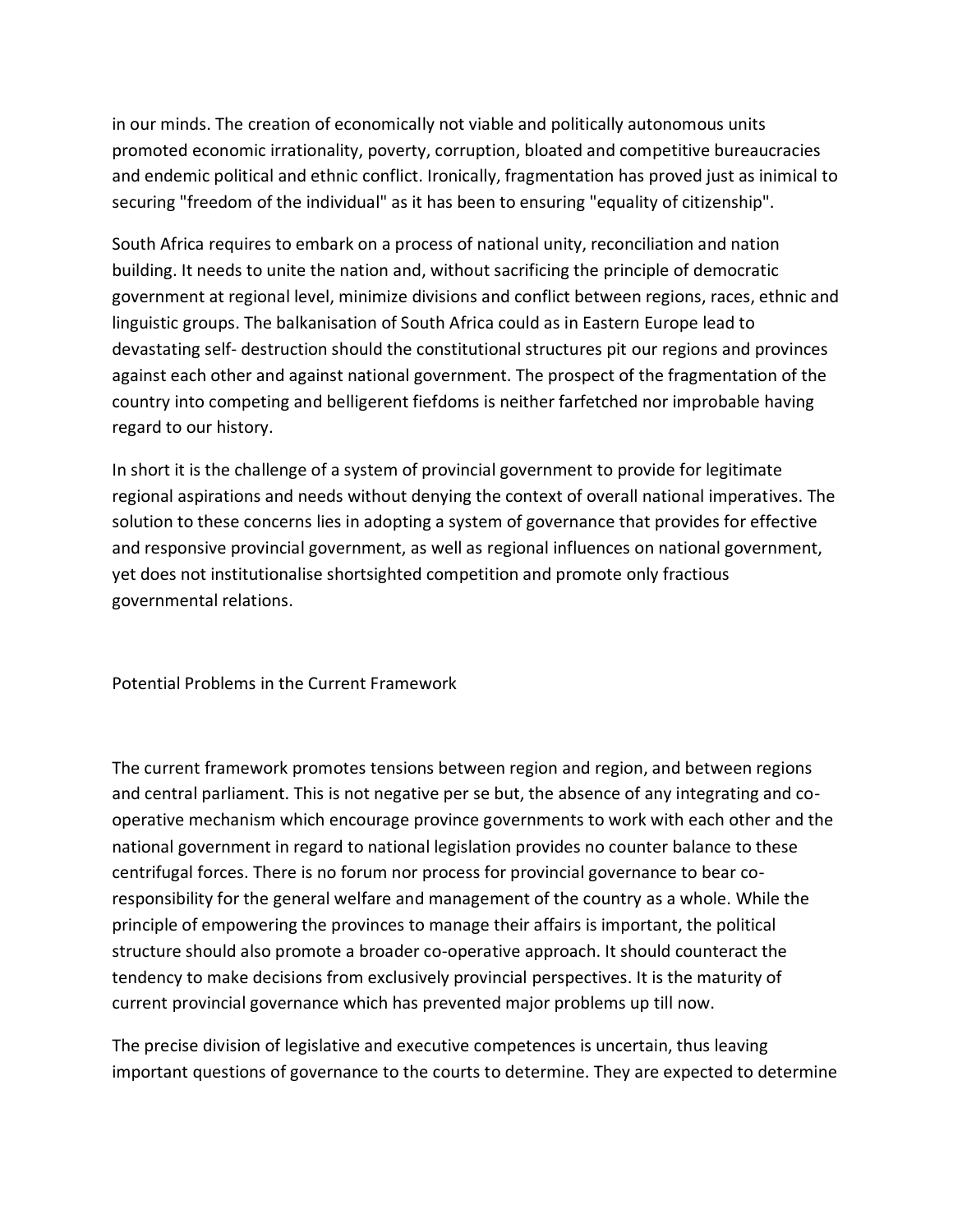many political matters which should be resolved between the provinces or between the provinces and central government.

The present Senate makes too little of a contribution to resolving this problem because it appears to duplicate the work and composition of the National Assembly and yet fails to integrate the provincial viewpoints in national law-making. It is structurally unable to give institutional expression to the relationship between national and provincial levels because the regions` powers reside solely in its provincial legislative and executive functions.

The Proposal

In brief the elements of our proposal are:

The collaboration of provinces in legislation on national level. The Senate should be the main player in the relationship between national and provincial levels of government and the consequent vertical distribution of power. Present legislative competences of provinces should in the main be retained as at present, while a more substantial responsibility for executive power, as well as supplementary legislation, will rest with the provinces.

A division of competencies between the national and provincial levels of government which supports the idea of cooperative governance in the sense of regard for the legitimate interests of national and provincial governments by recognising provincial aspirations and needs within a context of national imperatives.

A functional and an efficient allocation of the financial duties as between the different levels of government, and a fair system of distribution of revenue (financial equalisation) between provinces and between provinces and national level\*.

\*See Part 7 below.

Functions of the Senate

The Senate should have the following basic functions: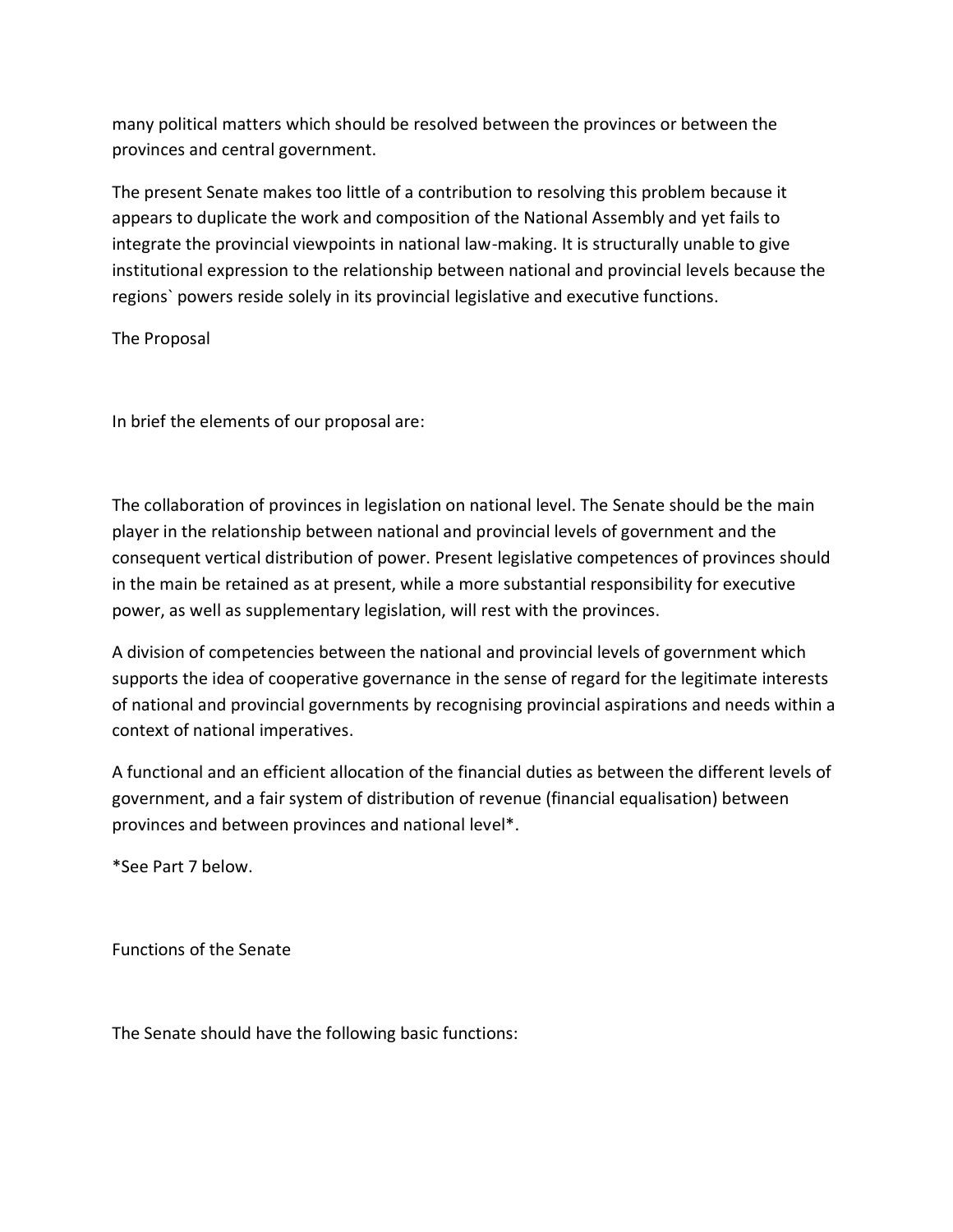Have a close and on-going relationship with the provincial governments and give expression to the views and the administrative experience and needs of the provinces\*.

\*The Senate should be a "working parliament" as against a "reasoning and debating" parliament with a business-like style, and with a place for officials from the provinces at the Senate committee meetings.

Have a real say over National Assembly bills that deal with the exercise of powers and performance of provincial functions and articulate the interests of provinces at national level.

It should be able to initiate legislation and bear co-responsibility as a chamber for the Republic of South Africa as a whole regarding provincial interests.

The Senate should have less influence over national legislation dealing with the exclusive competencies of national government than it does over legislation dealing with its concurrent areas of competence.

Composition of the Senate

Regarding the composition of a body like the Senate, it is possible to distinguish between three possible types:

The members could be directly chosen by the people (as in the USA).

The members could be other party members chosen by provincial legislatures, as they do now, on a proportional party political basis.

The members could consist of members of the provincial executives or legislatures who appoint and recall them.

The ANC proposes that the third type be the basis of the composition of the Senate. In this model the provinces will have a more direct "ownership" of the Senate. The Senate could have between 50 or 100 members (5 or 10 per executive, but the number of Senators as such has not been finalised by the ANC). The option to provide representation for the third tier of government (a total of 5 or 10 members) was considered favourably by the National Constitutional Conference on the grounds that it is a level of government which contribute to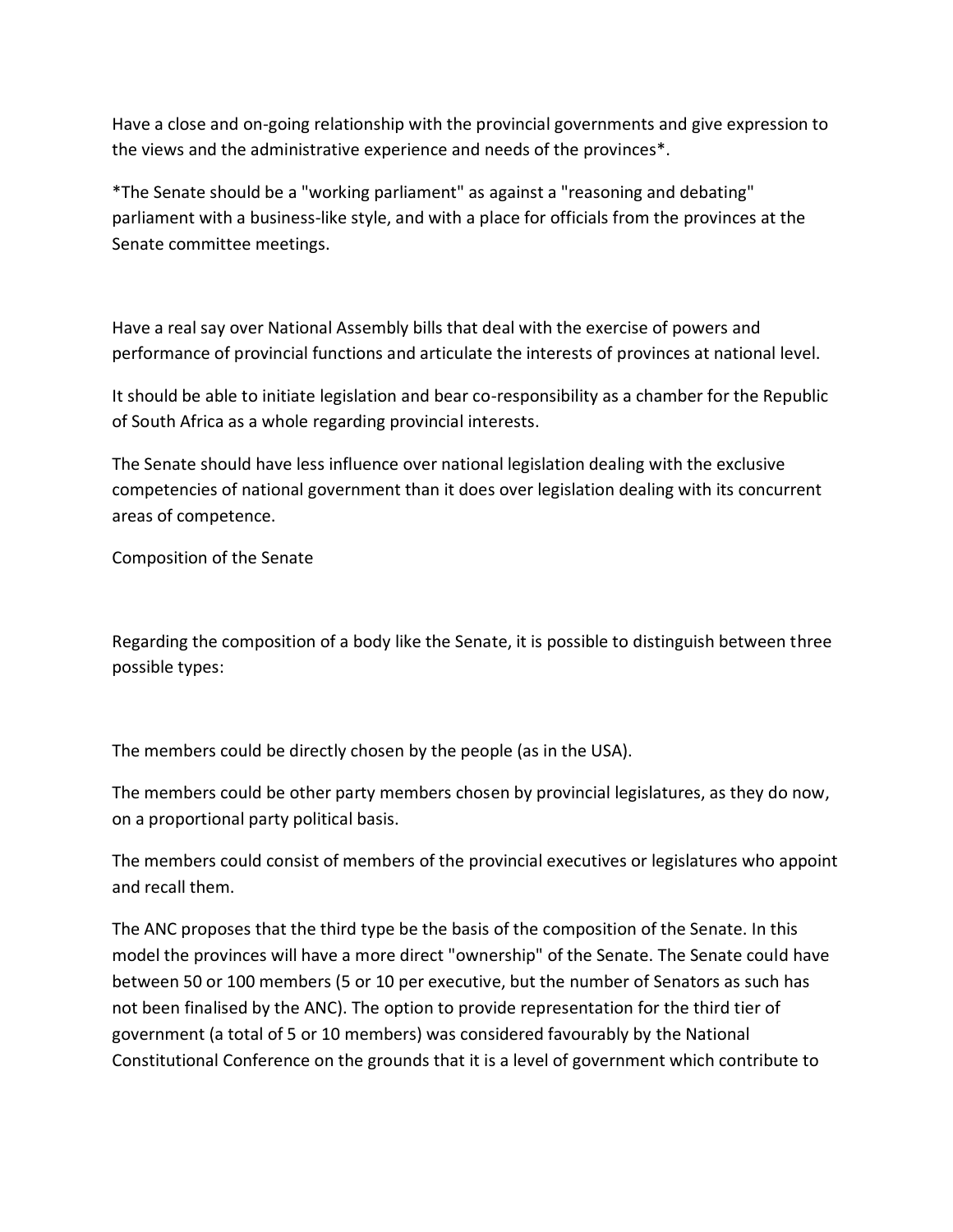the Senate as a body giving expression to all levels of government. However, this should not open the way for representation by "interest groups" as such\*.

\*The forthcoming proposals of the ANC will detail the following: (1) the manner in which provinces are to be represented in the Senate, (2) the size of the Senate, and (3) the administration and functioning of the Senate and its institutional relation with the National Assembly. With regard to the last-mentioned aspect, the following question is to be answered: Should the National Executive be responsible to Parliament (National Assembly and Senate), or only to the National Assembly, in view of the completely new character of the Senate? Should the term "Parliament" be reserved for the National Assembly only? If government policy is defeated in the National assembly, a new government has to take over or an election must be called. The Senate has no obvious place in this scheme of things. If the National Executive is responsible to National Assembly and Senate, the consequence may be that the Senate would be more likely to vote on party lines, as the Australian Senate does for example, than to protect the interests of provinces. It is submitted that the National Executive should not be responsible to the new Senate.

Co-operative Governance

The Interim Constitution allocates powers and functions of government as between the different regions and Parliament. To a lessor extent it also provides a small voice for regions in national governance. In our view the first method of giving expression to regional diversity could be retained whereas the second method needs to be strengthened.

The essential thrust of the proposed new framework is that the provinces will now have a greater say, through the Senate in the making of national legislation effecting their interests. This will impose national considerations upon provinces, and require them to interact with each other and the national assembly to consider the good of their province and the country as a whole. It will also impose provincial consideration upon the national law-making process.

In the current framework, executive powers follow legislative powers. In our view there is no need to rigidly link these and it should be possible to extend further executive powers to the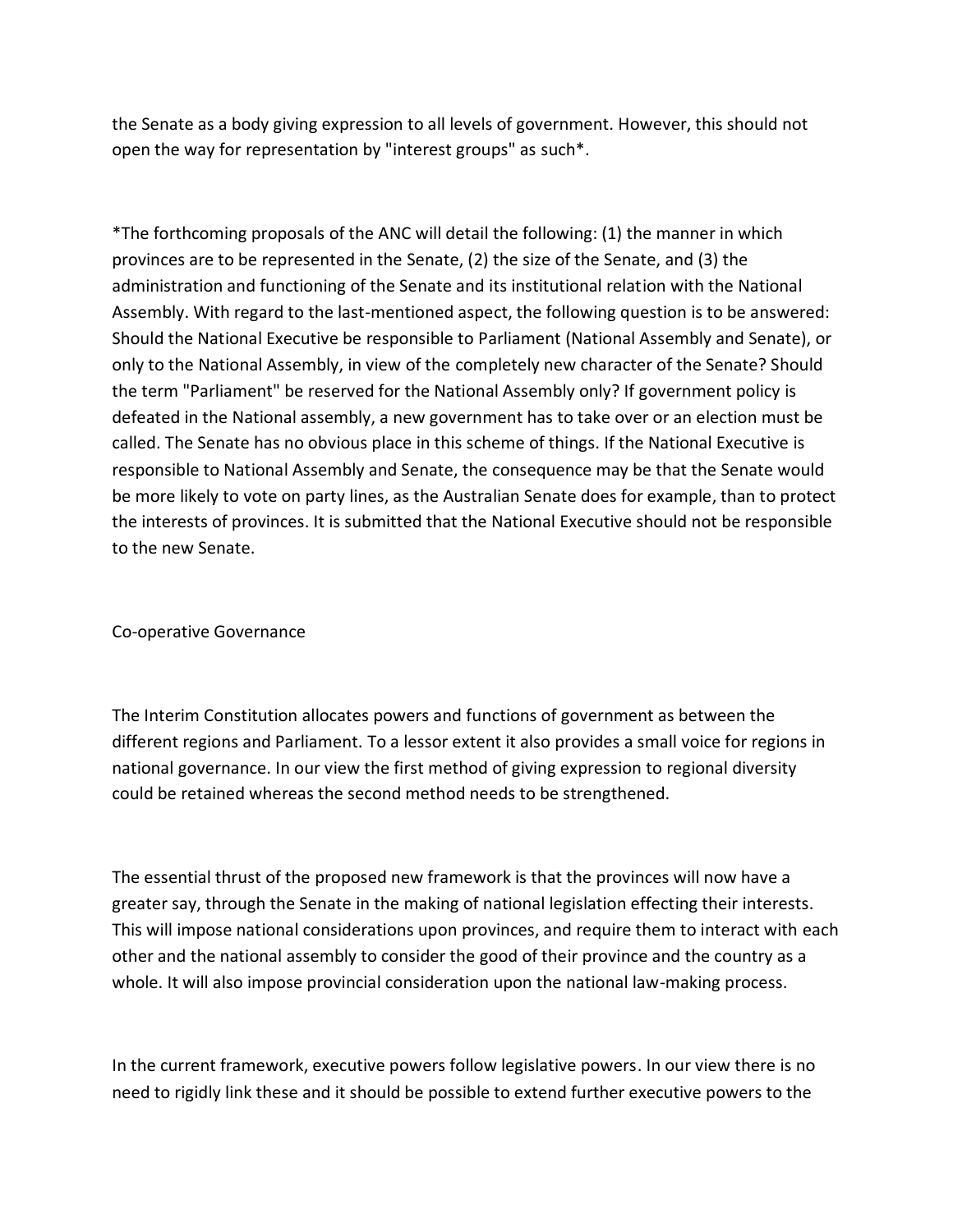provinces in regard to national framework legislation dealing with matters under the concurrent jurisdiction of provincial and national governance. In addition there should be a functional and efficient allocation of the financial duties as between the different levels of government, and a fair system of distribution of revenue between provinces and between provinces and national level.

In general the specific functional areas as presently specified in Schedule 6 of the Interim Constitution are the appropriate areas of concurrent legislative powers. With the new role of provinces in regard to national legislation, it will be possible to explicitly authorise general framework legislation as a category of legislation overriding provincial legislation in the final constitution. Framework legislation could, however, be subject to the pre- eminent right of provinces to supplement such legislation and to preclude parliament from so doing.

Where there is "concurrency" it is necessary to establish priority or precedence in cases of conflict between provincial and parliamentary laws. The ANC proposes a formula broadly similar to the existing section 126 save that the onus of proving priority or precedence should fall upon the provincial government - as it was originally formulated at Kempton Park\*.

\*This is not a significant amendment and indeed when the ANC introduced the amendment at the original Kempton Park formulation placing the onus on the national government, it was rebuked for "playing with words". It is therefor strange that this "playing with words" should now be interpreted as a fundamental shift in the framework by those same critics.

The formulation of the clause which sets out conditions for the preeminence of legislation also reflects the fact that the "desirability" or "necessity" of such national legislation will have been affirmed by the provinces through the Senate, and that the courts will establish whether the legislation concerned belongs to the categories identified for the preeminence of either national or provincial legislation.

In general the ANC believes that attempting to list "exclusive" provincial legislative powers which are not also potentially matters of national concern, is a fruitless exercise. We are in agreement with those other parties who believe that the constitution should not attempt to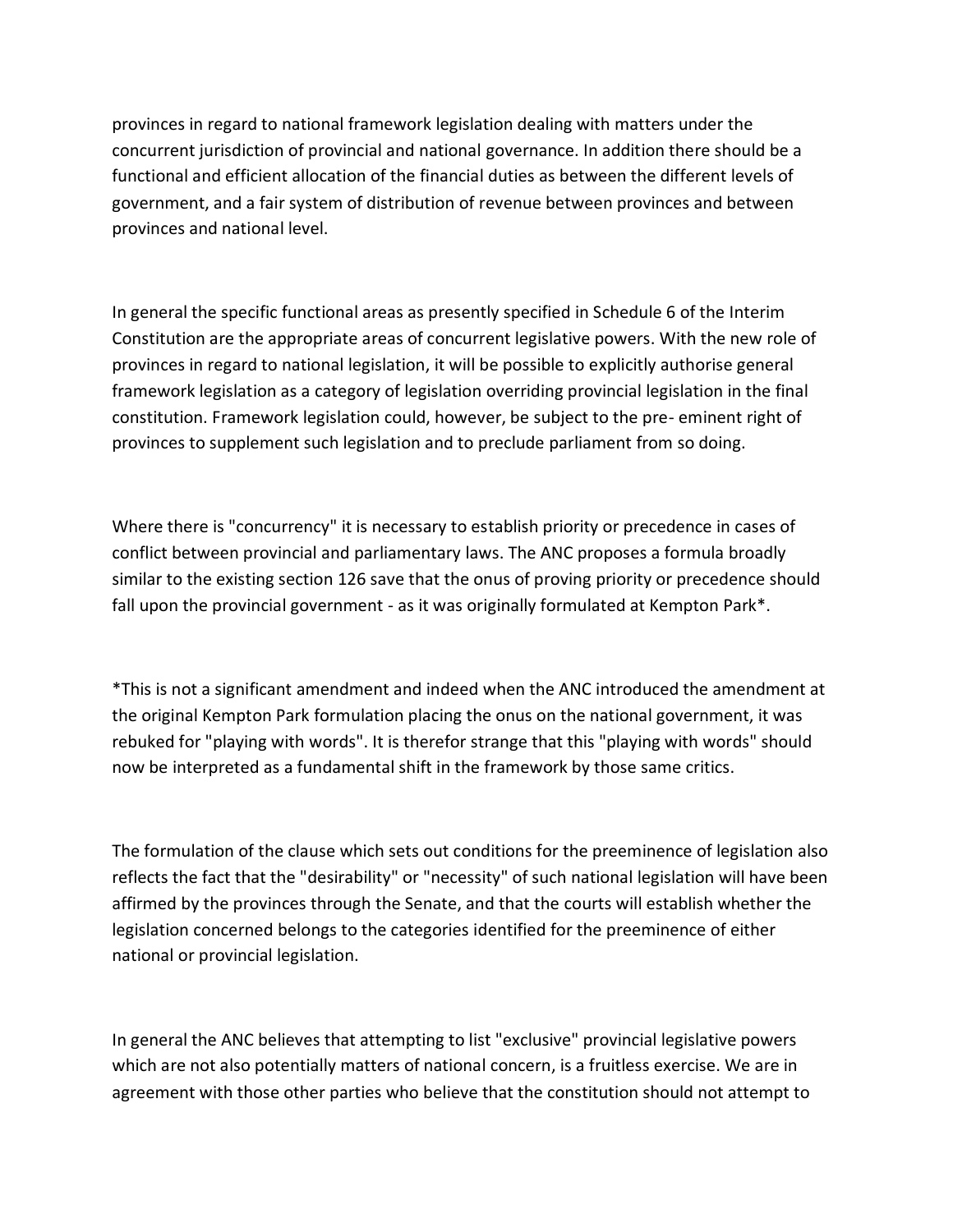amplify exclusive provincial legislative competencies save for those which can be said to arise from the application of the override principles.

If these powers are crafted so as to exclude the possibility of a need for national intervention they will amount to insignificant powers or window dressing e.g. "abattoirs". Even contemporary federal constitutions increasingly recognize national and even supra-national interests in matters such as police and education. As these proposals stand, the provinces` concurrent powers will be enhanced by certain exclusive executive functions, and the powers, through the Senate to collectively block legislation inimical to provincial interests.

The ANC proposes a national and uniform framework for provincial constitutions which would allow for provincial variation in certain respects. More detailed proposals in this regard, and in regard to the size of provincial legislatures will be made in a further proposal.

These proposals make clear that the ANC will not simultaneously grant vastly enhanced powers to the provincial government over national laws and also increase the powers to ignore the very national norms and standards that they have approved. If we allow this development, the logic of co- operative governance will collapse in on itself and provinces through the Senate will cease to have meaningful roles in national legislation and will be relegated to fringe fiefdoms. It could perhaps be suggested that in this model some of the provinces (notably Natal and Western Cape) will have to surrender their individual autonomy for the "dubious benefit of being swamped by ANC Senators".

This is myopic. Firstly their current powers remain largely intact if not augmented. Secondly the provinces have shown at intergovernmental meetings that they have common ground with each other across party political lines (this after all, is also the international experience). Thirdly, constitutions must be crafted on the basis of more lasting considerations than today`s temporary political alignments. Overall, provinces` law-making competencies (save for policing powers which in reality were never properly a part of schedule 6) remain. Their executive powers will be significantly expanded (executive powers are not the menial bureaucratic duties that some parties have suggested but are the very essence of political governance) and they would have greater financial and fiscal powers to participate in the drafting of the national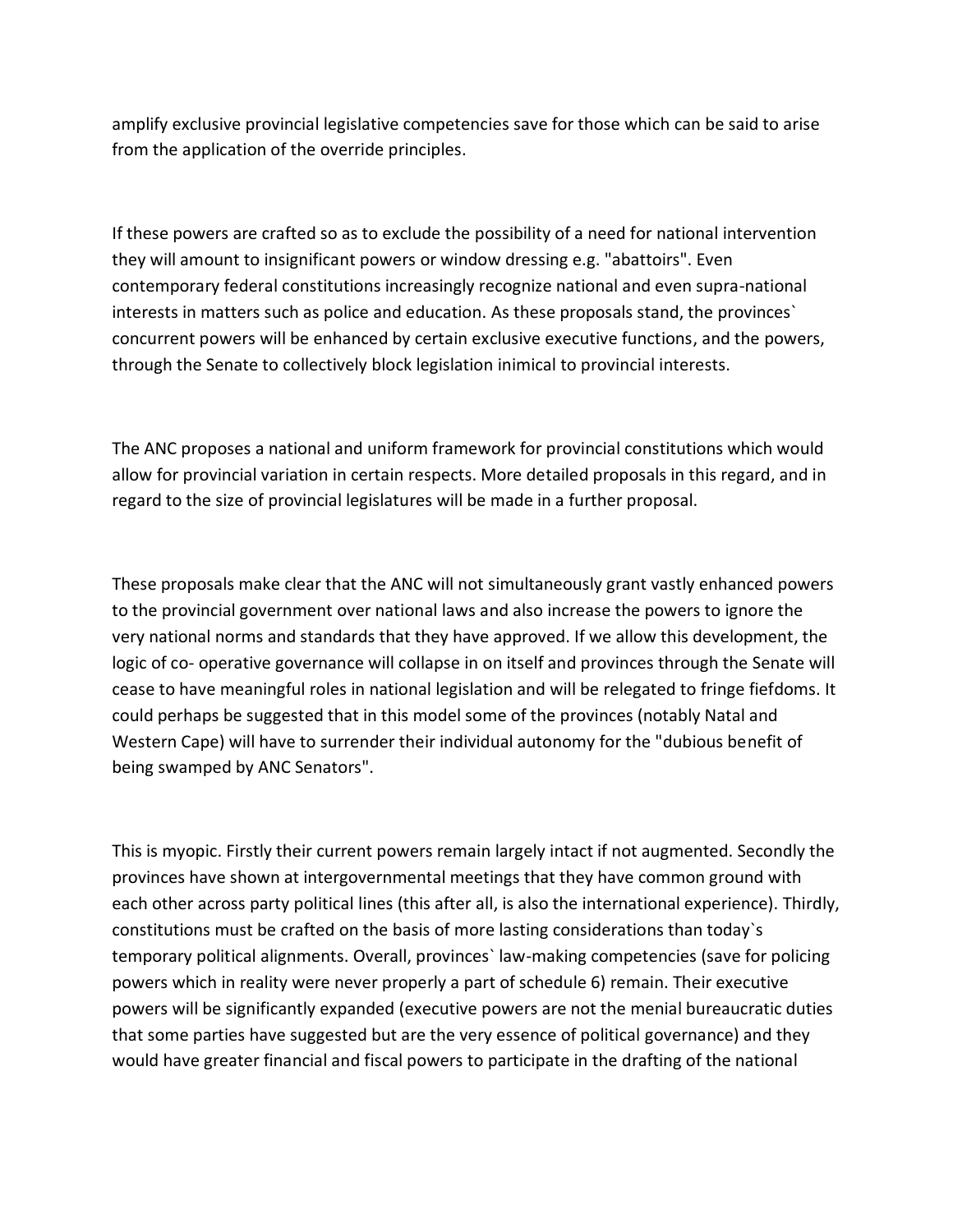budget. For this reason we believe that our proposals conform to the agreed constitutional principles\*.

\*As other parties have noted, this vision also informs the German Constitution.

General Principles

## 4.1

The following ideals, which are relevant to the inner consistency of the whole of the final constitution, should be achieved in relation to the provincial system:

## 4.1.1

National unity, reconciliation and nation building;

## 4.1.2

cost efficient and effective government, capable of redressing the iniquities of the past and the disparities of the present;

## 4.1.3

the promotion of maximum participation in democratic and accountable governance at all levels;

## 4.1.4

the promotion of governance close to the people, which is responsive to their needs and accommodates the diversity of regional aspirations and circumstances.

Cooperative Governance

## 4.2

The final constitution should establish a cooperative system of governance with the following guidelines: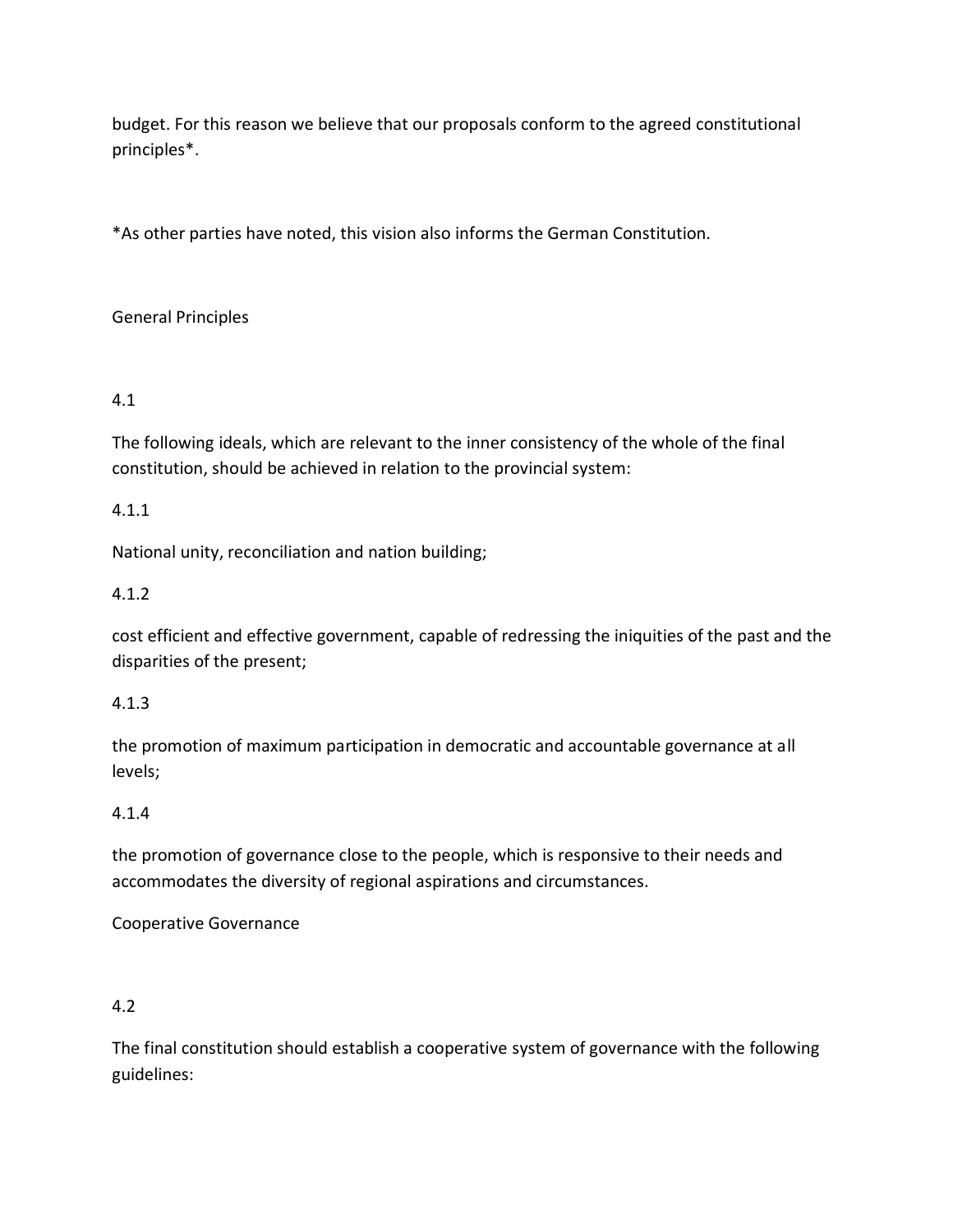## 4.2.1

Cooperative and coordinated national and provincial governance should be promoted, while strengthening the role of provinces in national policy and law making.

#### 4.2.2

National and provincial governments should have regard for one another`s legitimate interests in the exercise of their powers and functions.

#### 4.2.3

Recognition should be given to legitimate regional aspirations and needs through the exercise of appropriate provincial law-making and financial and executive powers, within a context of overall national imperatives.

#### General Matters

#### 4.3

The constitution should provide for a national framework for provincial constitutions, which would allow for provincial variations on defined aspects\*.

\*The ANC will make further submissions with regard to the principles applicable to provincial constitutions at a later stage.

#### 4.4

There should be democratically elected provincial legislatures, which should have the executive and legislative powers as set out below. From each of these legislatures delegates\* shall be sent to the Senate, and a provincial executive should be formed. A provincial executive must be accountable to its provincial legislature.

\*It may be ordinary MPL`s or MEC`s.

## 4.5

The allocation of powers and intergovernmental relations should be based on the principle of coordinated and cooperative governance.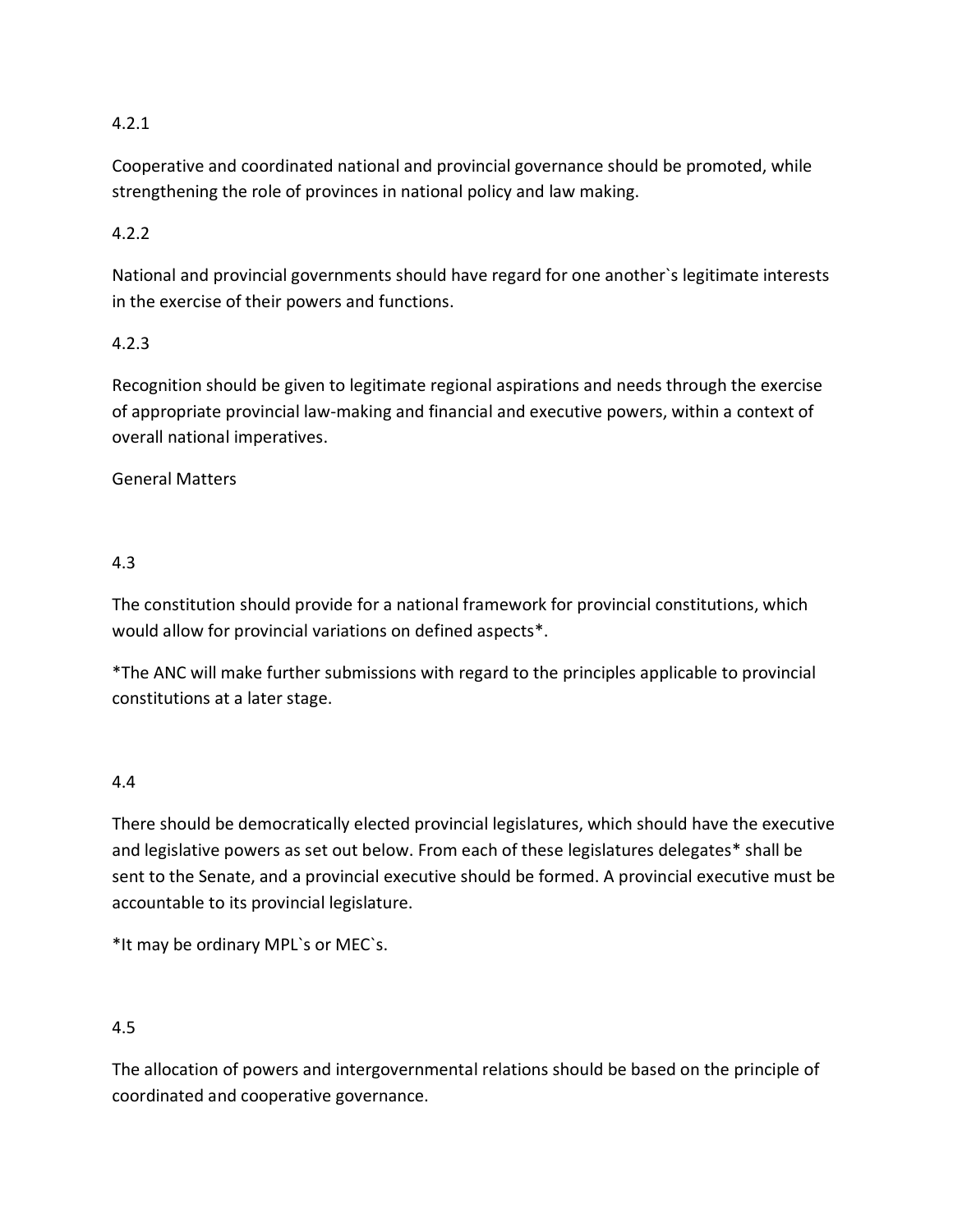The final constitution should make a distinction between the following two aspects of the division of powers:

4.6.1

The division of legislative powers between national and provincial levels, and

#### 4.6.2

the division of executive/ administrative powers between national and provincial levels.

Elements of the Provincial System

#### 4.7

The provincial system should have the following elements:

#### 4.7.1

A Senate, representative of provinces, which effectively reflects provincial needs and interests at national level, while providing an appropriate forum for intergovernmental coordination\*.

\*The ANC is of the opinion that elaborate provisions on the detail of intergovernmental coordination in regard to especially executive and administrative matters should not be contained in the constitution, because executive and departmental structures and line functions are involved which must be allowed to develop gradually.

## 4.7.2

Concurrent legislative competences for national Parliament and provincial legislatures.

## 4.7.3

Executive and administrative competences at national and provincial levels, with the weight of executive competences being assigned to provinces.

## 4.7.4

A clear framework for determining uncertainties between national and provincial competences.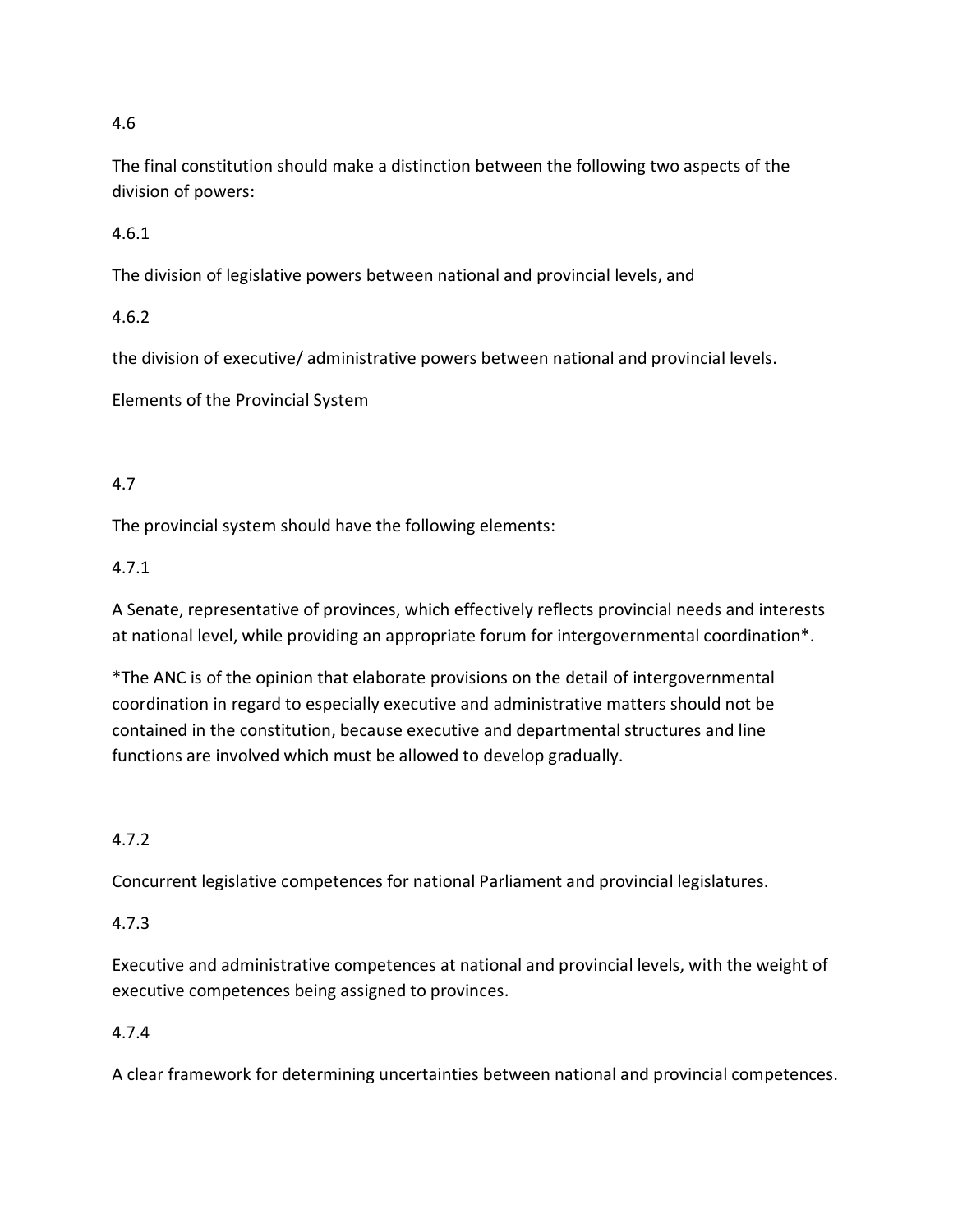### 4.7.5

The location of residual competences at national level.

#### The Senate

#### 4.8

The final constitution should provide for a Senate, comprised of representatives of the provinces and, possibly, representatives of local government level, which should allow for effective influence and participation of the provinces in national law-making at national level, and which should function as the suitable forum for intergovernmental coordination.

#### 4.9

Members of the Senate should be appointed and be subject to recall by provincial legislatures and/or provincial executives.

#### 4.10

Every province (and possibly the local level of government of South Africa as a whole) shall each be entitled to a single delegation of Senators\*.

\*5 or 10, the precise number of Senators still to be recommended by the ANC.

#### 4.11

The Senate should be a perpetual body. New representatives will be appointed after national or provincial elections, but may be changed by the provincial legislatures.

#### 4.12

The Senate shall be entitled to block or approve laws dealing with provincial matters\*, it may initiate laws regarding provincial matters and it shall have the right to review other legislation.

\*In other words, the consent of the Senate shall be required for legislation dealing with provincial matters. The precise way in which the blocking power is to be exercised, shall be a matter of further discussion and proposals. Deadlocks may need to be revolved through mediation or joint committees.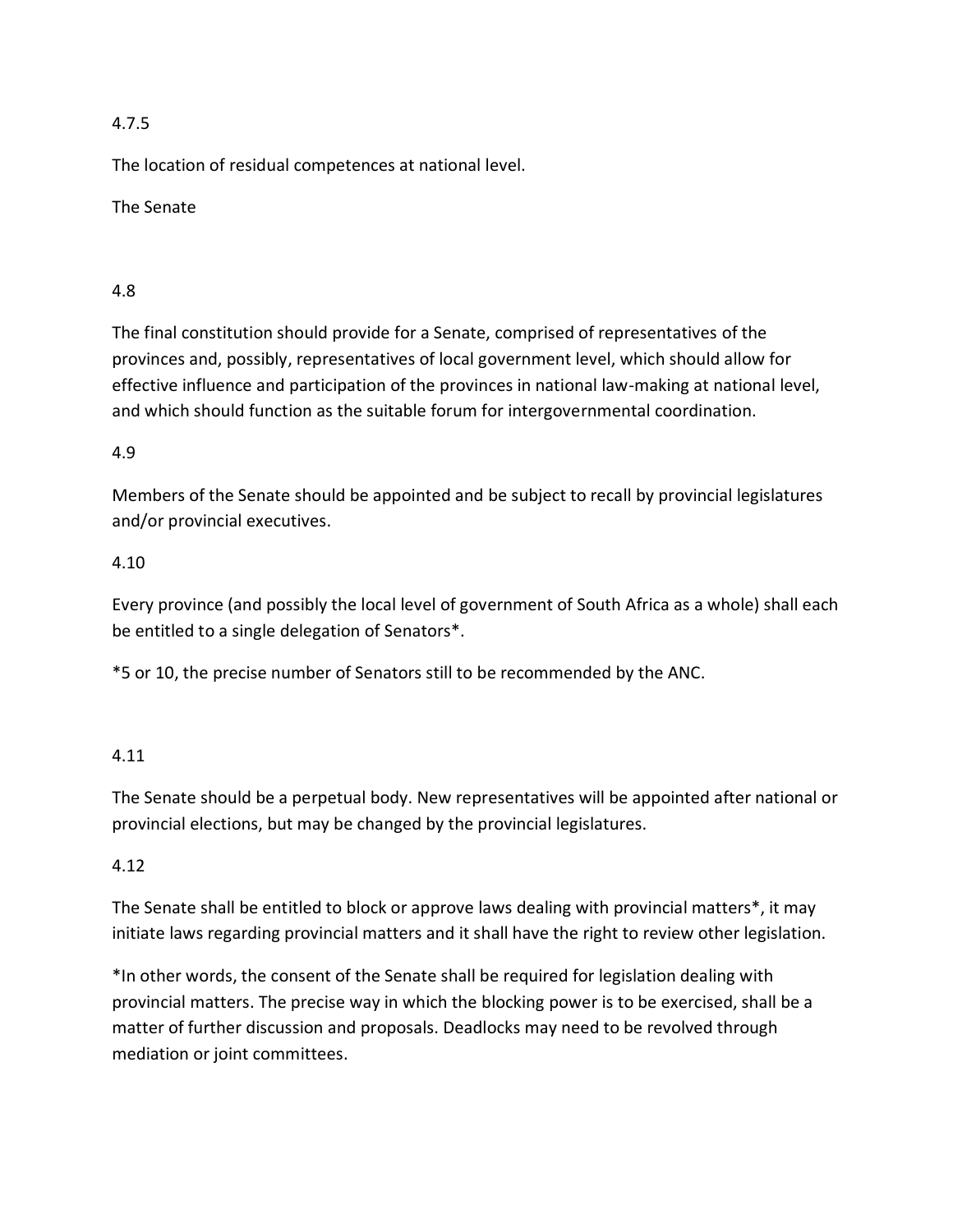The provinces shall be entitled, primarily through the Senate and its structures or committees, to participate in financial and fiscal matters affecting the provinces, especially in the drafting of the national budget, although the Senate will have no powers to block financial bills.

## 4.14

The intention in the final constitution should be to introduce a framework whereby the judicial determination of the pre-eminence of national legislation is replaced by the requirement that the provinces themselves through the Senate conclusively establish the desirability of the relevant national legislation\*. The courts will still have a role to determine whether the overriding legislation fits the categories set out.

\*See also the footnote to the text at 4.9.5 above.

#### 4.15

Where the national government is empowered by national legislation to promulgate subordinate legislation or statutory instruments which affect the powers, functions or interests of provinces, the Senate should have a say over the content of such instruments, particularly where the provinces are required to implement such legislation or instruments<sup>\*</sup>.

\*Thus providing opportunity for co-determination in administrative matters and for inputs from the provinces on account of their administrative experience.

National and Provincial Legislative Competences

#### 4.16

Provincial legislatures shall be competent to make laws for the province with regard to all matters which fall within the functional areas specified in Schedule 6 of the Interim Constitution\*. Legislative competence shall include the competence to make laws which are necessarily ancillary to the effective exercise of their legislative competence. Parliament shall have the same powers to make laws in regards to the above matters.

\*Save for policing which was never really a Schedule 6 area but was subject to Chapter 14.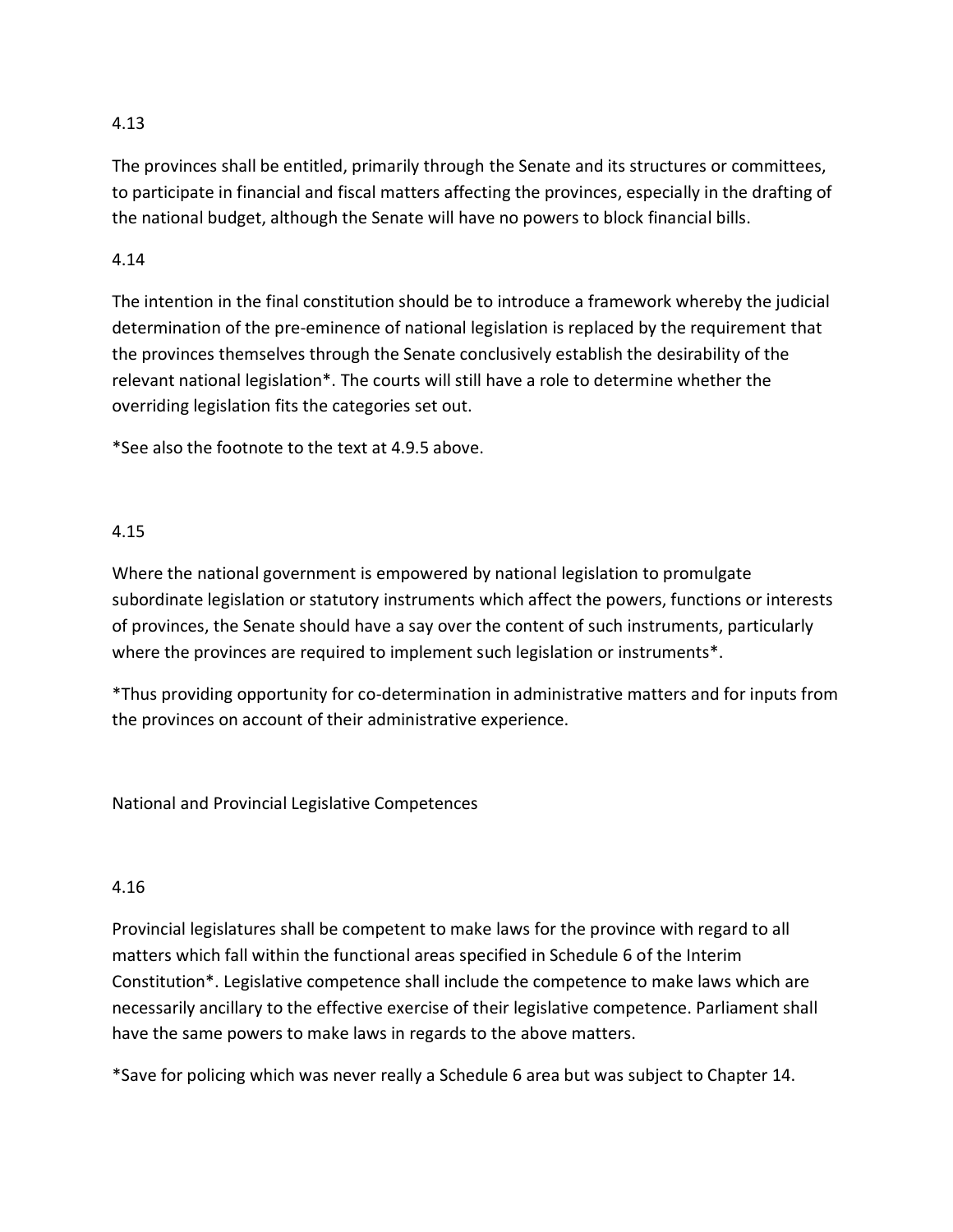In the event of an inconsistency between national and provincial legislation, the Act of Parliament shall prevail over a law passed by provincial legislation, only to the extent of any inconsistency between them, if:

## 4.17.1

The national law deals with a function in respect of which uniformity across the nation is desirable.

## 4.17.2

The national law deals with a matter in respect of which it is necessary for South Africa to speak with one voice or to act as a single entity - in particular, in relation to other states.

#### 4.17.3

The national legislation is necessary for the maintenance of essential national standards, for the establishment of minimum standards required for the rendering of services, the maintenance of economic unity, the maintenance of national security or the prevention of unreasonable action taken by one province which is prejudicial to the interests of another province or the country as a whole.

#### 4.17.4

The national legislation deals with national economic policies, the power to promote interprovincial commerce and to protect the common market in respect of the mobility of good services, capital and labour.

#### 4.17.5

The national legislation provides for equality of opportunity or access to a government service.

#### 4.17.6

The national law establishes a national framework for the provision of public services or the management of institutions relating thereto.

#### 4.18

Where a provincial law deals with matters other than those referred to in 4.17 above, such as a specific socioeconomic and cultural need of a particular province, it shall prevail over national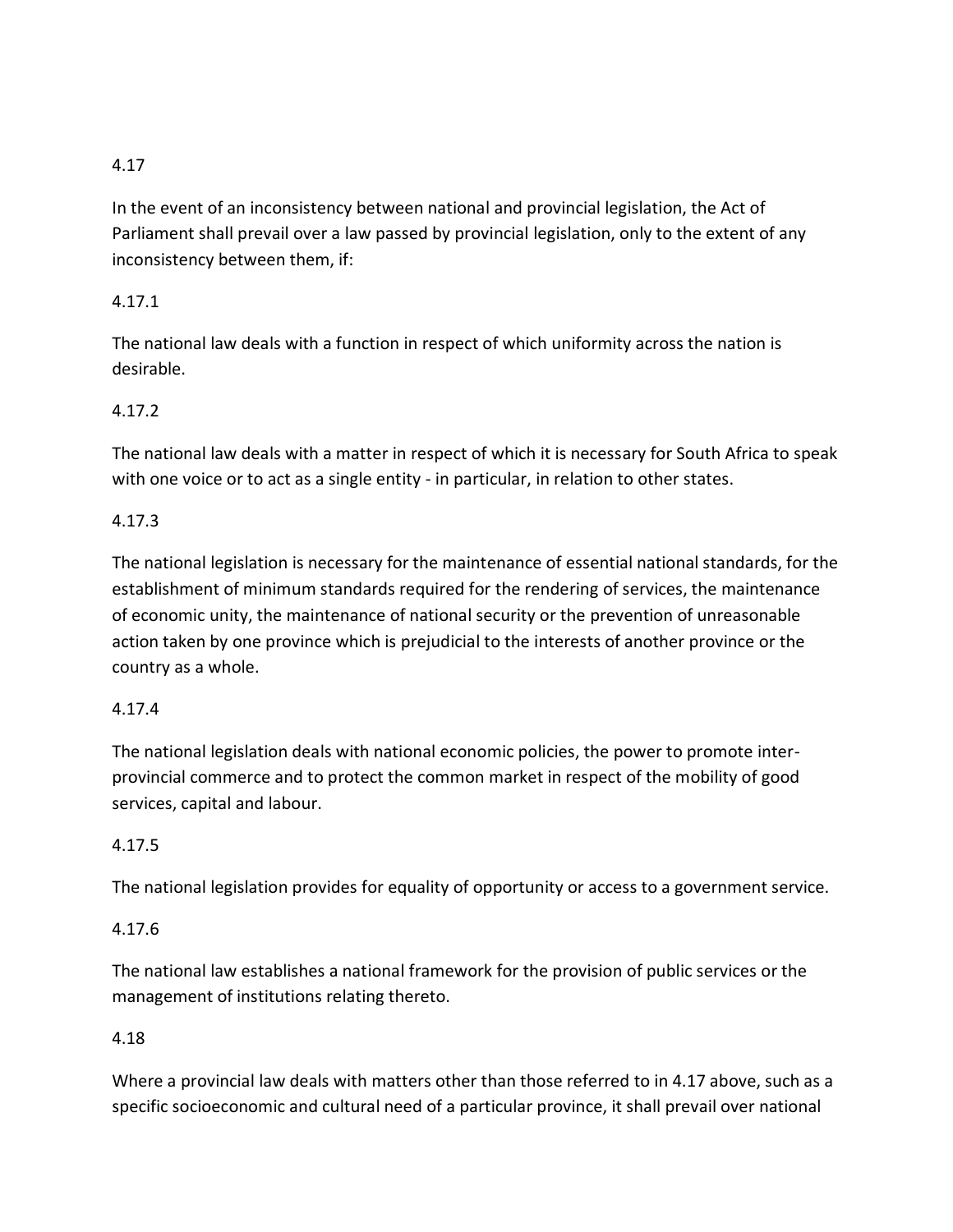legislation. Provinces are not precluded from passing laws in regard to the matters intended in 4.17 above, provided such legislation is not inconsistent therewith.

4.19

In the event of a dispute concerning the legislative powers allocated by the constitution concurrently to the national and provincial governments:

# 4.19.1

such legislation shall be deemed to be "necessary" or "desirable" in terms of the requirements stated in 4.17 above if such legislation has been approved by the Senate, and further

# 4.19.2

if such dispute cannot be resolved by a court by a construction of the constitution, precedence shall be given to national legislation\*.

\*Constitutional principle XXIII.

# 4.20

Without derogating from the powers of national government under the constitution, national government shall not otherwise exercise its powers so as to encroach upon its geographical, functional or institutional integrity of the provinces.

# 4.21

Residual powers shall be within the exclusive competence of the national government.

# 4.22

Provinces shall, in addition to its powers to legislate in its concurrent areas of legislative competence, be responsible for developing the details of the framework legislation of the national government, more specifically in relation to its implementation and in ensuring that regional and sub-regional variations are taken into account.

National and Provincial Executive Competences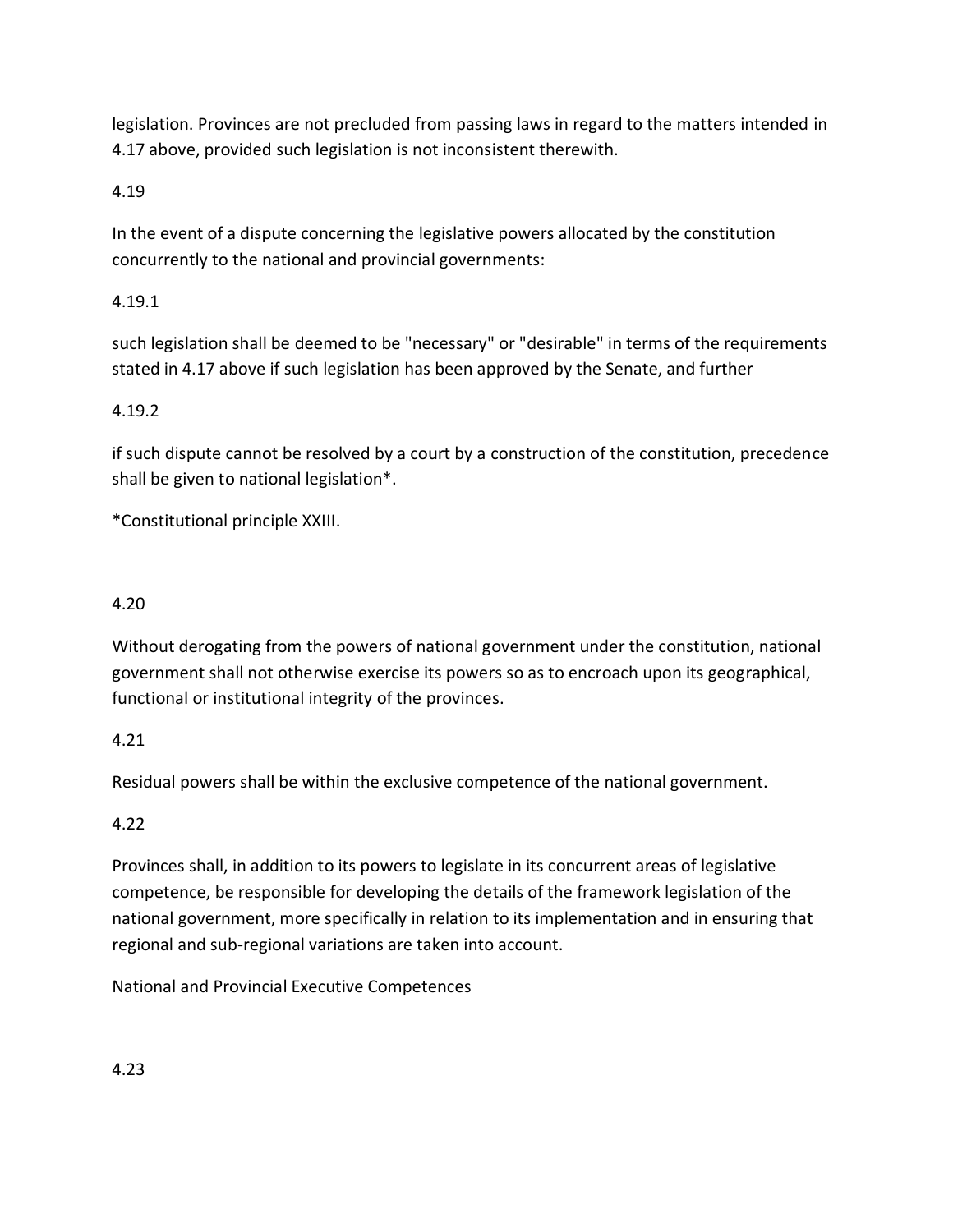Also in respect of executive or administrative competences the constitution should give expression to the following two guiding principles:

4.23.1

Bringing government closer to the people, allowing for governance to fit the specific conditions and variations in each province, region or sub- region, and

## 4.23.2

at the same time building and maintaining a single harmonious and prosperous nation and maintaining effective and cost-efficient government.

## 4.24

Both national and provincial government shall have executive powers in regard to their concurrent competences.

## 4.25

Exclusivity of executive functions for provinces should primarily exist in the context of executive implementation under enabling or framework legislation, as approved by the provinces in the Senate, and the implementation of provinces` own legislation.

# 4.26

Provinces shall be allocated the resources and powers to implement or administer its legislation and such national legislation as is delegated or assigned to it. In general, provinces shall be responsible for the execution of the national legislation set out in <185>9 above. Ordinarily such powers should, with the consent of the Senate, be allocated to provincial government and, where appropriate, to local government, even if the relevant legislation was passed at national level. In this regard,

## 4.26.1

executive powers shall be allocated to the level at which it can be exercised most effectively and efficiently, and

## 4.26.2

in the event of a province failing or refusing to implement national legislation, the national government may itself implement the legislation or intervene.

Local Government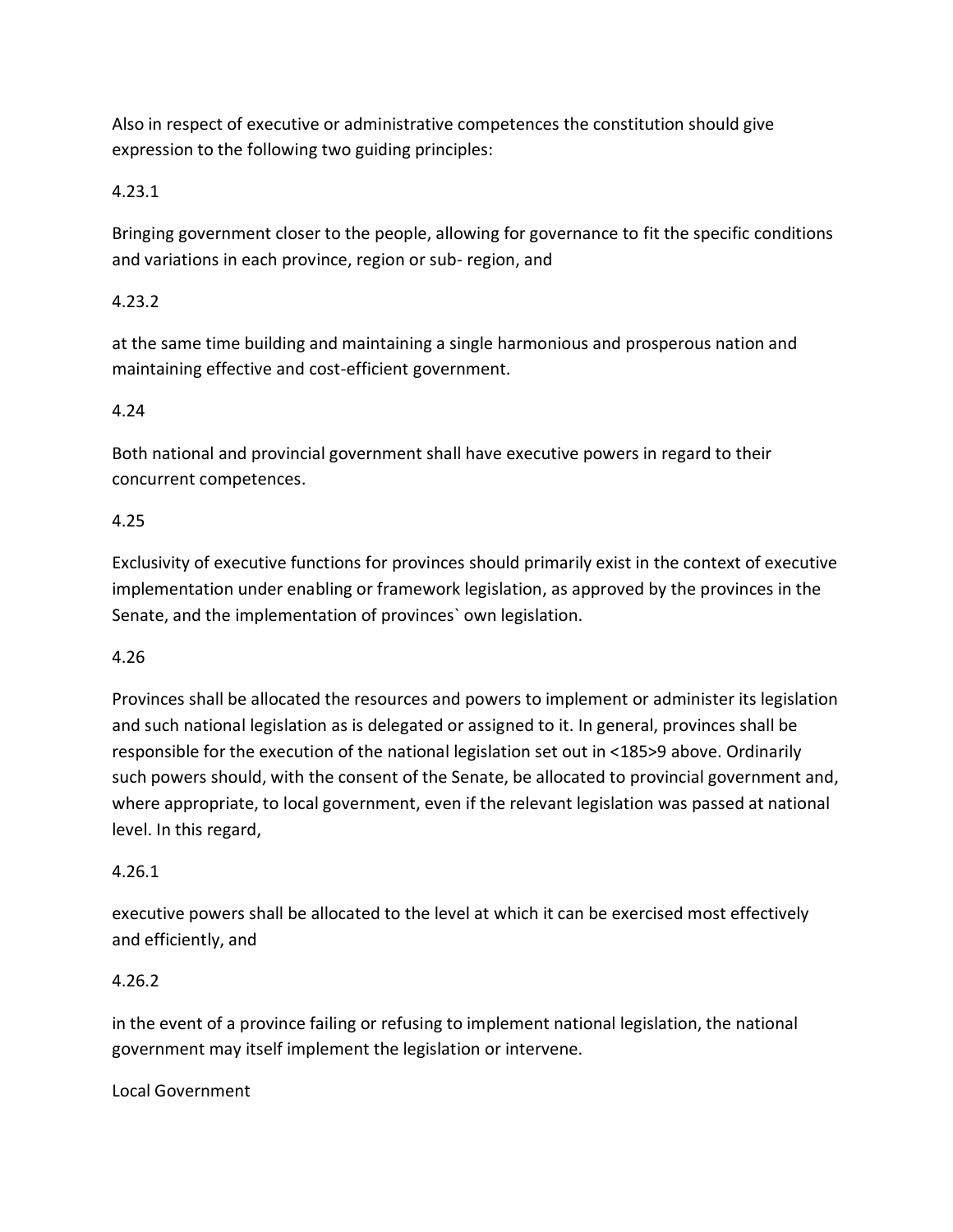#### Binding Constitutional Principles

VI

Government shall be structured at national. provincial and local levels.

VII

At each level of government there shall be democratic representation. This principle shall not derogate from the provision of Principle XIII. [Principle XIII relates to the status of traditional leaders - see below.]

XXIV

A framework for local government powers, functions and structures shall be set out in the Constitution. The comprehensive powers, functions and other features of local government shall be set out in parliamentary statutes or in provincial legislation or in both.

**Discussion** 

In general the Interim Constitution resolves the balance between national, provincial and local government to the disadvantage of local government. It should be noted that Constitutional Principle XXIV requires that a framework should be set out in the final constitution for local government and that the comprehensive treatment of local government should be the subject of parliamentary or provincial legislation, or both. The ANC takes the position that local government is a matter of both national and provincial interest in view of the history of using local government as a tool of apartheid policy, and because it is the main point of delivery of the National Reconstruction and Development Program.

Framework legislation on local government should be enacted at national level, and not asymmetrically through separate legislation in different provinces. Provinces should be responsible for the implementation of local government, and the provincial management of local government. It should have power to make laws not inconsistent with the national framework so as to take into account provincial diversity. The framework should also protect local government by specifying its powers of self-administration\*.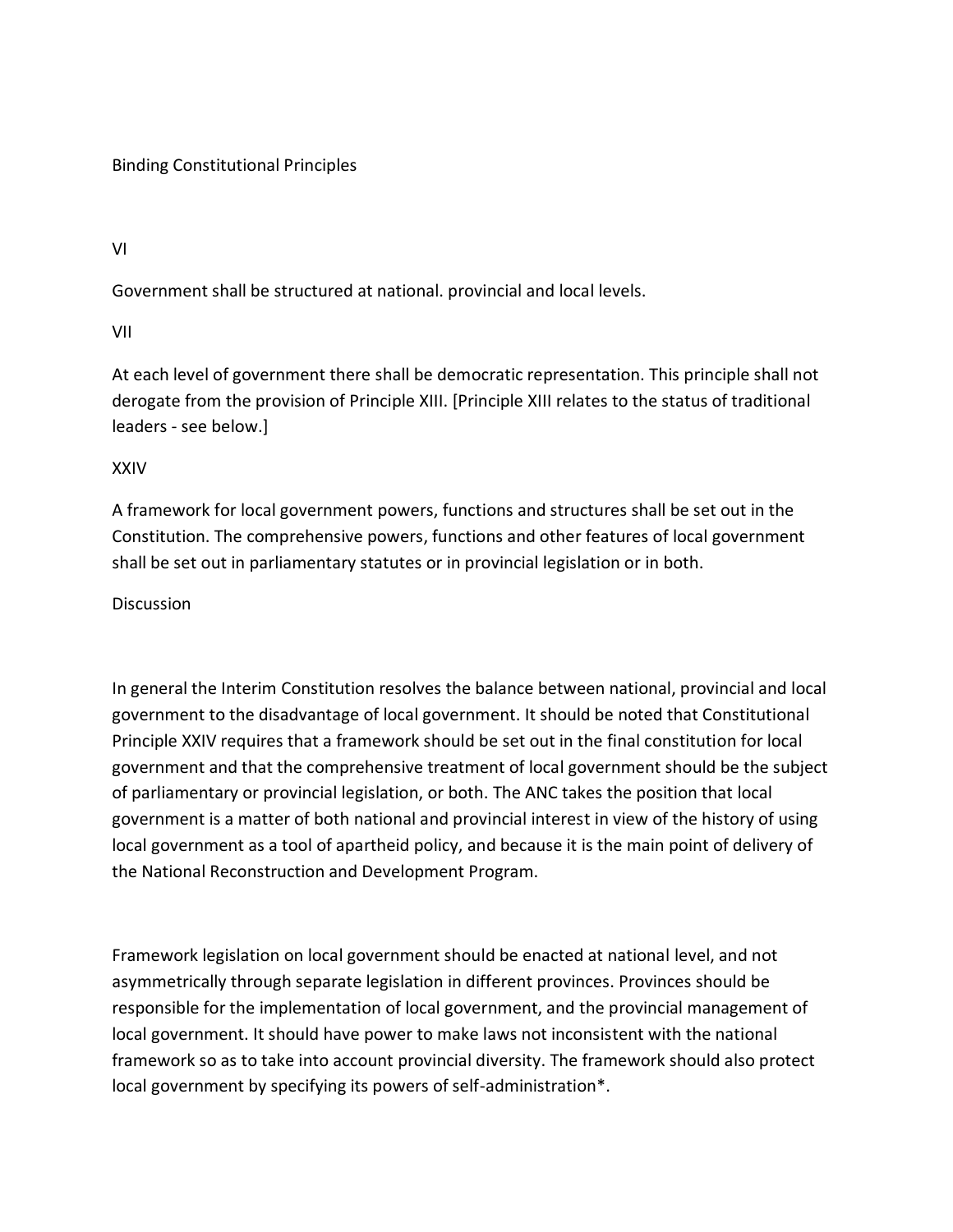\*Because of nation-wide underdevelopment of local government in some areas and their role in the national economy of South Africa and the RDP, the link between local government and the national level could be fleshed out by giving local government representation in the Senate in the form of a delegation of Senators.

It is suggested that the term self-administration\* be used in respect of local government\*\*. Self-administration duties could be divided into those where the local authority can decide whether and how to perform the duty, and those where the local authority can only decide how to carry out the duty.

\*Which, while allowing local authorities to act on their own responsibility, leaves open the possibility of interaction with provincial and national government in matters which are, respectively, of provincial or national concern.

\*\*Rather than autonomy, which could mean that interference with the exercise of local authorities` duties by superior authorities may be resisted: an absolutely free sphere of discretion for local authorities may then exist.

The ANC insists that local government should be democratically constituted, and function in accordance with democratic principles. Traditional leaders may and should participate in local government, subject to the principle of democratic and accountable local government. The provinces could determine the precise form that such participation should take.

\*In this connection the ANC confirms that participatory democracy and mechanisms to give effect thereto are vital to democracy in South Africa, and that civil society and its various organisations have a crucial role in democratising and transforming South Africa. The final constitution, supplemented where necessary by national legislation, should provide for the principles and appropriate/effective mechanisms of participatory democracy, as well as for organs of civil society.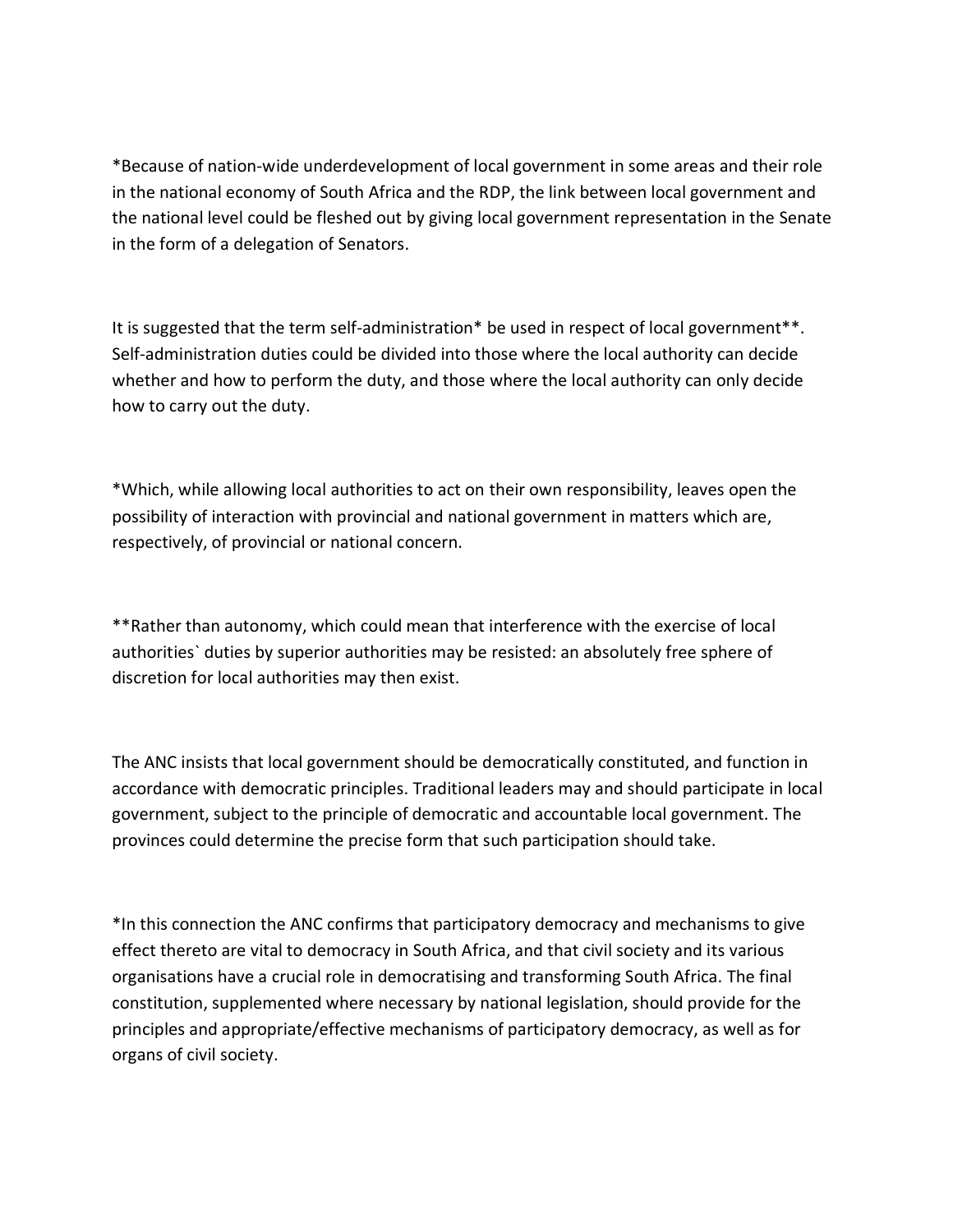\*\*Principle VII states that the principle of democratic local government should not derogate from Principle XIII, which provides that the institution, status and role of traditional leaders shall be recognised. It is submitted that the role of traditional leaders is not threatened by democratic local government if they retain an advisory and cultural function in local government within their traditional areas.

The final constitution should not exhaustively lists the powers and duties of local government councils. The most basic functions should be described in the constitution and the rest of the detail should be left to the comprehensive parliamentary legislation referred to above\*.

\*Local government authorities should have the following basic rights and duties:

Choice of organisation and personnel of the local government within the framework of national legislation.

Financial authority: the right to have its own revenue, determine expenditure and administer financial affairs.

Planning powers: This could include the right to specify types of buildings and the permissible land use in a municipal area.

Provision of facilities: This includes the establishment and operation of public institutions for the benefit of the population.

Mandatory functions: Local authorities should also carry out functions mandated by provincial or national government, provided the necessary financial capacity is or is being made available.

By-laws: Municipalities should have the right to issue by- laws.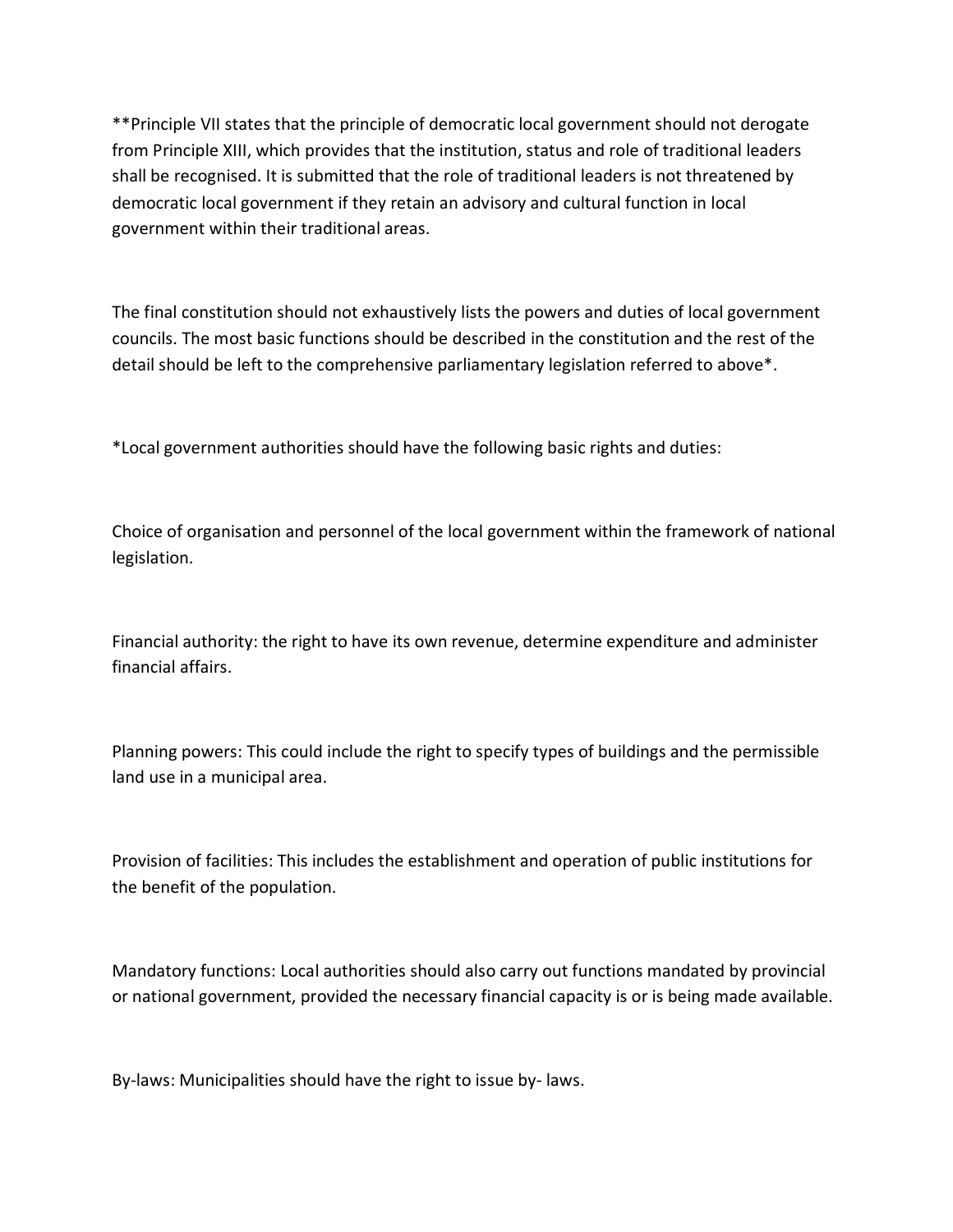Administrative decisions: This is the right to make administrative decisions arising out of the enforcement or implementation of national, provincial and local government laws and by-laws. These need to be set out in the final constitution.

## 4.27

Comprehensive provision for local Government, including its powers functions and structures shall be provided for in national legislation. The implementation and supervision of the legislation shall be delegated or assigned to provinces. The national legislation shall:

## 4.27.1

prescribe the areas of self- administration of local government,

## 4.27.2

make provision for mandatory functions,

## 4.27.3

allow for the implementation of this legislation by provinces which may pass legislation not inconsistent with the framework,

## 4.27.4

confer the right to make by-laws upon local government,

## 4.27.5

confer the necessary financial entitlements, authority and controls upon local government, subject to the provinces` right to supervise such controls.

## 4.28

Elections to local government shall take place on either a proportional or ward basis, or both, by general, direct, free, and secret ballot.

## 4.29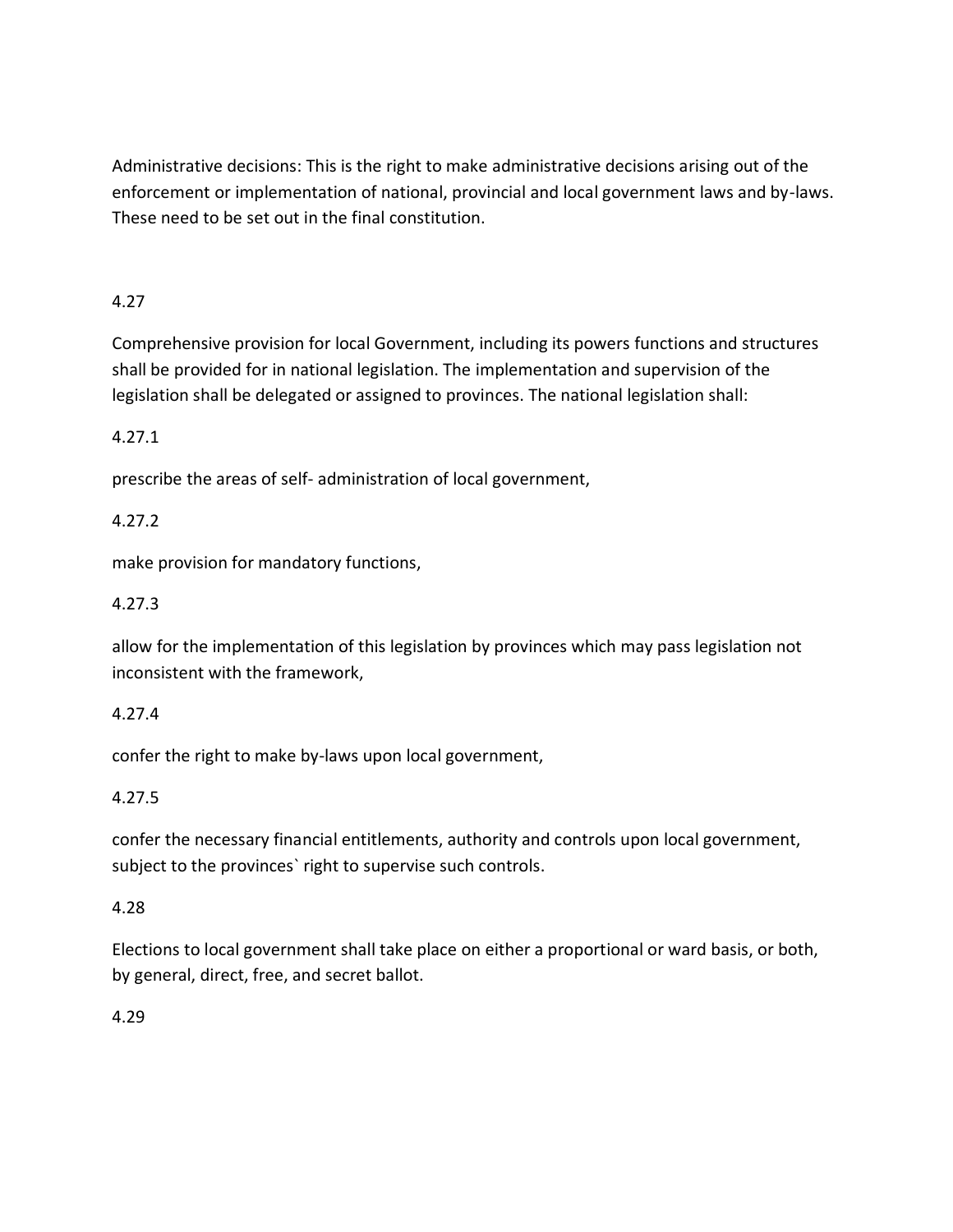Local government shall be required to function in a manner which would allow interested parties to be appraised of and make representations regarding decisions affecting the community.

Traditional Authorities and Cultural Bodies

Constitutional Principles

XIII

(1)

The institution, status and role of traditional leadership, according to indigenous law, shall be recognised and protected in the Constitution. Indigenous law, like common law, shall be recognised and applied by the courts, subject to the fundamental rights contained in the Constitution and to legislation dealing specifically therewith.

(2)

Provisions in a provincial constitution relating to the institution, role, authority and status of a traditional monarch shall be recognised and protected in the Constitution.

VII

At each level of government there shall be democratic representation. This principle shall not derogate from the provision of Principle XIII.

XXIV

(1)

This Schedule and the recognition therein of the right to the South African people as a whole to self-determination, shall not be construed as precluding, within the framework of the said right, constitutional provision for a notion of self-determination by any community sharing a common cultural and language heritage, whether in a territorial entity within the Republic or in any other recognised way.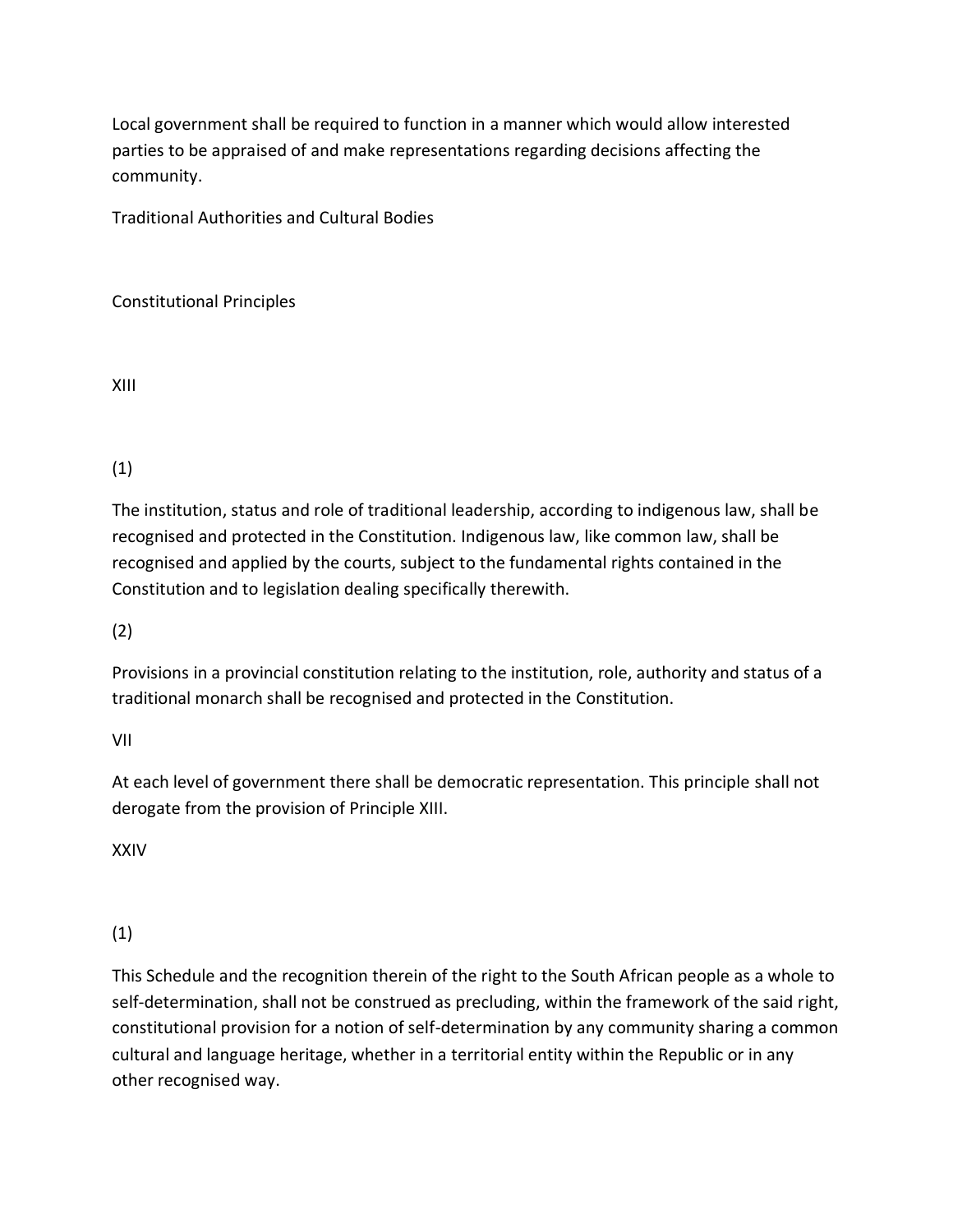(2)

The Constitution may give expression to any particular form of self-determination provided there is a substantial proven support within the community concerned for such a form of selfdetermination.

(3)

If a territorial entity referred to in paragraph 1 is established in terms of this Constitution before the new constitutional text is adopted, the new Constitution shall entrench the continuation of such territorial entity, including its structures, powers and functions.

#### **Discussion**

The institution of chieftainship has played an important role in the history of our country and chiefs will continue to have an important role to play in unifying our people and performing ceremonial and other functions allocated to them in law.

Proposals

#### 4.30

The powers of chiefs shall be exercised subject to the provisions of the constitution and other laws. Provision will be made for an appropriate structure consisting of traditional leaders to be created by law, in order to advise national Parliament, and, where appropriate, provincial legislatures, on matters relevant to customary law and other matters relating to the powers and functions of chiefs. Changes in the existing powers and functions of chiefs will only be made by parliament after such consultation has taken place. (More detailed proposals will be provided in due course.)

Part 5

Judicial Authority

Binding Constitutional Principles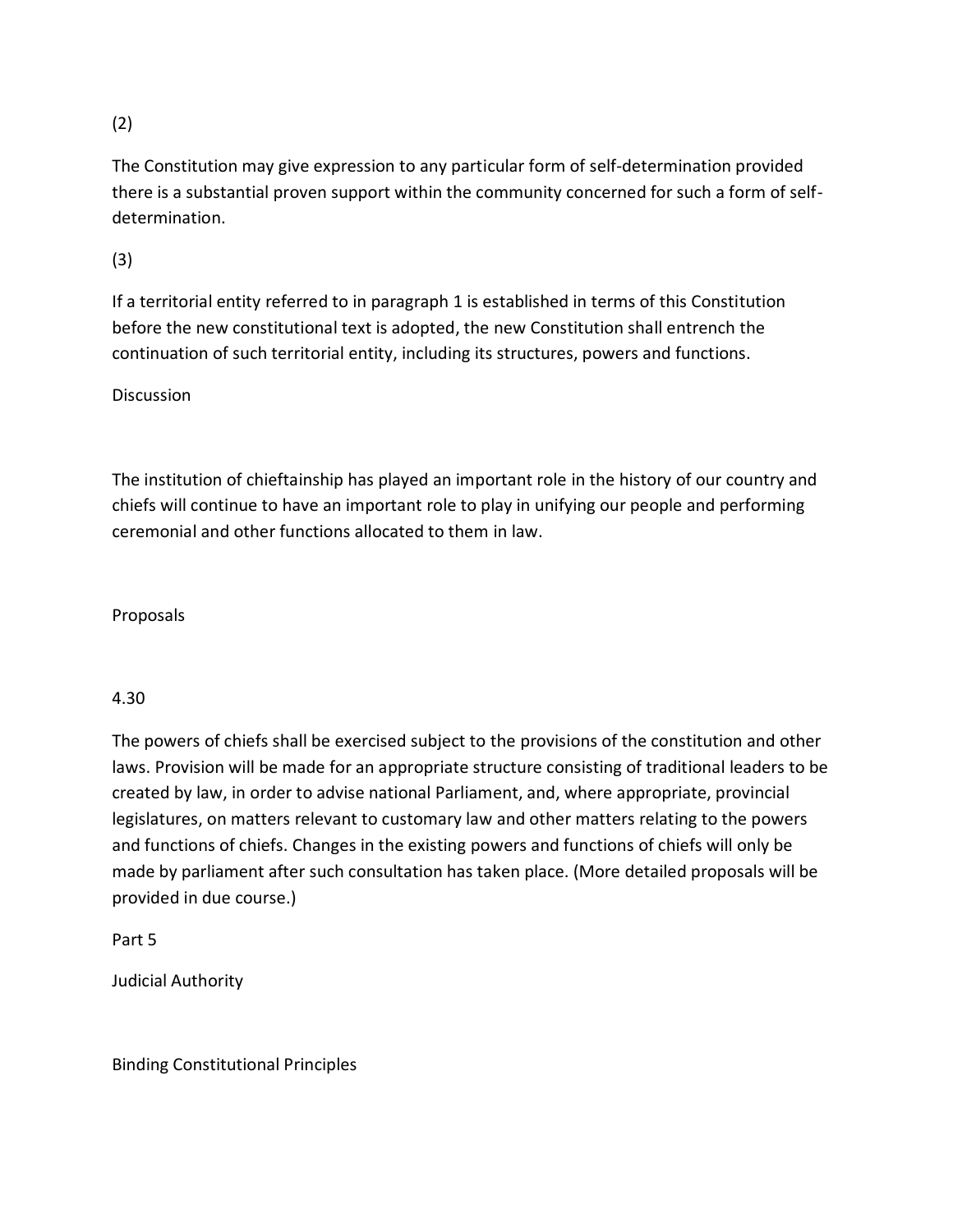VI

There shall be a separation of powers between the legislature, executive and judiciary, with appropriate checks and balances to ensure accountability, responsiveness and openness.

V

The legal system shall ensure the equality of all before the law and an equitable legal process. Equality before the law includes laws, programmes or activities that have as their object the amelioration of the conditions of the disadvantaged, including those disadvantaged on the grounds of race, colour or gender.

#### VII

The judiciary shall be appropriately qualified, independent and impartial and shall have the power and jurisdiction to safeguard and enforce the Constitution and all fundamental rights.

#### **Discussion**

Only the fundamental principles concerning the administration of justice, and conduct of the courts, the right to a fair trial, including the right to legal representation should be contained in the Bill of Rights. This chapter of the Constitution should only deal with the structure of the Courts, their respective jurisdictions and the appointment of the staff who administer them. The Constitution should only set out the constitutional pre- requisites for a fair judicial system. Consideration, therefore, must be given to the method of appointment of judges, the composition of the Judicial Service Commission and perhaps the manner in which the Attorney-Generals are appointed. Special provision should be made to ensure an obligation to ensure access to justice for all. In general however, most of the matters relating to the functioning of the Courts should be left to legislation.

There will be some debate on the meaning of the word "independent" as it relates to the Judiciary. In our view this does not mean that only judges or lawyers should be allowed to appoint judges, but rather that once appointed, the judge or judges are free from external political pressures. This is done, usually, through protecting their tenure, e.g. by providing for non renewable terms of office, or for life time tenure.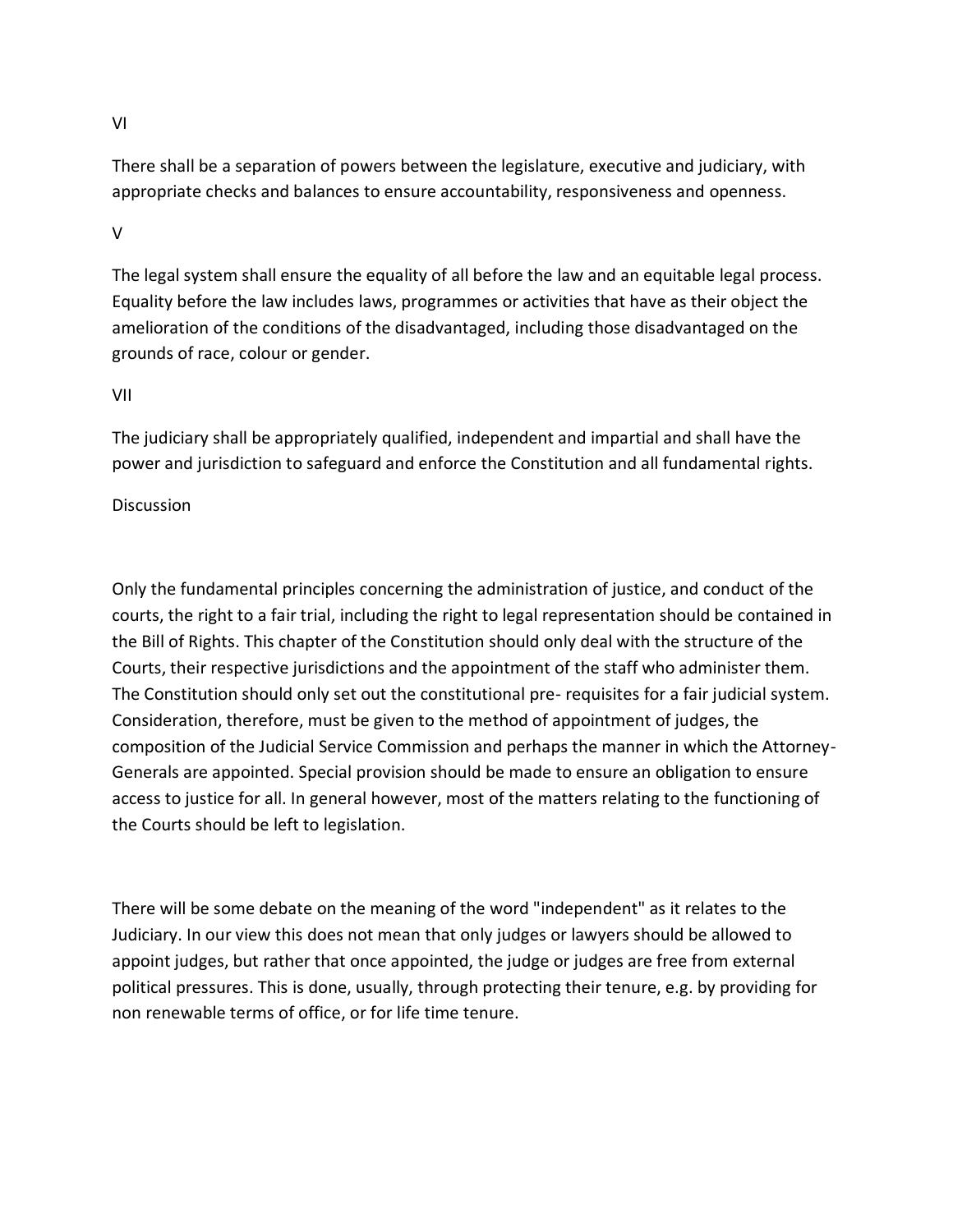The Constitutional Court being a contentious and politically central institution requires an appointment mechanism which is legitimate, sensitive to the need for representivity, integrity, political and other diversity, as well as legal wisdom. A mechanism solely in the hands of the legal profession would only perpetuate a narrow professional vision of constitutional adjudication. In any event, a legitimate court is more likely to be an independent and courageous court.

## Structure of Courts

## 5.1

The existing structure of courts in the Interim Constitution should be retained, except that most courts should be given the power to deal with constitutional matters. The Constitutional Court will therefore become the highest court of appeal for constitutional matters.

The Constitutional Jurisdiction of the Different Courts

Constitutional Court

## 5.2

The Constitutional Court should have final jurisdiction on all constitutional matters. It should be the only court that can deal with the following matters:

#### 5.2.1

Issues that are in its exclusive jurisdiction, for example when Parliament refers a bill for an opinion on its constitutionality.

#### 5.2.2

The declaration of national legislation as being invalid.

## 5.3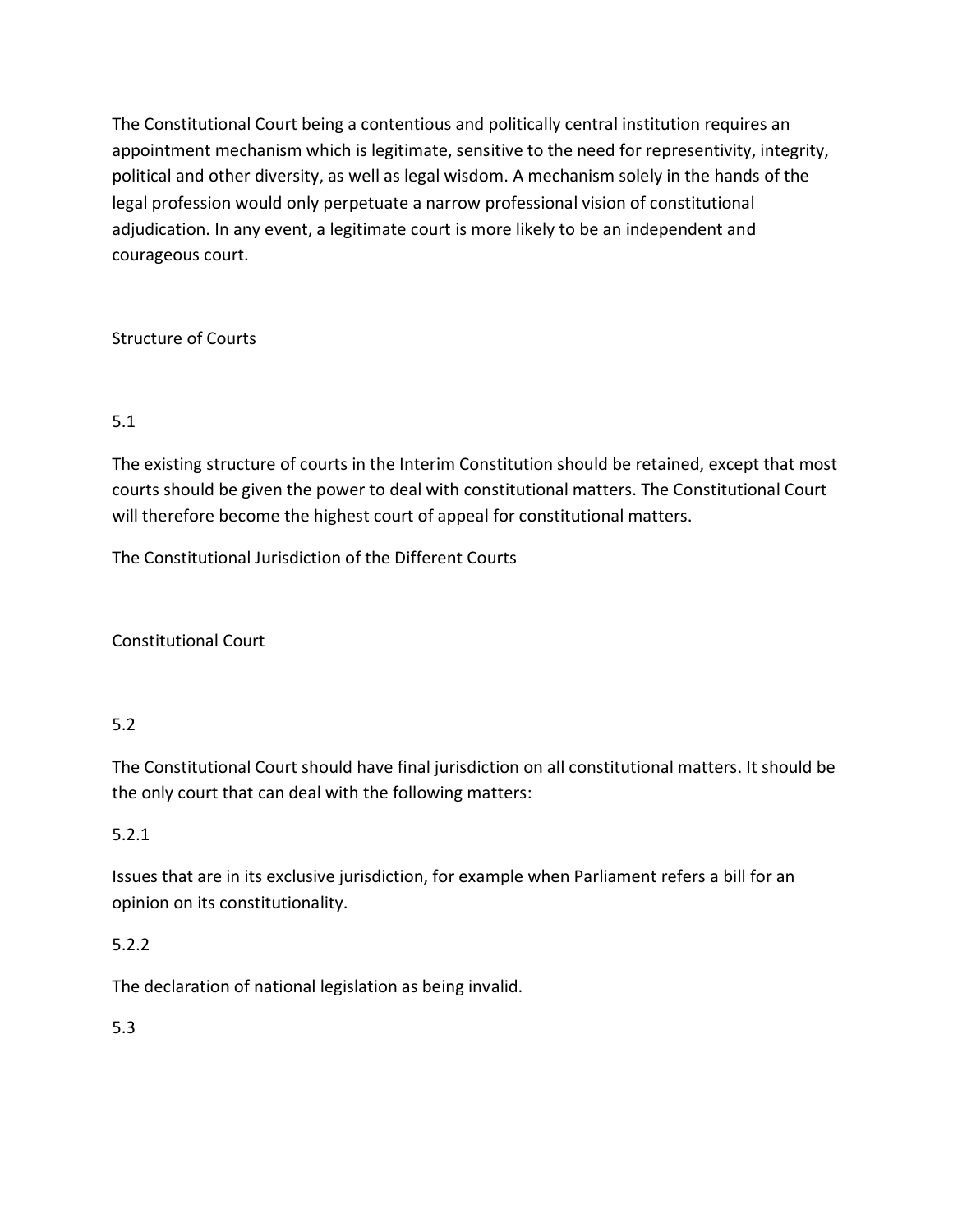The Constitutional Court should have the power to decide which cases it will hear. It should have the power to take cases directly from lower courts without waiting for a full appeal process to take place.

5.4

Provision will be made for direct access to the constitutional court by members of the public, subject to the Court itself having the right to determine whether to hear any matter. This matter should be dealt with in national legislation.

The Appeal Court and Supreme Court

## 5.5

These courts should have full constitutional jurisdiction except as outlined above. They will be able to declare national or provincial legislation valid. However, if they are of the opinion that national legislation is invalid, they must refer the matter to the Constitutional court for a final decision\*.

\*The National Conference did not feel it was necessary to limit these powers to legislation passed before 27 April 1994.

Magistrate`s Courts

5.6

Magistrates` courts should be able to deal with constitutional issues that arise from the Bill of Rights, but they will not have any jurisdiction to strike down legislation, not even local government bye-laws. However, the jurisdiction of courts other than the constitutional and supreme courts is best left to legislation and should not be dealt with in the constitution.

Appointment of Judicial Officers

Mechanism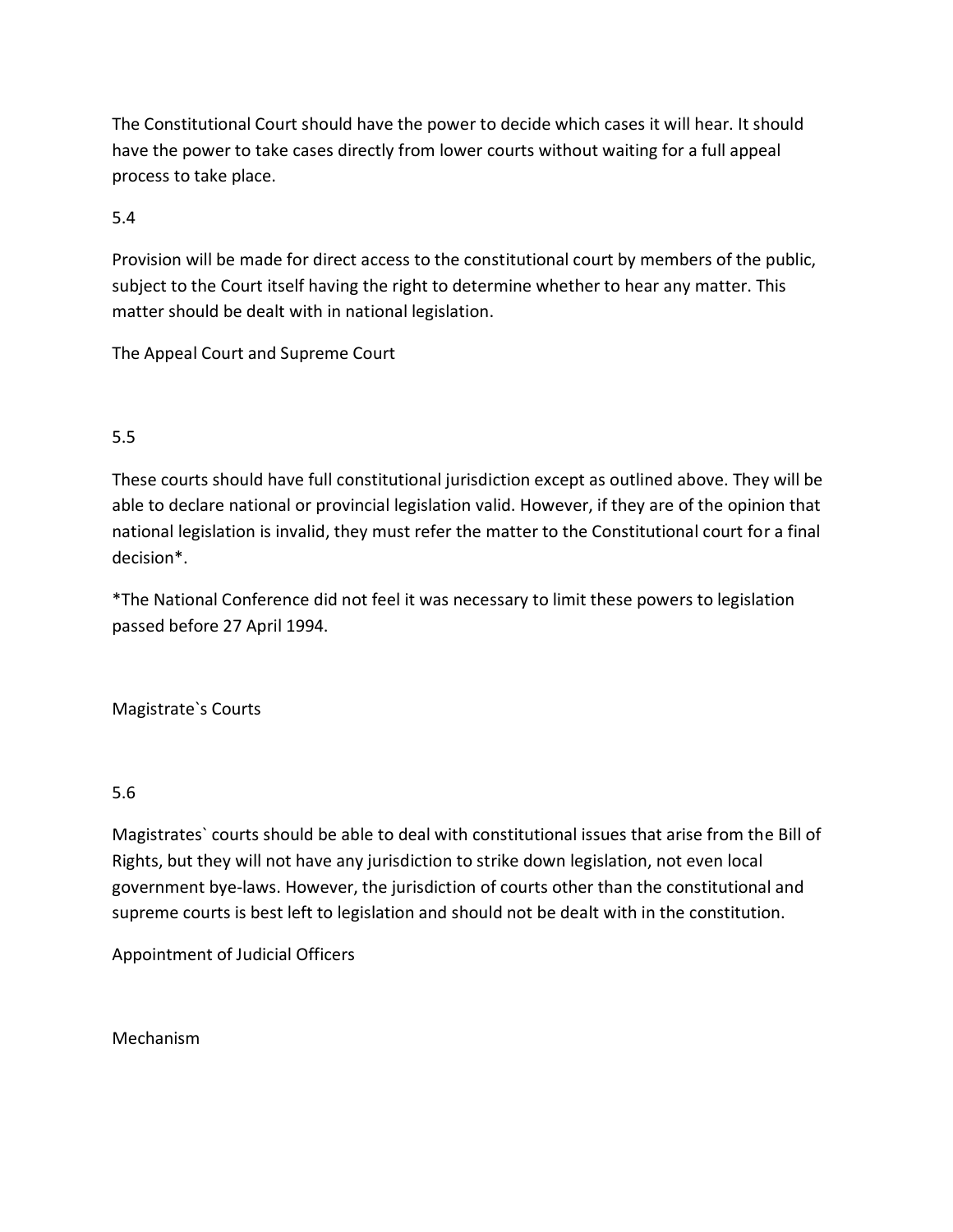The Constitutional Court could sit in smaller committees but should not necessarily be comprised of distinct panels.

5.8

Constitutional and Supreme court judges should be appointed by a judicial Service Commission as provided for in the Interim Constitution\*.

\*The National conference was not in favour of Parliament appointing Constitutional Court judges.

In this regard it is proposed that:

## 5.8.1

The Judicial Service Commission should be restructured to ensure greater public representation.

## 5.8.2

The transparency of the Judicial Service Commission should receive attention. This should be the subject of legislation.

## 5.8.3

The Judicial Services Commission should also have a role in regard to the functioning of the magistracy, judicial training, law reform, the functioning of the courts and complaints against judges. The JSC will be empowered to initiate impeachment proceedings.

Criteria

## 5.9

The criterion for appointment of both Constitutional Court judges and other should be that of a "fit and proper person" rather than the present strict criteria for Constitutional Court judges.

Tenure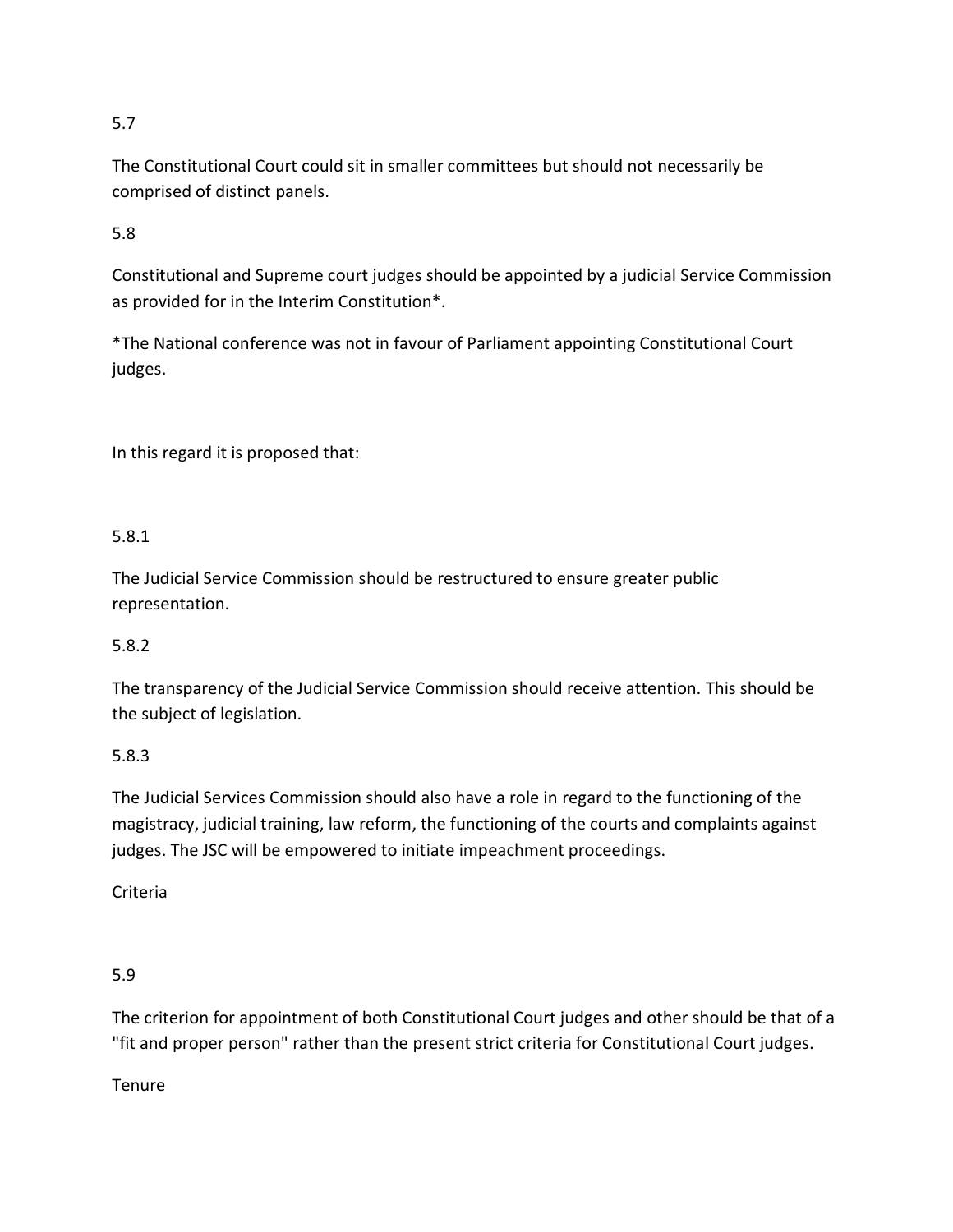The tenure of Constitutional court judges should be extended to 10 years, with the following guidelines:

5.10.1

Appointment should not be for life.

5.10.2

There should be a fixed retirement age of 70.

5.10.3

Appointments should be non- renewable.

5.10.4

A method should be devised to ensure continuity, e.g. half the panel could be re-appointed every six years.

Provincial Courts

## 5.11

Whether each province should have its own division of the Supreme Court is a matter to be left to legislation\*.

\*The IFP proposals that there should be a parallel system of provincial courts under the provincial governments which would have a final say on matters of provincial competence were rejected.

National Attorney-General

5.12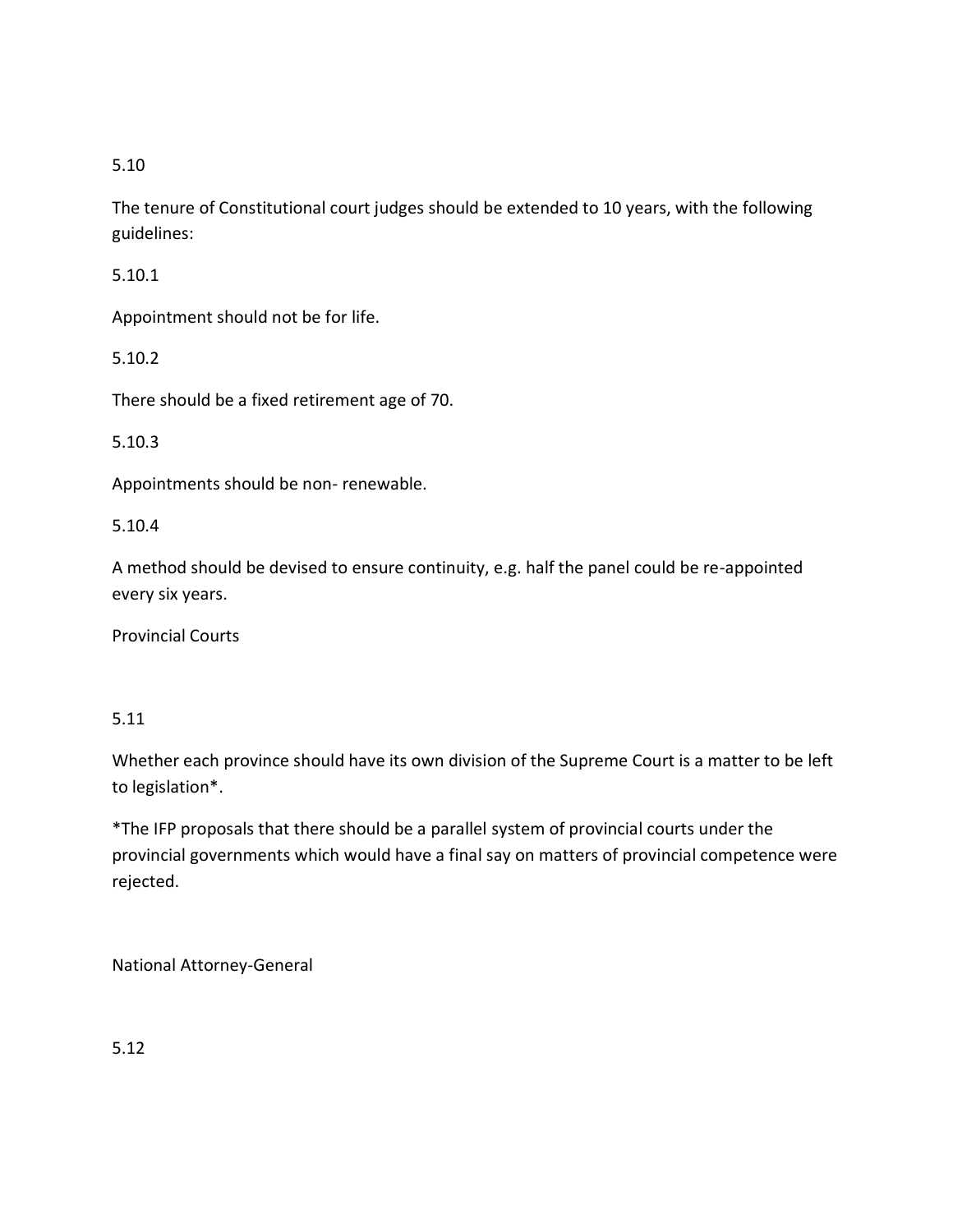Justice should be a national function and the present structuring of Attorneys General on federal lines is not acceptable. The appointment and tenure of Attorneys General should be dealt with in national legislation\*.

\*The ANC broadly favours that the highest judicial executive officer should be the Attorney General, who may be a member of the Cabinet and who shall be responsible for prosecuting offences in the name of the People of South Africa. The provincial Attorneys General shall be accountable to him or her.

## Participation and Access

## 5.13

Legislative provision shall be made for the participation of lay-people in the administration of justice, and to ensure that indigent persons are legally represented where the interests of justice so require.

## 5.14

The final constitution should lay an obligation on government to take legislative and other measures to improve access to justice for all people, for example through community courts, increased legal aid et cetera.

## Traditional Courts

## 5.15

Traditional authorities should be recognised in the constitution in accordance with constitutional Principle 13.

## 5.15.1

The constitution should, however, contain little detail on traditional courts, as it should be dealt with in legislation.

## 5.15.2

Where necessary national legislation should provide for special courts and/or alternative dispute resolution mechanisms\*.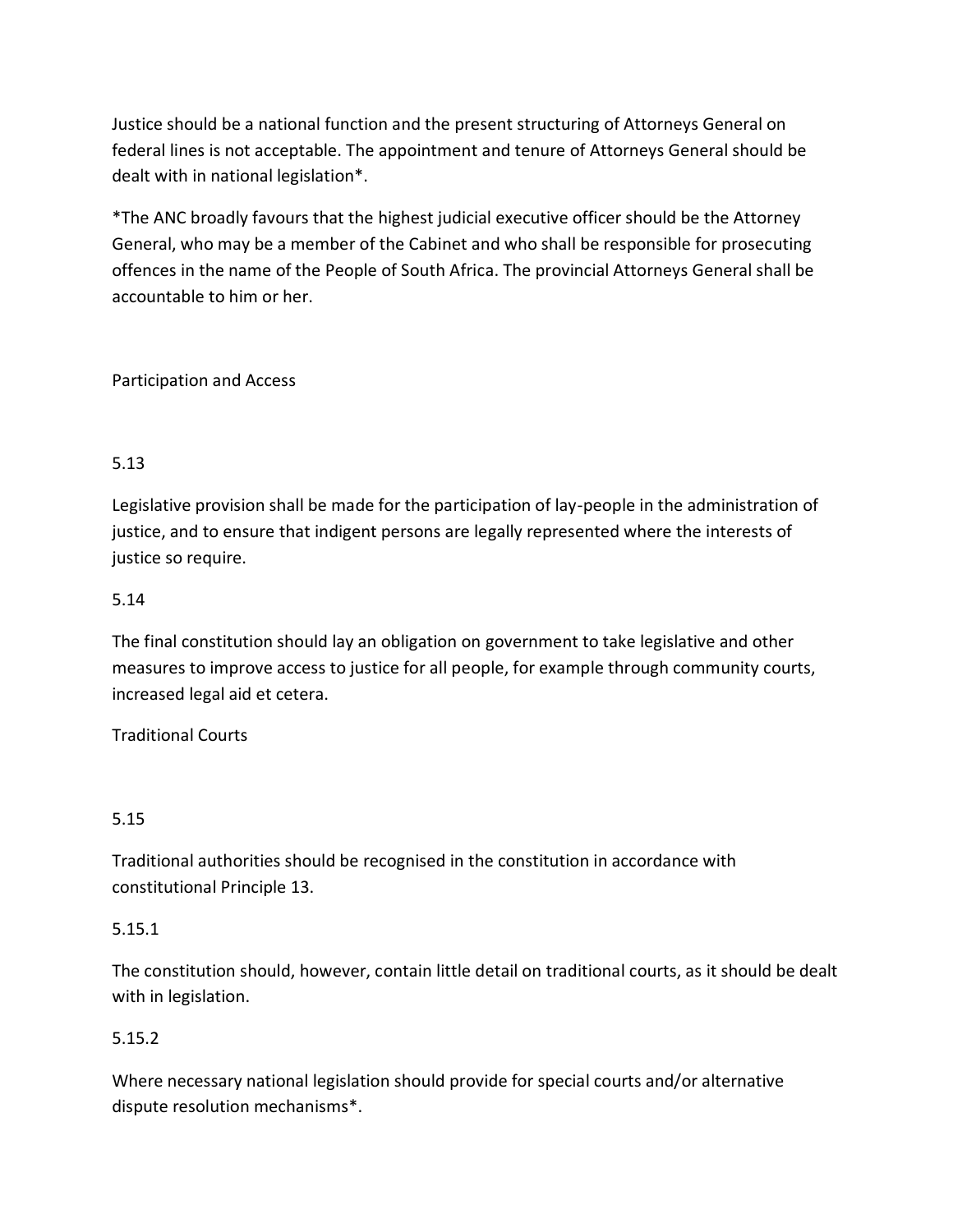\*This is necessitated by the fact that there are other traditional legal systems such as Hindu and Islam law.

#### General

#### 5.16

All other matters relating to the administration of justice, establishment of special courts and the jurisdiction of any court, shall be set out in legislation.

The Public Protector, Human Rights Commission, Commission on Gender Equality, Restitution of Land Rights

Binding Constitutional Principle

### XIX

The independence and impartiality of a Public Service Commission, a Reserve Bank, and Auditor-General and a Public Prosecutor shall be provided for and safeguarded by the Constitution in the interests of the maintenance of effective public finance and administration and a high standard of professional ethics in the public service.

#### **Discussion**

Whereas many of these Commissions are set out in the Interim Constitution in the form as originally conceived by the Constitutional Committee, there has been some debate as to whether the Human Rights Commission and the Commission on Gender Equality overlap and whether they need to be distinguished in form and function, or should be merged. The question of land claims and reparations should be dealt with in the chapter on human rights.

#### Proposals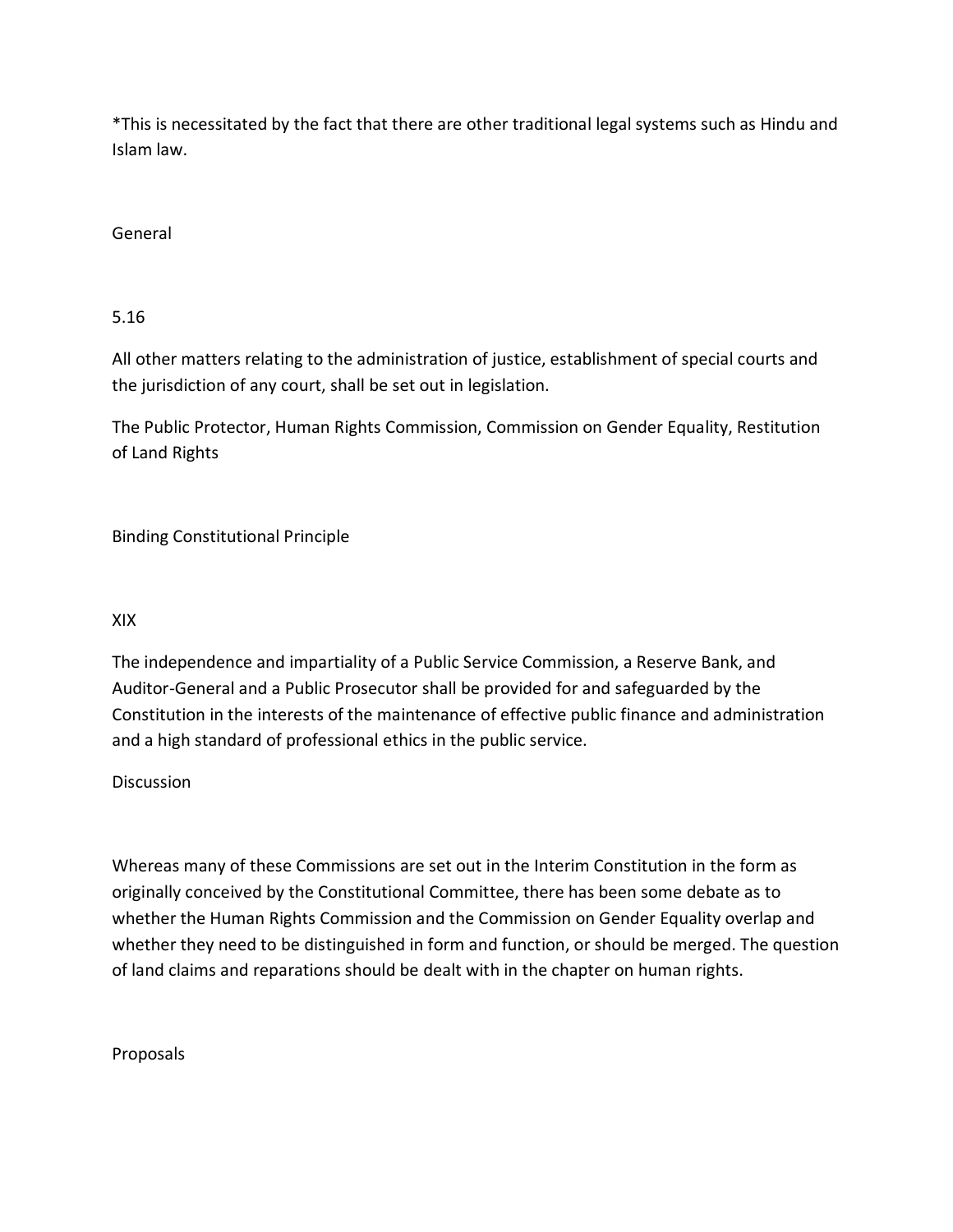The Bill of Rights shall establish the principles and procedures whereby land rights will be restored to those deprived of them by apartheid statutes. A Land Claims Court Tribunal, functioning in an equitable manner according to principles of justice laid out in legislation, will, wherever it is feasible to do so, restore such rights\*.

\*The rights, however, should go beyond restoration, and include access rights. Much of the procedural matters and detail which are currently addressed by the Land Claims Court must be provided for in national legislation and not the final constitution.

## 5.18

There shall be an Human Rights Commission charged with ensuring observance of Human Rights. There shall be a Public Protector charged with ensuring clean government, free of corruption, rudeness and maladministration. The Human Rights Commission shall be empowered to litigate on behalf of complainants. Both bodies shall report annually to Parliament. The details of their functioning shall be set out in law. They shall have power to investigate the systemic sources of any malpractices. These institutions shall have the necessary resources and powers to perform their functions, and shall be empowered to negotiate or mediate between complainants and the body or person who is the subject of the complaint. The length of tenure of the Public Protector should be seven years, renewable for a further term of seven years.

## 5.19

The Constitution shall protect the independence of these institutions, inter alia by requiring their appointment by Parliament, with a 2/3 majority, and protecting them from dismissal save on grounds of incapacity or misconduct.

## 5.20

There shall be a Commission to advance gender equality, inter alia by consulting women and by conducting enquiries and research on the situation of women. The detail regarding this Commission could be the subject of national legislation.

## 5.21

These bodies may establish provincial offices.

Proposals Regarding the Interim Constitution, 1993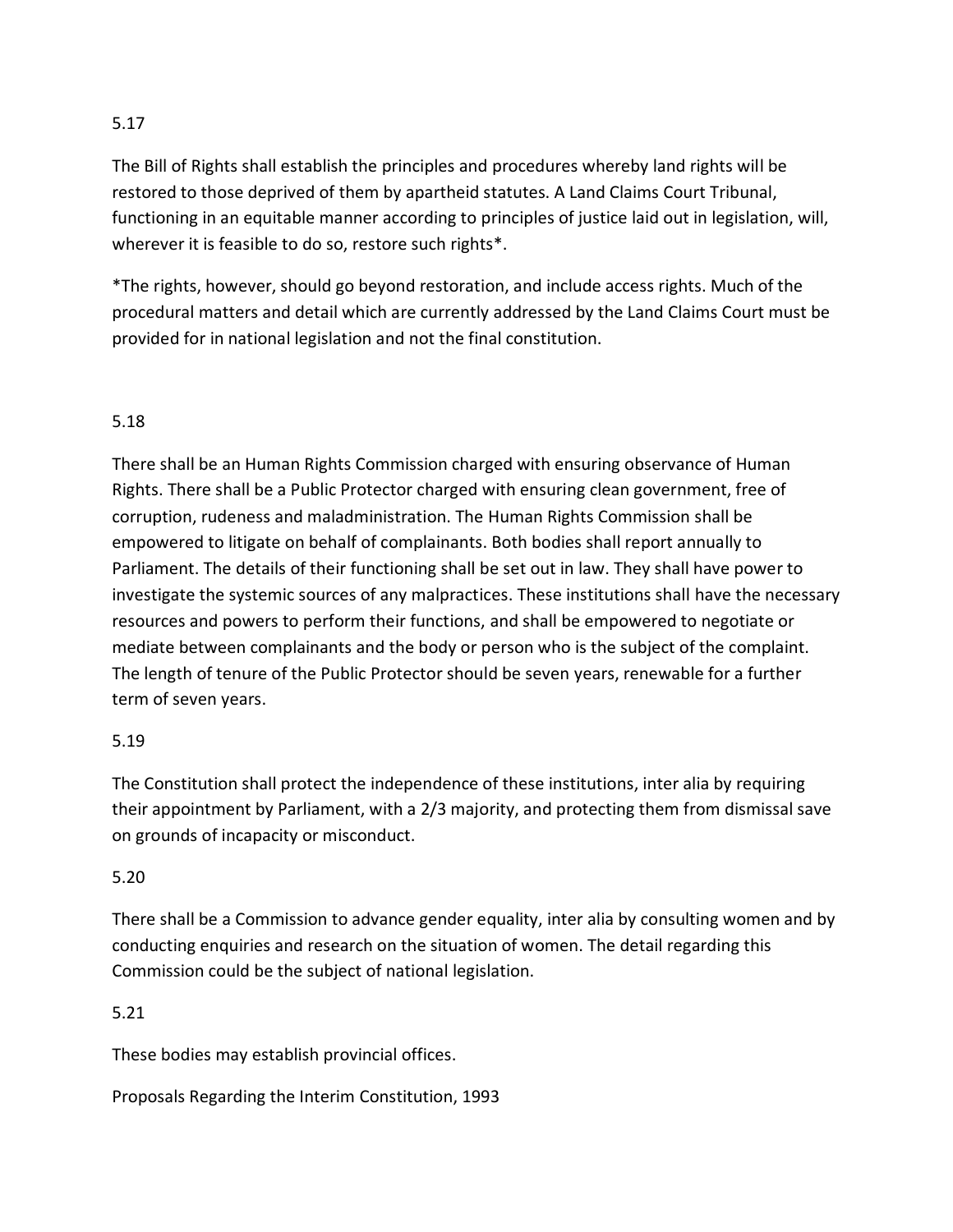The establishment and appointment of the Public Protector:

5.22.1

Sect  $110(1)$ ,  $(2)(a)$  and  $(b)$  and  $(3)$  is to be endorsed.

5.22.2

Sect 110(4) is to be amended to provide for qualifications other than legal qualifications to be acknowledged in this regard. Ten years administrative experience of any kind should be regarded as sufficient.

5.23

Sect 113 on staff and expenditure is to be removed.

5.24

Sect 117 on staff and expenditure is to be removed.

Part 6

The Public Service and Security Services

Binding Constitutional Principles

## XXIX

The independence and impartiality of a Public Service Commission...shall be provided for and safeguarded by the Constitution in the interests of the maintenance of effective public finance and administration and a high standard of professional ethics in the public service.

XXX

(1)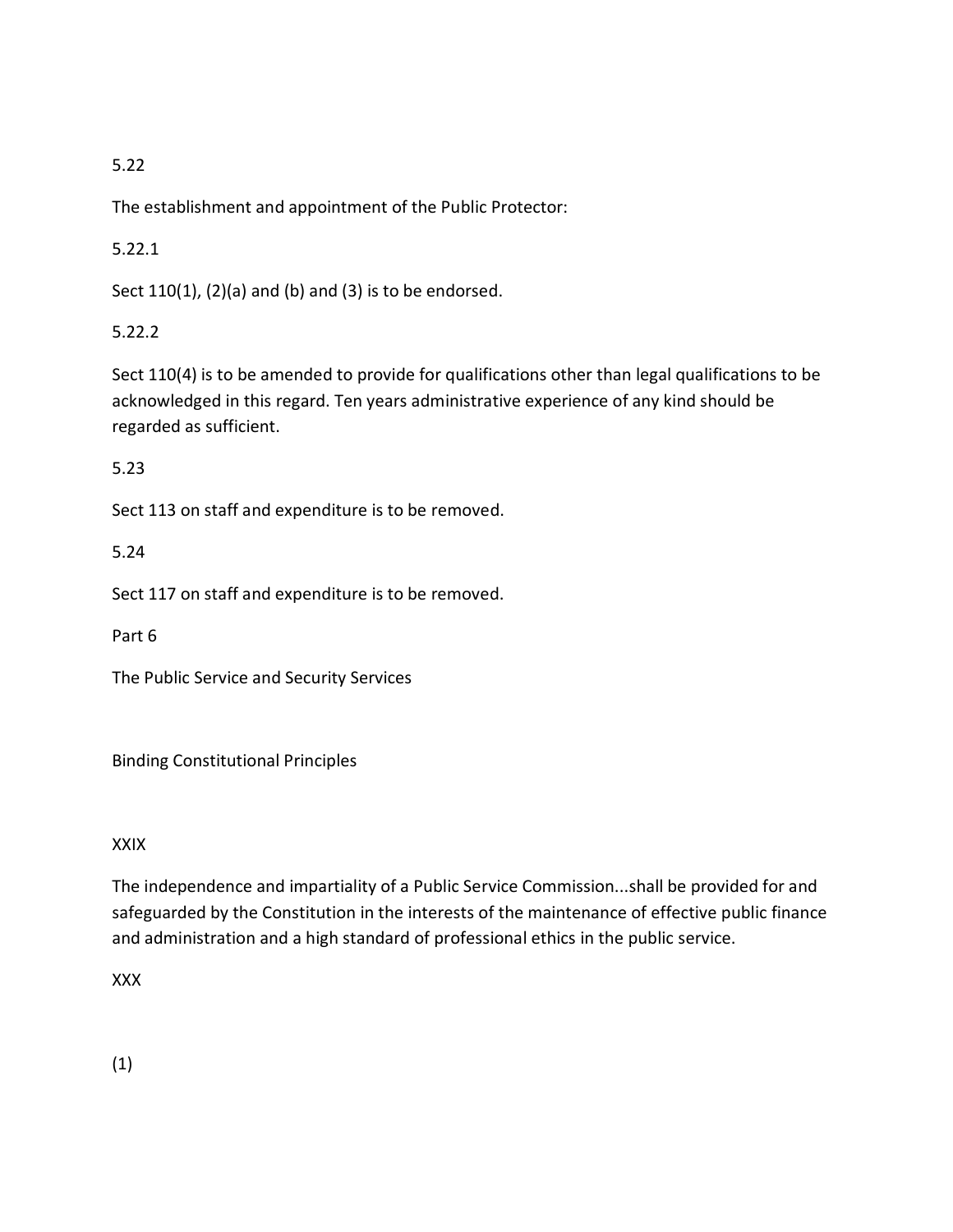There shall be an efficient, non-partisan, career-oriented public service broadly representative of the South African community, functioning on a basis of fairness and which shall serve all members of the public in an unbiased and impartial manner, and shall, in the exercise of its powers and in compliance of its administrative functions. The structures and functioning of the public service of its members shall be regulated by law.

(2)

Every member of the public service shall be entitled to a fair pension.

The Public Service

**Discussion** 

On the Public Service the Interim Constitution is especially detailed and deals with issues which should be left to Parliament for legislation\*.

\*E.g. the extensive treatment of the Public Service Commission and the transitional arrangements.

ANC Policy states:

"The whole of the civil service will have to be opened up so as to make it a truly South African civil service, and not the administrative arm of a racial minority. The civil service should be impartial in its functioning, and be accountable both to parliament and to the broad community it serves,"

and:

"We do not support giving positions to unqualified people simply on the grounds of race or gender. What we will insist on, however, is that the hundreds of thousands of highly merit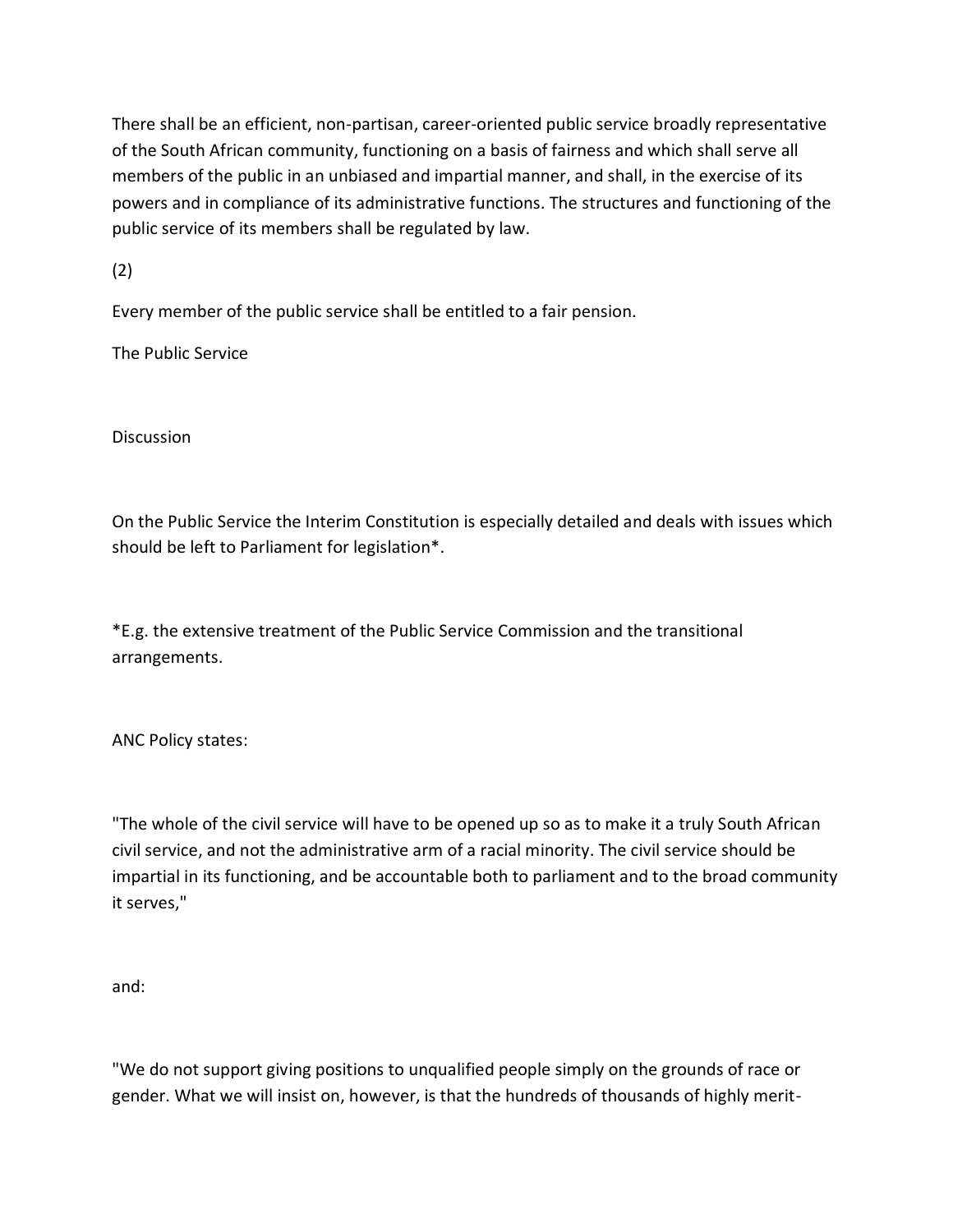worthy persons who have been unjustifiably kept out of jobs, denied advancement in their careers and excluded from training, be given their due. Those who have been kept back by apartheid education and by sexist assumptions should be given special backing to catch up. The rich life experiences, knowledge of languages, and cultural diversity of those previously discriminated against should be seen as enriching the contribution of individual South Africans."

The main directions of the ANC with regard to the Public Service in the final constitution are the following:

The present powers of the Public Service Commission should be made compatible with the powers of a democratically elected government.

An excessive set of structures and duplicated functions should be avoided\*.

\*This is especially true in relation to ombud structures, though the need is acknowledged - see below.

The national cohesion of the public service is to be maintained.

Corruption and nepotism should be effectively countered.

Equality of opportunity and affirmative action should be ingrained in the Public Service.

The Interim Constitution has an extensive set of provisions that directly affect the way the public service is structured and managed. There is now a consensus developing that the management of the public service needs to be thoroughly transformed to bring it in line with the best management practices both within South Africa and internationally. The problem is that the provisions in the Interim Constitution limit this kind of transformation. In particular:

The Public Service Commission is not merely an advisory and evaluation body, but is responsible for organisational structuring, bargaining and the day-to-day operational management of the public service.

There is no proper executive responsibility for setting the overall policy and management framework for the public service.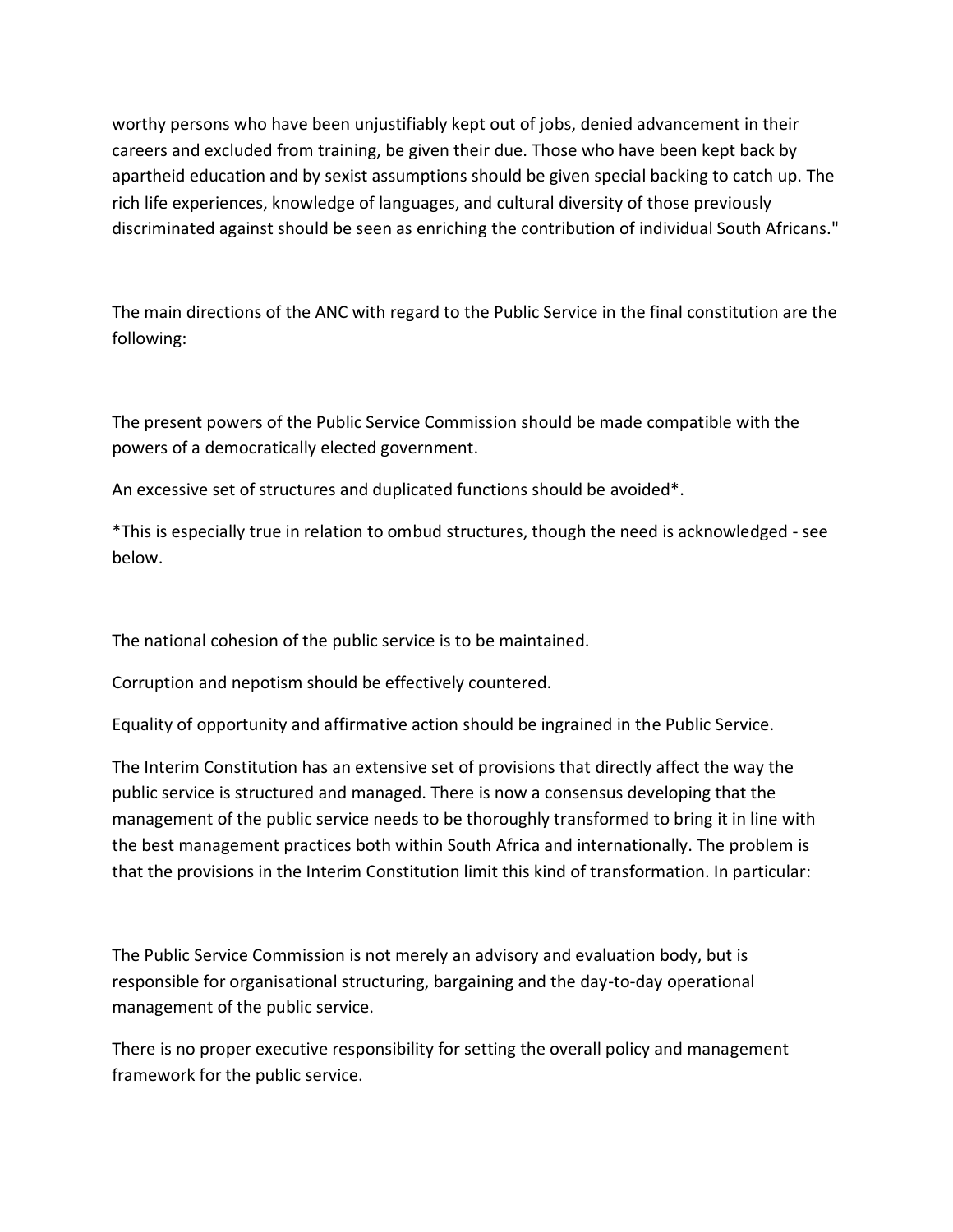Only deracialisation is referred to in transformation, without also referring to democratisation of the working and organisational environment of the public servant.

Efficiency (how quickly and competently inputs are turned into outputs) is the only underlying principle of management referred to, thus ignoring the equally important management principle of effectiveness (the extent to which objectives are achieved).

Although provincial government is elected and democratically accountable to its provincial citizens, provincial government cannot be held entirely accountable for the practices of its public servants because the provinces do not have sufficient control over the day-to-day management of these public servants.

The notion of a professional public service has been abused to ensure the internal promotion of existing public servants in preference to external lateral entrants.

The Constitution should adopt a minimalist approach consisting of a broad statement of principles and general references to a governing framework.

Proposals

# 6.1

The final constitution should contain the principles within which the Public Service should be regulated.

## 6.2

The constitution should provide that an independent and impartial Public Service Commission is to be established by a national law (a Public Service Commission Act):

## 6.2.1

Under direction of the relevant Ministry, the Public Service Commission should be charged with ensuring that the objectives as stated in paragraph 6.4 below and the constitution are attained.

# 6.2.2

The Public Service Commission shall cater for all government employees at all levels of government.

## 6.2.3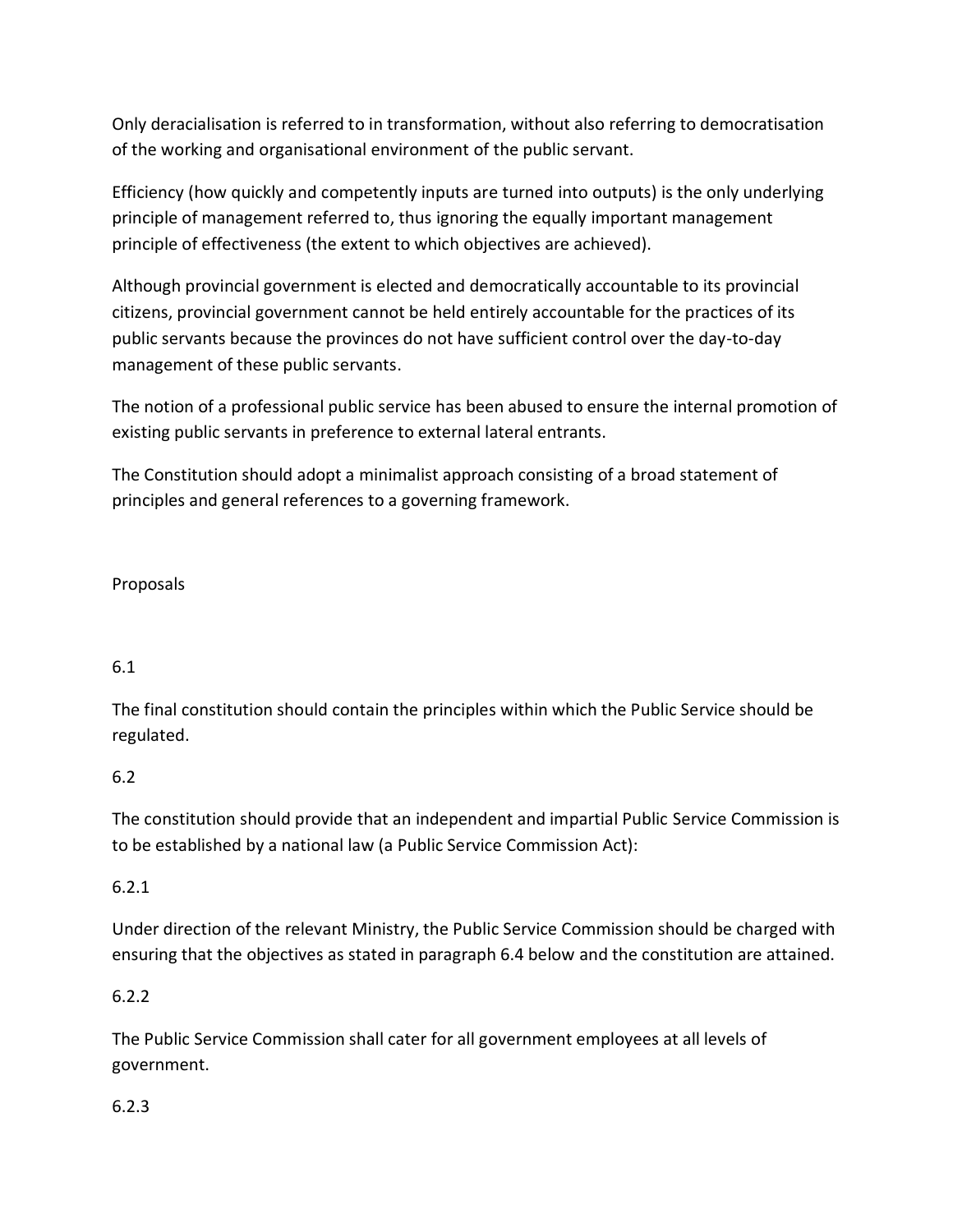The Public Service Commission shall perform a watchdog/ombud role in such a way that legislated national standards and norms shall be monitored, investigated and reported upon.

# 6.2.4

The extent of the powers and functions of the Public Service Commission shall be compatible with democratic governance and accountability.

## 6.2.5

The Public Service Commission shall have a component to deal with the security services.

# 6.3

The functions of the Public Service Commission shall not be done by way of the constitution, but rather through a national law. The structure of the Public Service Commission shall ensure provincial representation in national processes while simultaneously ensuring that there is full and direct accountability at provincial level for the implementation that takes place at that level\*. There shall be no Provincial Service Commissions.

\*With regard to the Public Service Commission Act, it is to be proposed that Commission should consist of 10 Commissioners:

A chairperson appointed by the President in consultation with the Executive from nominations by a (joint) Committee of Parliament;

A person appointed by each of the Executive Councils of the provinces from nominations of a committee of each legislature;

Each Commissioner of the Public Service Commission shall establish an Office which, together with the relevant Commissioner, shall be accountable to the legislature (at national or provincial level).

## 6.4

National legislation should be adopted to ensure merit, equity and representivity in appointments and promotions, and create ability for change, development and administrative reform.

## 6.4.1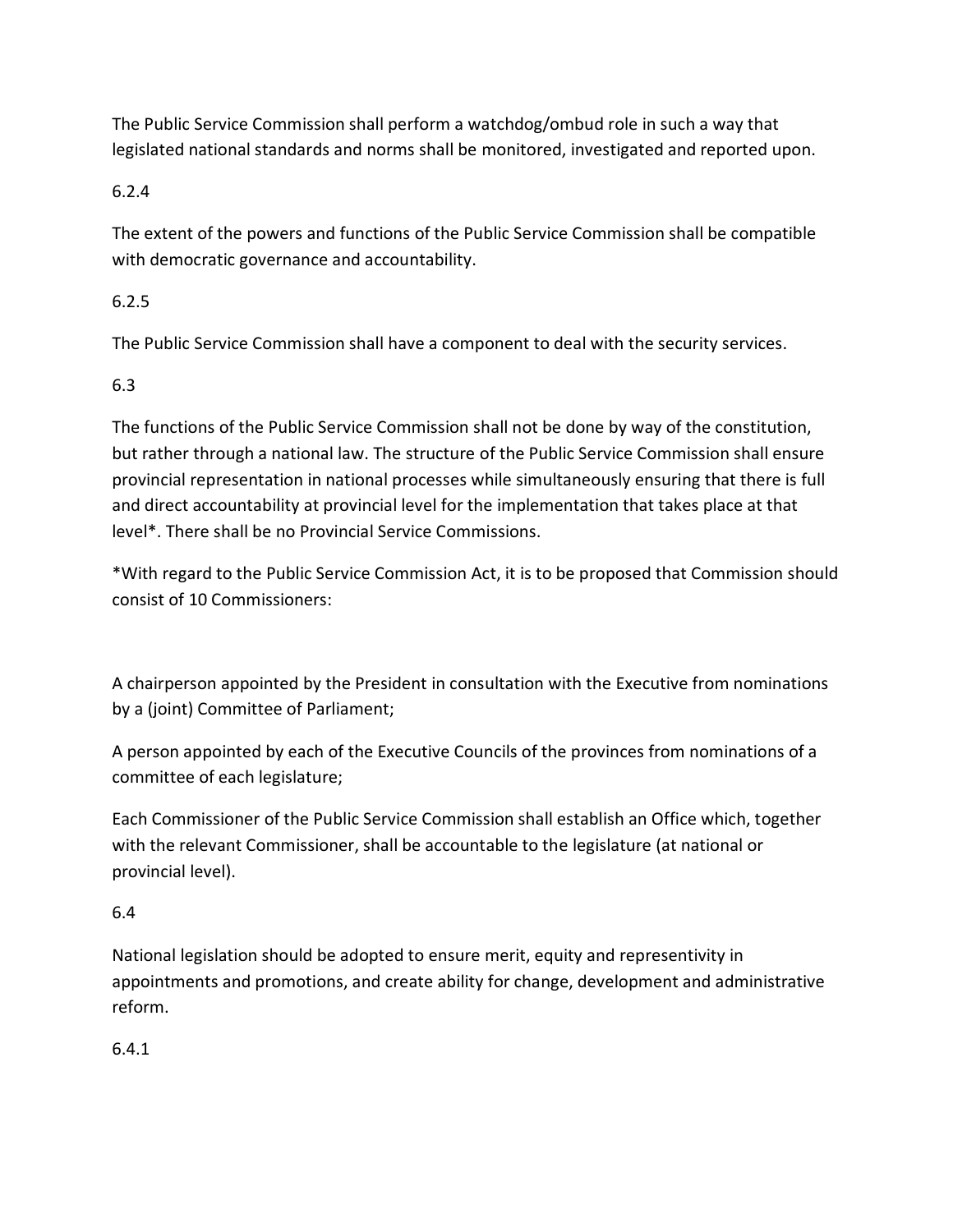There shall be uniform minimum conditions of service for all government employees at all levels. The rights of all public sector workers, as well as the terms and conditions of service of its members, should be regulated by national labour law.

6.4.2

The constitution should provide that appointments by the executive in the Public Service may be made.

6.4.3

Other than that required for fair labour practices, there shall be no special job guarantees for any public servants.

6.5

The Public Service should:

6.5.1

be professional and career-development orientated,

6.5.2

be broadly representative of the South African society,

6.5.3

be efficient, effective and responsive in terms of the delivery of service to the public,

6.5.4

be transparent and accountable to the public and legislature,

# 6.5.5

be loyal to the government of the day,

# 6.5.6

ensure equitable delivery of service at all levels of government.

6.6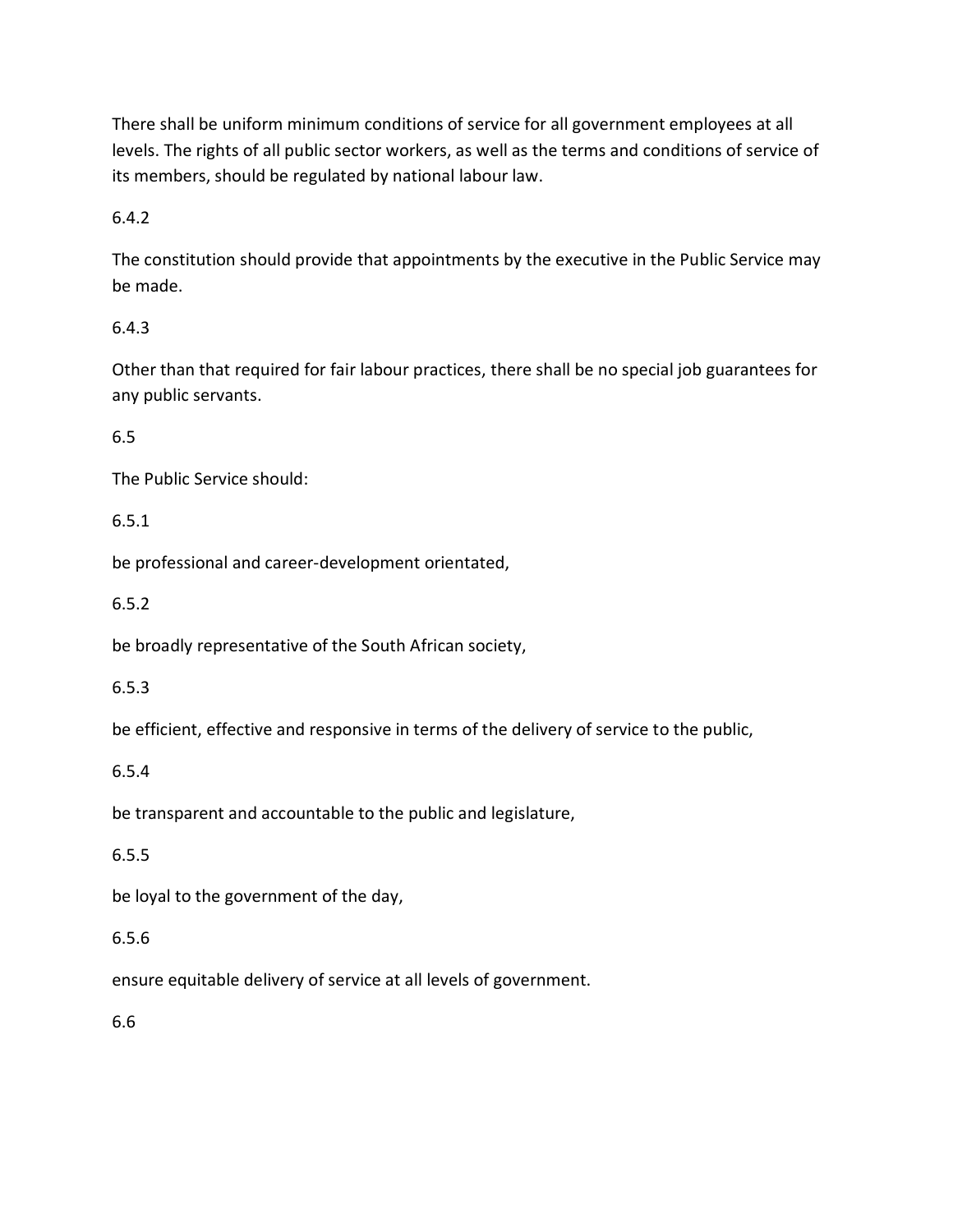During their tenure of office no public official\* shall use his or her position to directly or indirectly enrich themselves or to directly or indirectly benefit any person in a manner which is not fit and proper in the circumstances\*\*.

\*This term will require suitable definition.

\*\*Taken from sect 42(1), Namibian Constitution.

The Security services

Binding Constitutional Principle

XXI

Every member of the security forces (police, military and intelligence), and the security forces as a whole, shall be required to perform their functions and exercise their powers in the national interest and shall be prohibited from furthering or prejudicing party political interest

**Discussion** 

General Guidelines on Security

The history of South Africa with regard to the misuse of security apparatuses compels a principled treatment of security services in the final constitution.

The fundamental approach of the ANC is that the final responsibility for security should be taken out of the hands of the security apparatuses and be placed squarely in the jurisdiction of the democratically elected Parliament and Executive, thus restricting the security apparatuses to act within the law and guidelines laid down by Parliament and the Executive. Terminology used by the old security forces should be not be used in order to avoid their interpretations to creep into the new system\*.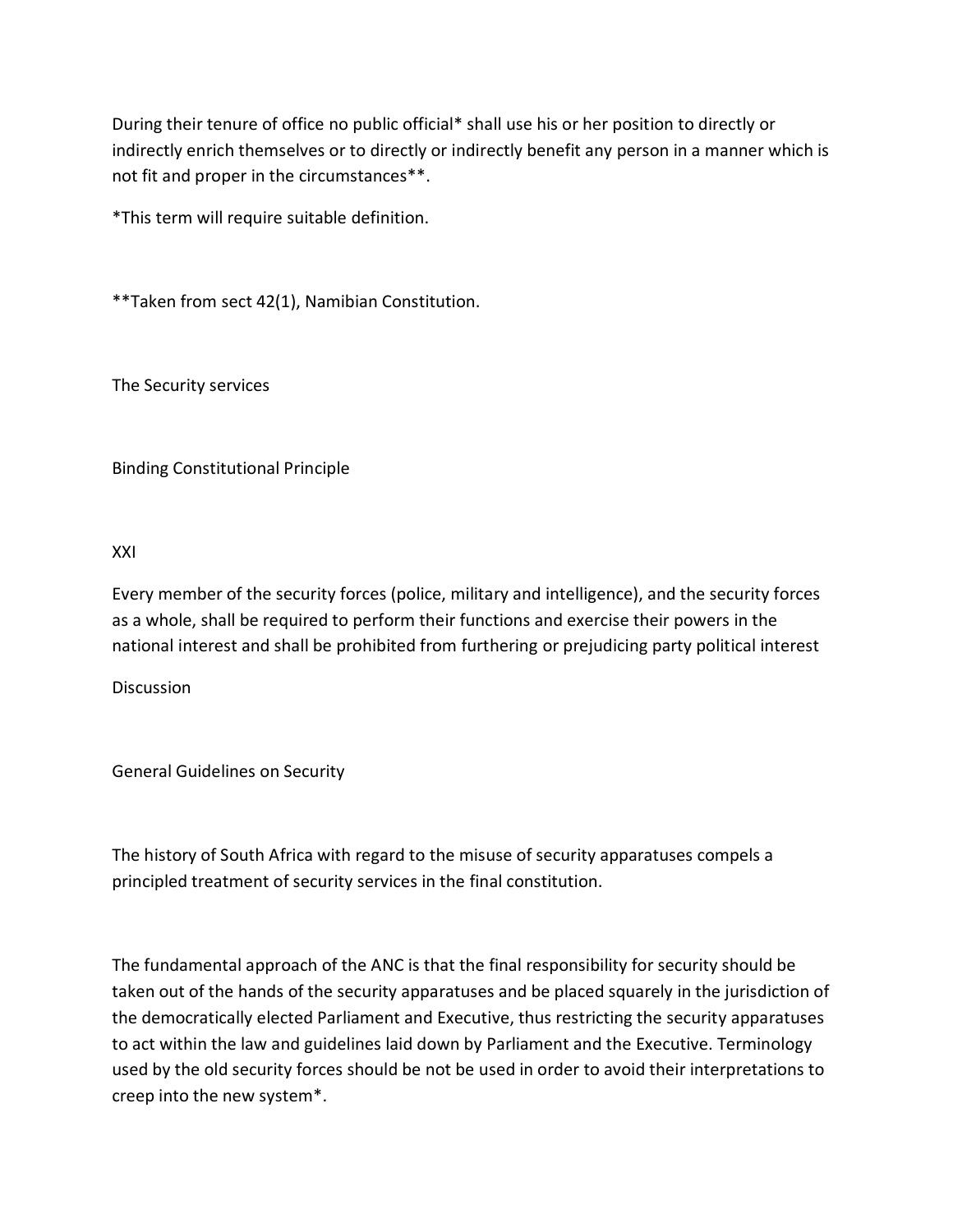\*For example, the terminology of "law and order" should be replaced by "rule of law", and "internal security" should be replaced by "safety and security", because old style Security Branch thinking may possibly otherwise argue for a wide domestic intelligence brief, rather than a crime intelligence brief.

The potential for anti-democratic action on account of the armed nature of these forces and the access to technology and resources for conducting covert operations puts them in a different relationship to a democratic constitution. It does not, for example, suffice to say somewhere that the constitution is supreme and therefore all organs of society are bound by it. The security services are to be bound explicitly. It is preferred that the constitution should refer to a national defence force, a police service, a civilian domestic intelligence service and a civilian foreign intelligence service.

The following principles are expanded on in the proposals below:

The fundamental objectives of any security policy should be constitutionally enshrined in the sections dealing with the security services.

Civilian control over the security services at ministerial level and through other mechanisms should be constitutionally enshrined. Security ministries should be civilian ministries.

Parliamentary oversight of the different security services (subject to the need for security within oversight mechanisms where necessary) must be constitutionally enshrined.

The right of the public to access information must be provided for constitutionally, provided that this be limited as specified in law, in the interests of current national security.

Members of the security services shall have the rights as defined in the Bill of Rights, subject to a limitation clause, as in Sect 33(a) of the Interim Constitution, with the retention of mechanisms for giving effect to the essence of such rights.

The constitution should define the presidential powers in relation to the security services, declarations of emergency and states of national defence or war\*.

\*As already proposed.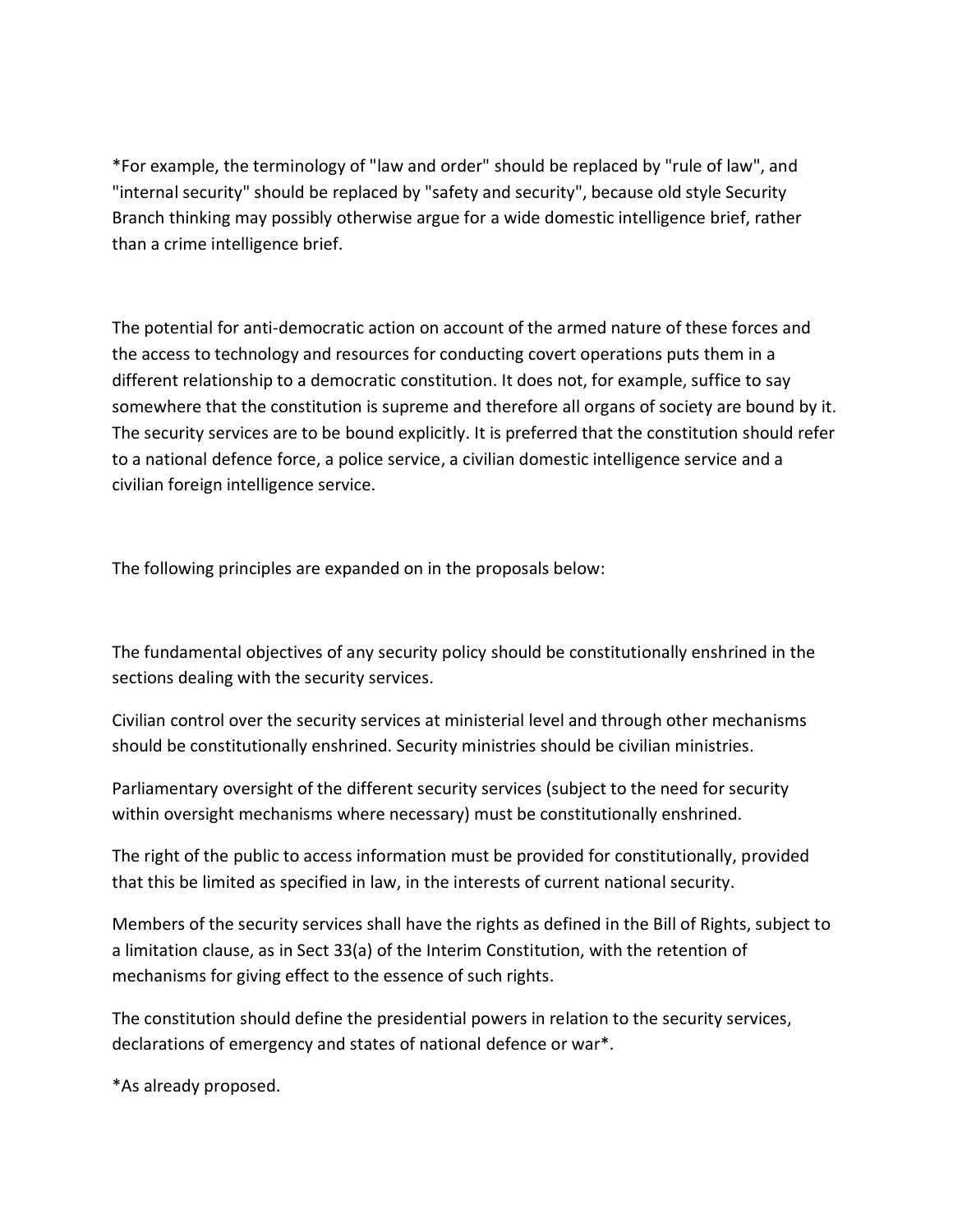Certain provincial functions in relation to the security services could be provided for in the sections of the constitution dealing with the division of powers, provided that intelligence, defence and police should be national competences\*.

\*But see below under Police for the role of MEC`s for Police and community policing.

#### Proposals

## 6.7

Security institutions should not act on their own authority, but rather under guidance of, and by virtue of functions defined by, Parliament and the Executive\*.

\*The constitution as the supreme law of South Africa must thus be binding on the security services and final responsibility for national security should rest with Parliament and the Executive.

## 6.8

The final constitution should give effect to a progressive concept of security and should accordingly provide principled guidelines regarding the objectives of security and the interpretation of threats to security\*.

\*The ANC endorses the following:

Security is an all-encompassing and holistic concept that enables people to live in peace and harmony, enjoy equal access to resources as well as to transform and develop their lives.

The objective of national security shall therefore go beyond achieving an absence of war and physical violence to include the consolidation of democracy, respect for human rights, social justice, sustainable economics development and protection of the environment.

Threats to security shall not be interpreted as being limited to external military aggression, but shall include poverty, social injustice, socio-economic deprivation, abuse of human rights and disjunction of the environment.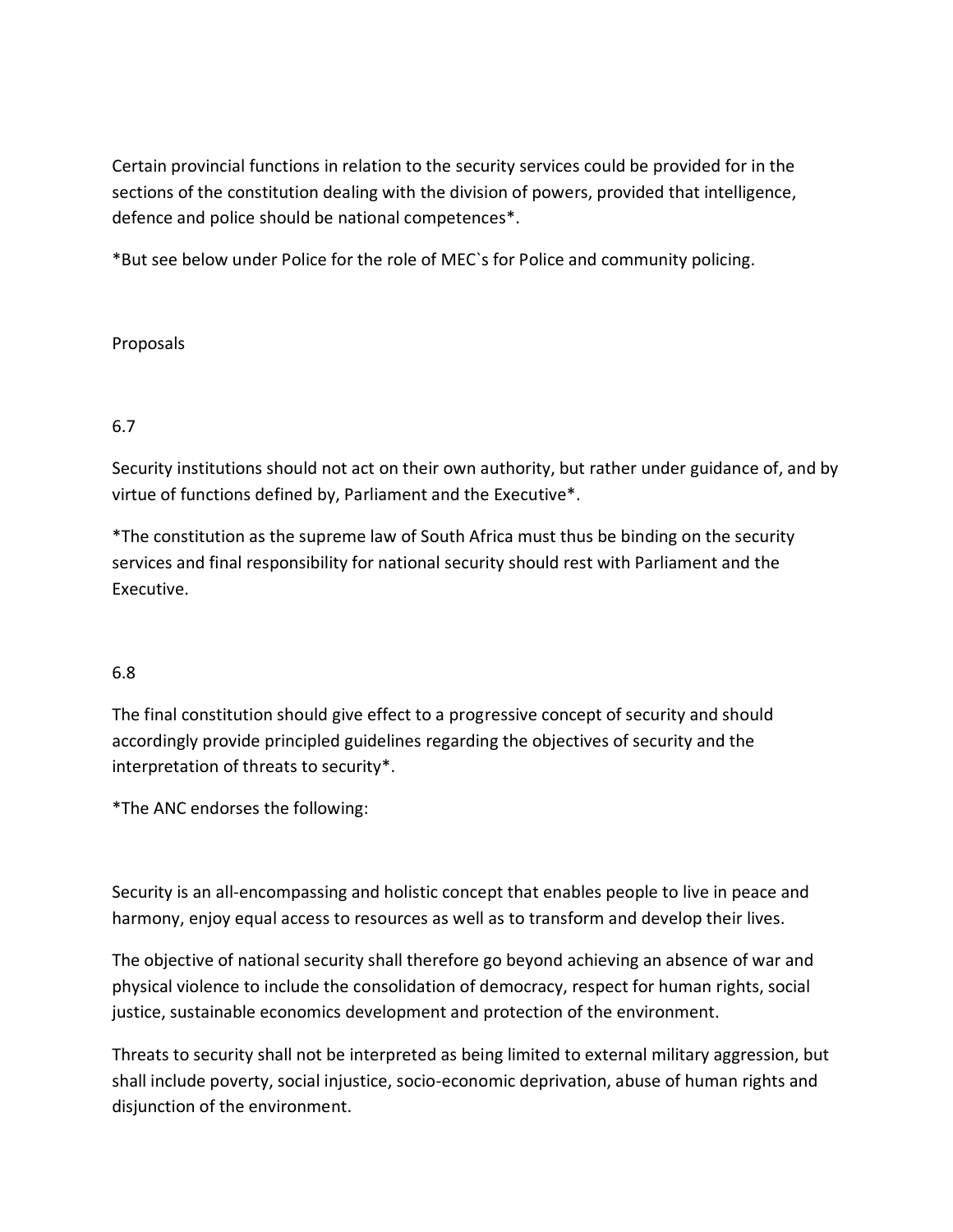The Executive should not be able to employ the security services in violation of the constitution.

6.10

The constitution must prescribe that the security services should:

6.10.1

not discriminate on the grounds of sex, race, sexual preference, religion or belief,

6.10.2

reflect the composition of South African society,

6.10.3

be non-partisan as institutions and not allow partisan political activity in the services as such,

6.10.4

reflect at all times a reasonable balance between democratic transparency and secrecy,

6.10.5

be guided by an approach to the resolution of conflict, whether internal or external, primarily by non-violent means,

6.11

The members of security services should:

6.11.1

be obliged to carry out all lawful orders and disobey any unlawful orders,

6.11.2

be educated to a reasonable level in relevant international law and conventions, the constitution, human rights and applicable law.

Intelligence Services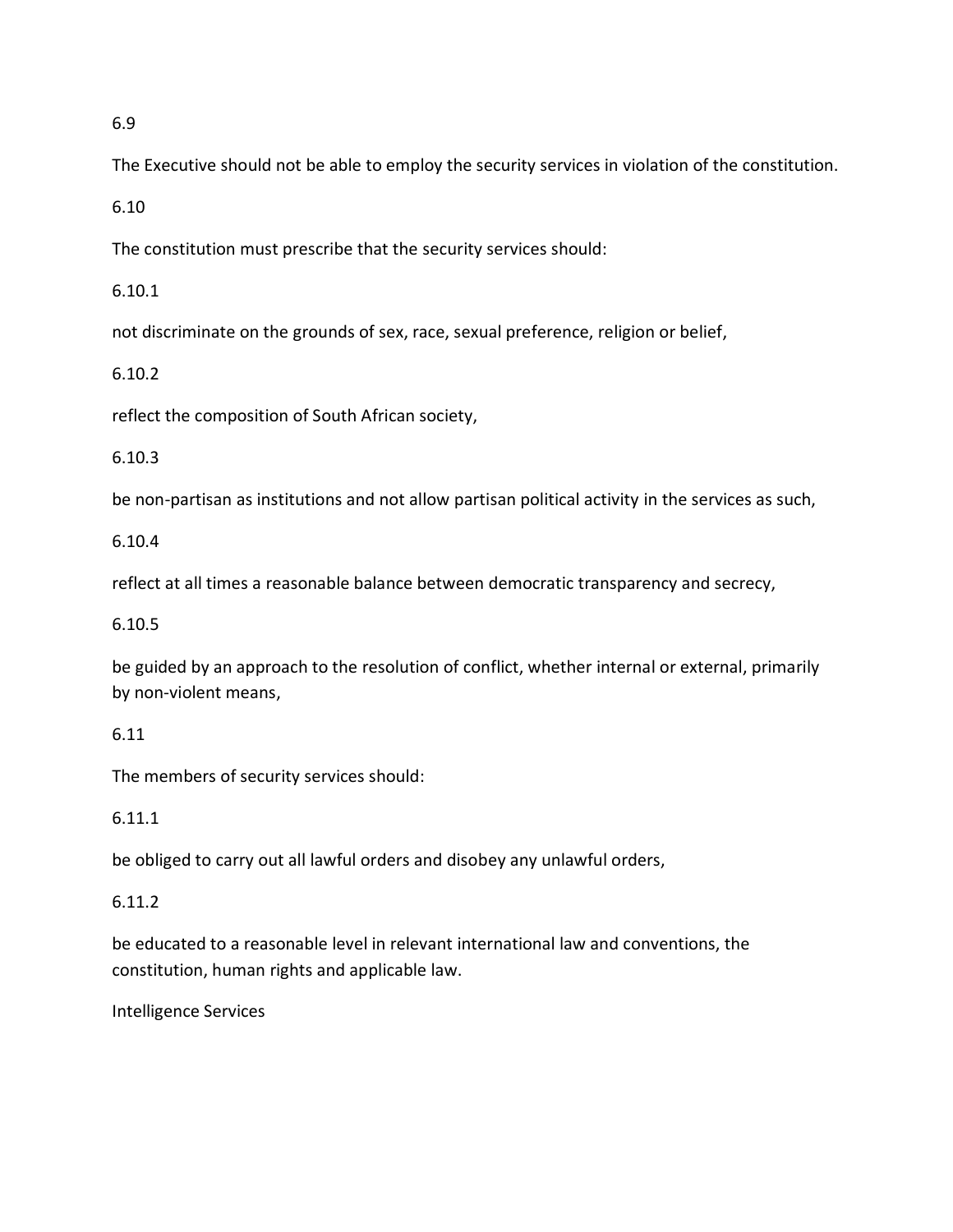The holistic descriptions of national security in footnote 10 above is not intended to be also the brief or mandate of any single security service. The door should not be opened for another "total onslaught" methodology by the security services. They should not be left unchecked to go into every corner of society\*.

\*See also 6.8 - 6.11 above, which is of fundamental importance for the restrictions on security services.

In the description of the mandates of the different security services which follows here, the guiding principle is still that the responsibility for security is taken out of the hands of the services as such and placed in Parliament and the Executive. The intelligence services should have the primary duty to equip the Executive and Parliament to safeguard the South African public and South Africa`s national interests by selecting, processing and analysing information, and to advise the government on security and public safety concerns.

The following aspects of the control, accountability and structure of Intelligence services should be provided for in national legislation rather than the constitution:

The national Intelligence services of South Africa should consist of the following:

a civilian intelligence organisation that shall be responsible for the conduct of domestic intelligence and fulfillment of the national counterintelligence responsibilities;

a civilian intelligence organisation that shall be responsible for the conduct of foreign intelligence;

the appropriate structure of the Police service that is responsible for the conduct of crime intelligence;

the department within the National defence force which is responsible for the conduct of military intelligence.

The President should be able to draw on the executive support of a Minister to be known as the Minister of Intelligence. Together they should exert ministerial control over intelligence and have accountability to Parliament for intelligence.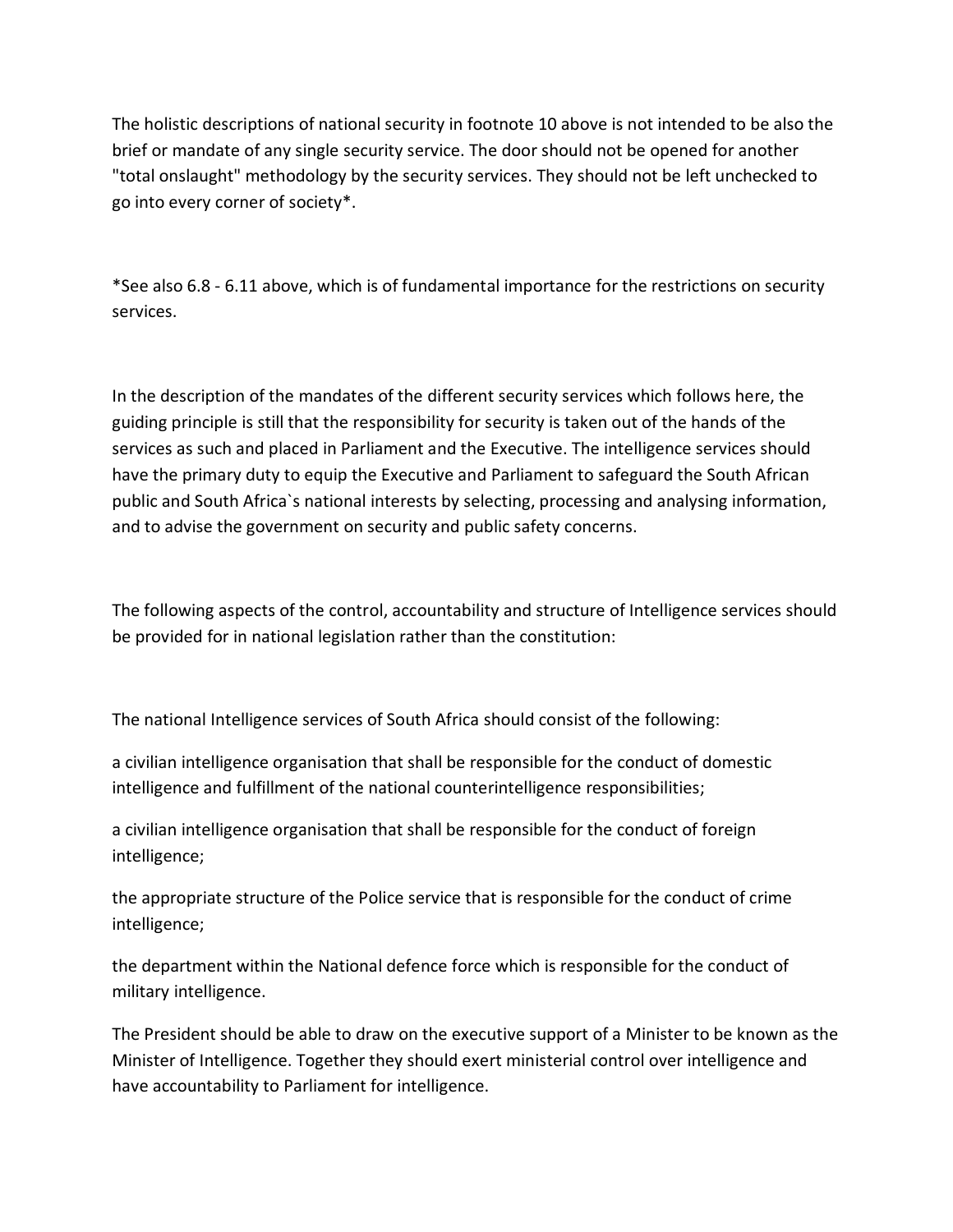Operational control and management of the intelligence services is to be exercised by the Director General of the various structures under the direction of the relevant Minister.

A coordinating mechanism essential to coordinate the flow of information, priorities, activities, policies, resources, interpretation and other matters pertaining to the functioning of national intelligence, as defined in an Act, shall be chaired by a Coordinator of Intelligence who shall be appointed by and accountable to the President.

The intelligence structures and its members shall be governed by a code of conduct that shall regulate their activity strictly within the Bill of Rights, and define the reciprocal obligations of the Service towards its personnel.

Proposals

### 6.12

The President shall be ultimately responsible for, and have control over, the Intelligence services, and he is accountable to Parliament for intelligence matters with executive support of a minister responsible for intelligence.

#### 6.13

There shall be a multi-party Parliamentary oversight committee, to be appointed by the Speaker of Parliament in consultation with the President after consultation between the President and Heads of the political parties represented in Parliament\*.

\*Members of the committee must take an oath of secrecy relevant to their work.

### 6.14

The constitution should provide for judicial control over intrusions onto individuals` rights of privacy when there is a perceived threat to national security.

### 6.15

Members of the intelligence services shall have the rights as defined in the Bill of rights, subject to a limitation clause, as in Sect 33 of the Interim Constitution. Freedom of speech and association should be curtailed for the duration of their employment and for the length of time legally determined for classification of material.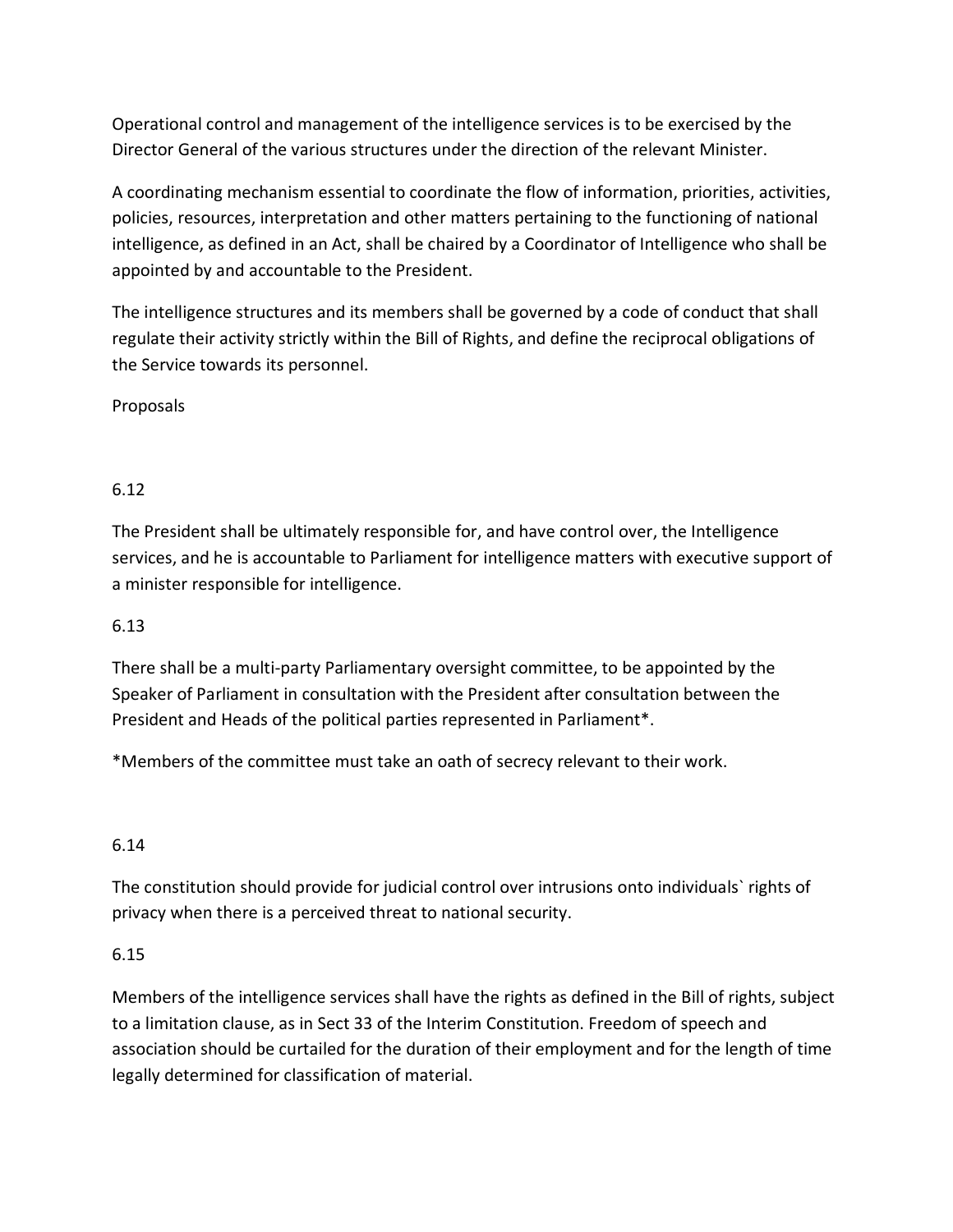#### 6.16

National intelligence should be a function and responsibility of the national government and should not be delegated to provincial governments.

6.17

The constitution should provide that access to information, relating to defence, national security or public safety, that is current and obtained in confidence, should be limited for a specified time as defined in law.

#### 6.18

The Intelligence services should operate within the law.

#### 6.19

The constitution should prohibit their having an influence, directly or indirectly, over political events in foreign countries, except in circumstances of war in the last-mentioned instance.

#### 6.20

The members of the Intelligence services will be bound by an oath of secrecy and allegiance to the Constitution.

#### 6.21

The constitution should state that provision is to be made in national legislation that each intelligence service must be subject to independent civilian oversight by way of an inspectorate. Such an inspectorate will also function as a mechanism of grievance resolution.

### 6.22

The constitution shall stipulate that there shall be no private intelligence services.

The National Defence Force

**Discussion** 

The Interim Constitution contains both matters of details that belong lawfully in normal national legislation and matters that belong in a constitution. This is particularly true of matters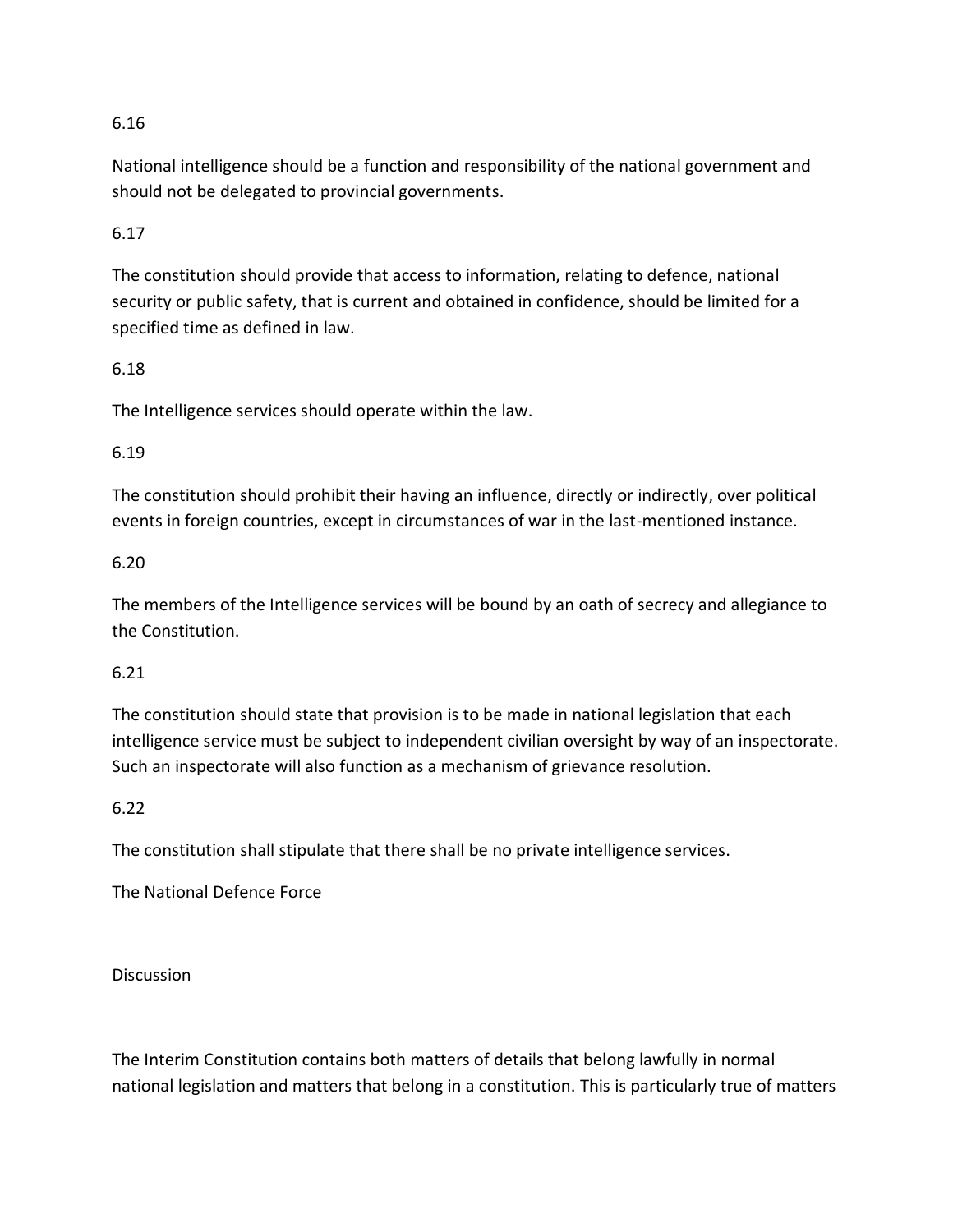relating to the defence function. The constitution should not contain matters which fix structural and command provisions with respect to a specific state department.

It should accordingly not be necessary to cover the range of defence issues currently set out in the Constitution, particularly those dealing with the structure of the national defence force. It will also not be necessary to deal with the various provisions essentially directed at the integration process. What the Constitution should deal with are the fundamental principles relating to the place of the Defence force in democracy. Proposals on the organisation of the Ministry need not be spelt out save to ensure that the Constitution does not preclude it.

### Proposals

### 6.23

The primary duty of the national defence force should be to defend the inhabitants, the territorial integrity and the sovereignty of South Africa. Actions of the defence force should conform to relevant international, constitutional and other law, and conventions.

# 6.24

There shall be only one national defence force. The President shall appoint the Chief of the national defence force, who shall perform his or her functions subject to the directions of the Minister of Defence, and during a state of war, of the President.

# 6.25

The national defence force shall be politically impartial and non-partisan. Members of the national defence force shall not hold office in a political party. The national defence force shall comply with international customary law and treaties regarding armed conflict, and its members shall be obliged to obey lawful orders and shall be obliged to disobey orders in breach of such international law or unlawful orders.

## 6.26

The departmental structure including function and powers of role players other than Minister responsible for defence should be dealt with in a Defence Act.

## 6.27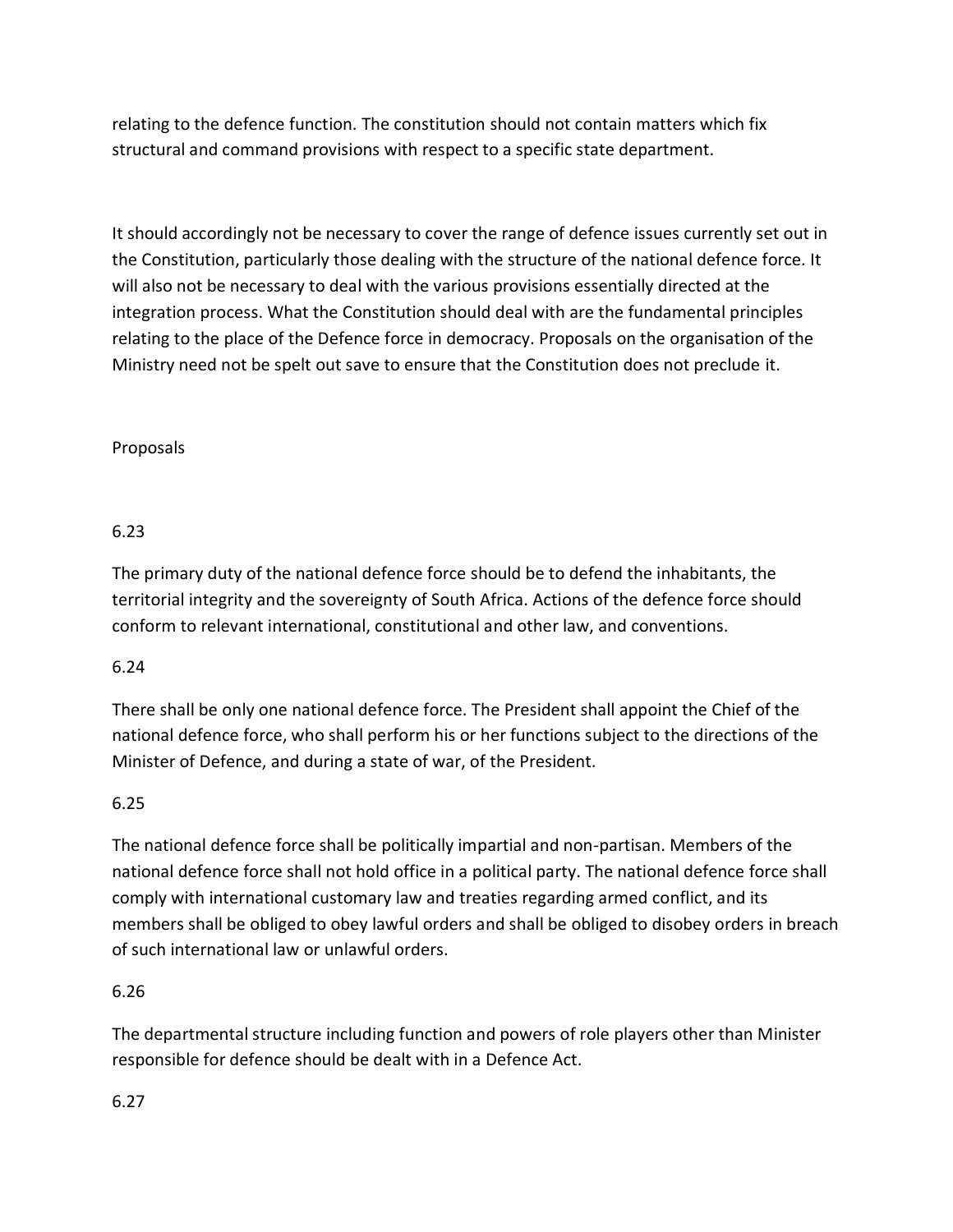The constitution should provide for one national defence force, structured in terms of law.

6.28

The constitution should define the President as Commander-in-Chief.

### 6.29

The constitution should state that the President as Commander-in-Chief should have the power to employ the national defence force for specified functions\*, as defined in law.

\* Including those presently mentioned in Sect 227(1)(b)-(f) of the Interim Constitution.

# 6.30

The defence force should at all times defend and uphold the constitution and should be prohibited from acting on their own and bypassing Parliament and the Executive.

# 6.31

There shall be a multi-party oversight committee of Parliament on defence to exercise oversight control over the Defence force. Such a committee shall initiate and deal with legislation relating to the Defence force, and must be able to make recommendations on budgets, budget functioning, organisation, armaments, policy, morale, and state of preparedness of the national defence force, and to perform such other functions relating to parliamentary supervision as may be prescribed by law.

## 6.32

The constitution should provide for presidential power to declare a state of national defence or war subject to parliamentary confirmation. The oversight committee and Parliament should be informed by the President if the national defence force is deployed in defence of the country, in support of the Police or in compliance with any international obligations. Parliament may review such deployment.

## 6.33

The President shall confer upon members of the national defence force permanent commissions and cancel such commissions.

6.34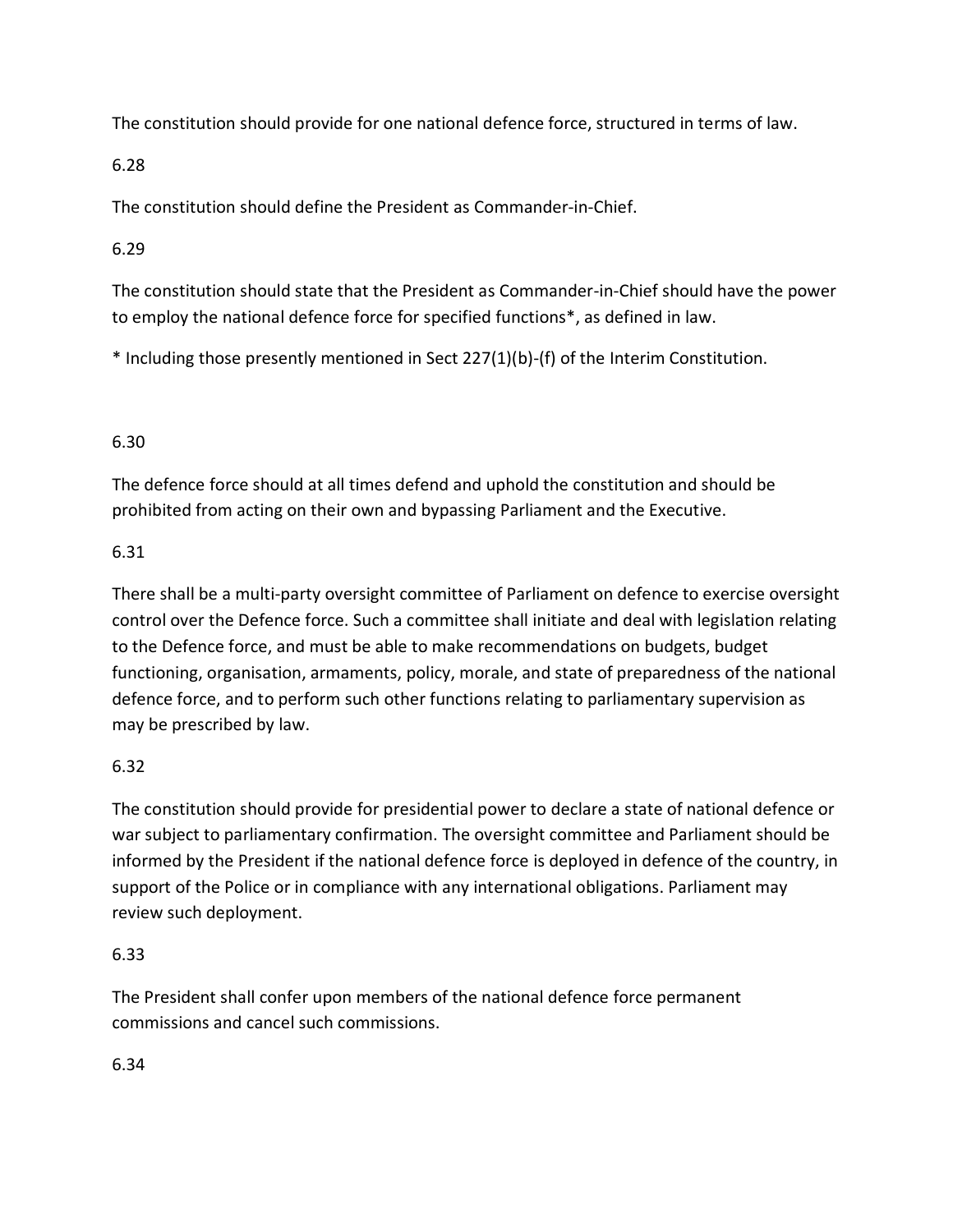The provision of section 224(2) of the Interim Constitution should be enacted in a transitional clause in a defence act in order to provide for the continuation of the present NDF.

#### 6.35

The constitution should provide for a specific military ombud function/person to deal with complaints of members of the defence force and the public against the national defence force. The precise role of the ombudsperson and its relationship to the public protector and human rights commission should be contained in relevant legislation.

SA Police Service

**Discussion** 

The provisions dealing with the Police will need revision in the light of current problems experienced regarding dual authority over policing agencies.

The ANC is committed to the creation of a single police service. The primary function of policing will be the prevention of crime and to guarantee the personal security of citizens and peaceful exercise of their rights as defined in the constitution. The principles governing the new police service, which shall also be inculcated in their training shall be:

Policing shall be based on community support and participation.

the Police shall be accountable to society and the community it serves through its democratically elected institutions.

The Police shall uphold the values of the Constitution.

Proposals

6.36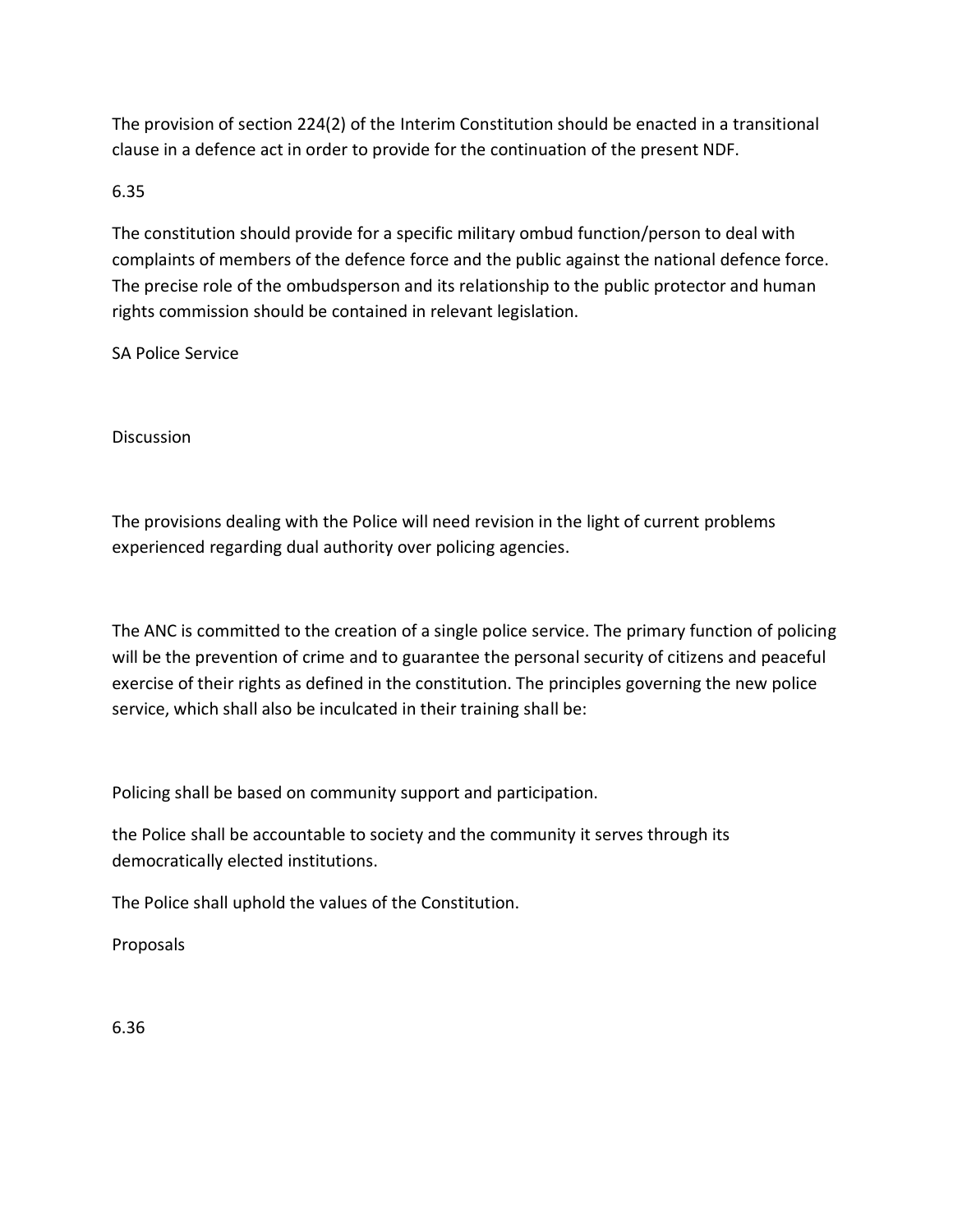The police service should have the primary duties to prevent crime, to investigate offenses or alleged offenses, to maintain the rule of law and to protect the safety and security of citizens. The police should adhere to and protect the constitution.

6.37

Community policing:

6.37.1

The principle of community policing must be defined in the constitution as a guiding principle of the police service. The details of appropriate structures, budgetary provisions, composition etc must however be defined in a national law.

## 6.37.2

There shall be established, in accordance with a law, police-community forums which shall evaluate visible police services and the efficiency and accountability of the service in respect of the community for which it is established.

### 6.38

There should be one national Police service in South Africa, loyal to the national constitution, and with structures devolved to the provinces.

### 6.38.1

The President shall appoint the National Commissioner in consultation with the relevant Minister. The duties of the National Commissioner should be as currently enshrined in the Interim Constitution.

## 6.38.2

The National Commissioner shall appoint Provincial Commissioners after consultation with the relevant MEC`s.

## 6.38.3

A responsible MEC should have the responsibility to monitor effective policing on provinces together with the Provincial Commissioner. He/she should see to the establishment of appropriate structures for community policing, and have oversight responsibility over the Provincial Commissioner.

### 6.38.4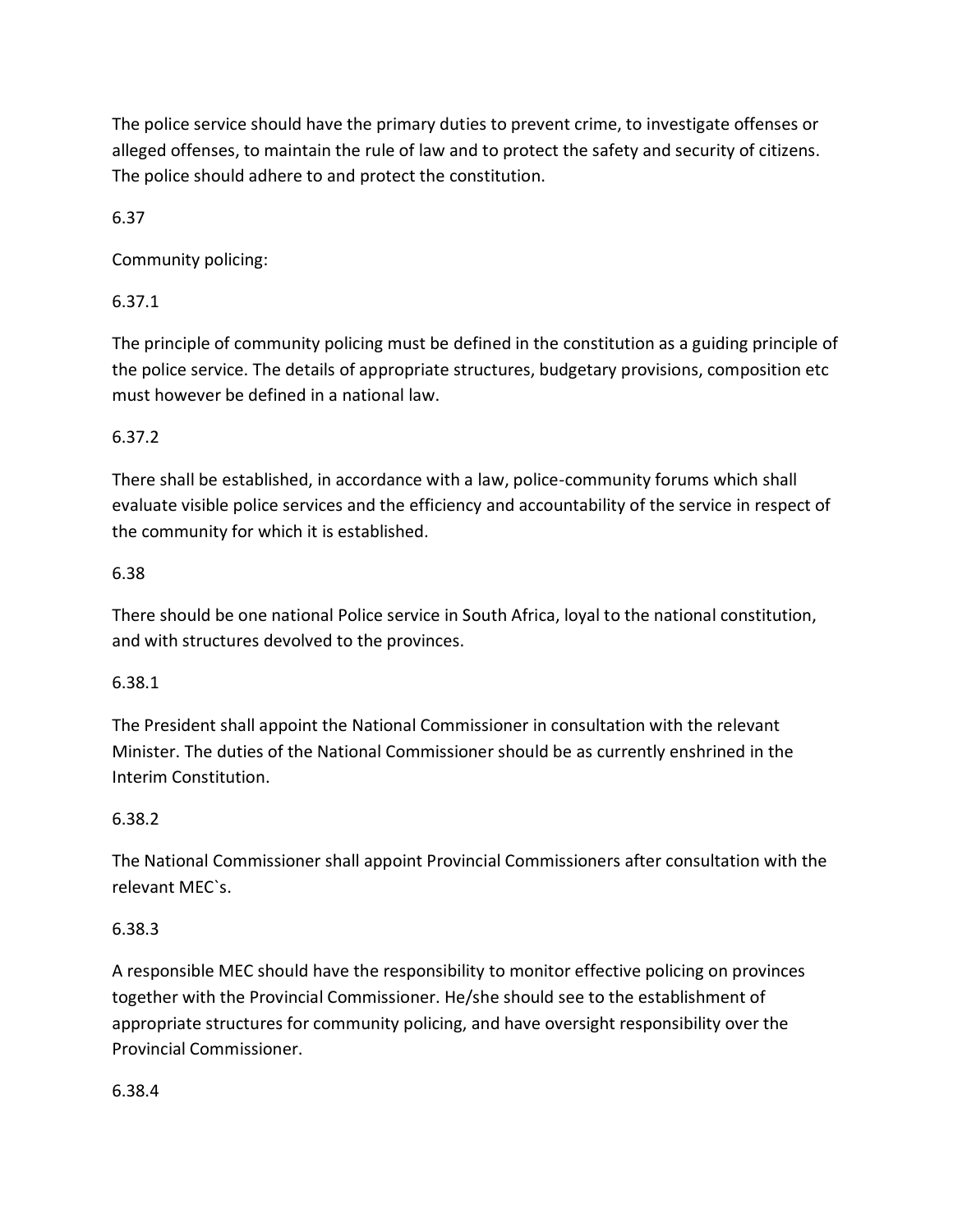Provision should be made by law, and not in the constitution, that there will be a civilian secretariat within the Ministry of Safety and Security.

### 6.38.5

Statutory provision should be made for an executive structure consisting of the Minister and the relevant MEC`s.

#### 6.39

Members of the police service shall have the rights as defined in the Bill of Rights, subject to a limitation clause, as in clause 33(a) of the Interim Constitution.

#### 6.39.1

The constitution should not address the details of labour relations, which should be set out in regulations and law\*.

\*Compulsory collective bargaining and dispute resolution and arbitration should be provided for in a law. Those provisions should curtail the right of members of the Police service to strike.

#### 6.40

An independent mechanism may be set out in a national law whenever the need arises, to receive and investigate, or monitor the investigation of complaints by members of the public against members of the service.

### 6.41

Border policing should be the responsibility of the police, except under certain conditions such as a state of war.

### 6.42

Although there must evidently be an oversight committee in Parliament, there is no need for special provisions for this committee.

### 6.43

The constitution should not deal with details on the matter of public order policing\* \*\*.

\*Public order policing is a national competency, and there may be a need for the establishment in a national law of a rapid response unit which could only be activated by the National Minister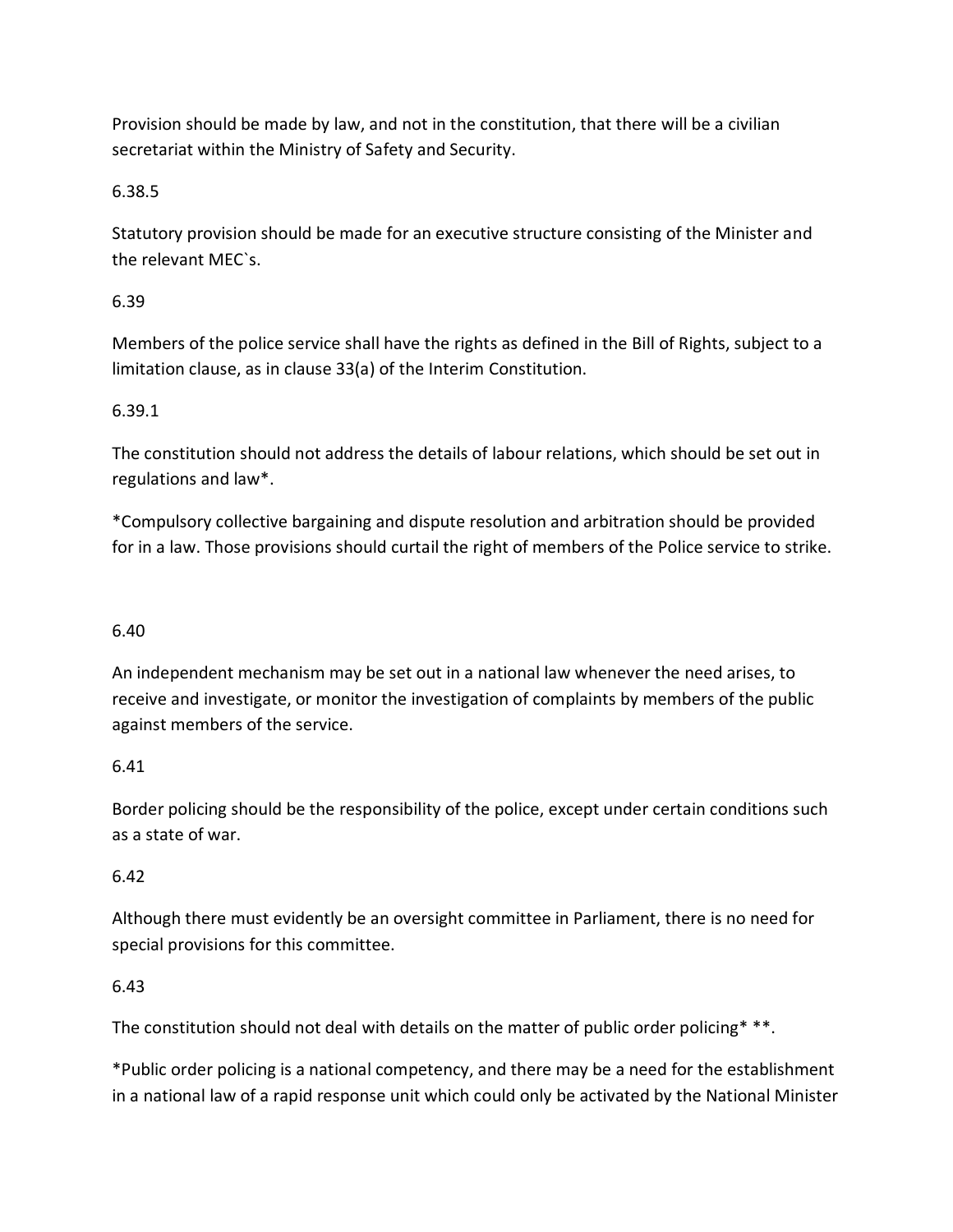or National Commissioner. This unit should be able to perform other functions necessary for policing in general.

\*\*The constitution should also not deal with private security companies. The lack of accountability in the function of private security companies, except to their owners/or people employing them, requires a review of present legislation to ensure it provides for the establishment and function of these companies within the parameters of a Parliamentary Act.

#### 6.44

The establishment of municipal or metropolitan police, and the resolution of the question of tribal police, should be left to national legislation, which should not be precluded by the constitution.

Part 7

Finance

Binding Constitutional Principles

XXIX

The independence and impartiality of a Public Service Commission, a Reserve Bank, and Auditor-General and a Public Prosecutor shall be provided for and safeguarded by the Constitution in the interests of the maintenance of effective public finance and administration and a high standard of professional ethics in the public service.

XXVII

A Financial and Fiscal Commission, in which each province shall be represented, shall recommend fiscal and financial allocations to the provincial and local governments from revenue collected nationally, after taking into account the national interest, economic disparities between provinces as well as the population and developmental needs, administrative responsibilities and other legitimate interests of each of the provinces.

**Discussion**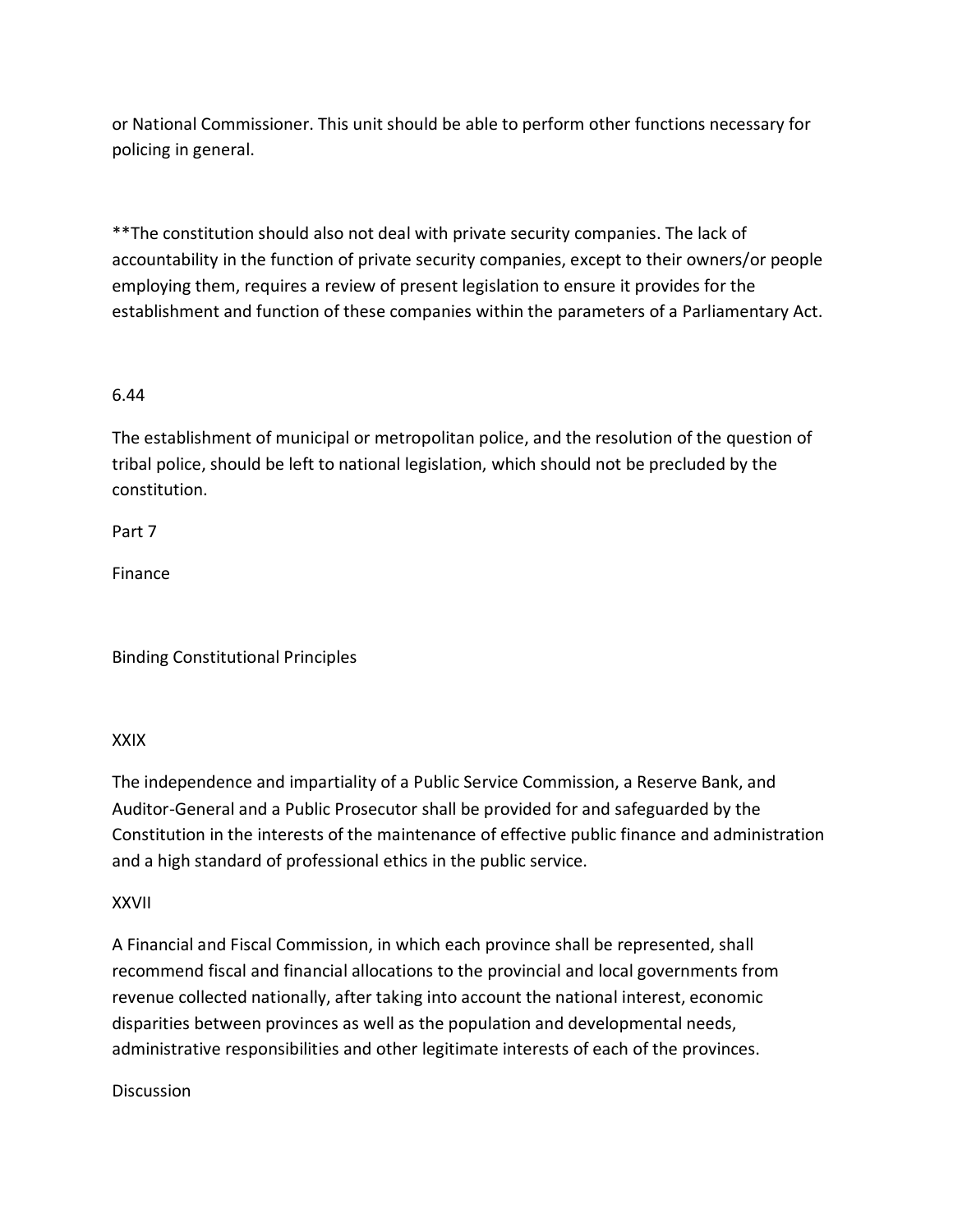#### National Financial Affairs

The provisions regarding the Auditor-General, South African Reserve Bank, Financial and Fiscal Commission, require concrete analysis in the light of the existing experience of these institutions. In general it is not appropriate for the Constitution to deal with these issues, although arguments will be advanced that these institutions should be guaranteed a degree of administrative autonomy. Current provisions are essentially adequate.

The general approach of the ANC towards the constitutional provisions relating to financial institutions\* is that these constitutional provisions should be restricted to broad general principles with details to be dealt with in normal national legislation. The constitution should only deal with those institutions specifically required to be dealt with by the Constitutional Principles.

\*Like the Financial and Fiscal Commission, the Reserve Bank and auditor-General.

The clauses in the Interim Constitution on the Reserve Bank should be taken over unchanged into the final constitution, except that Sect 196(2) should spell out that the consultation between the Reserve Bank and the Minister responsible for national financial matters should amount to "in consultation with" rather than the weaker "after consultation".

There are no specific provisions in the Interim Constitution relating to public enterprises, although these are governed by legislation. The ANC sees no reason for specific provisions on public enterprises to be included in the final constitution.

Provincial Financial and Fiscal Affairs

The ANC should accept as guiding principles for provincial\* financial and fiscal affairs that: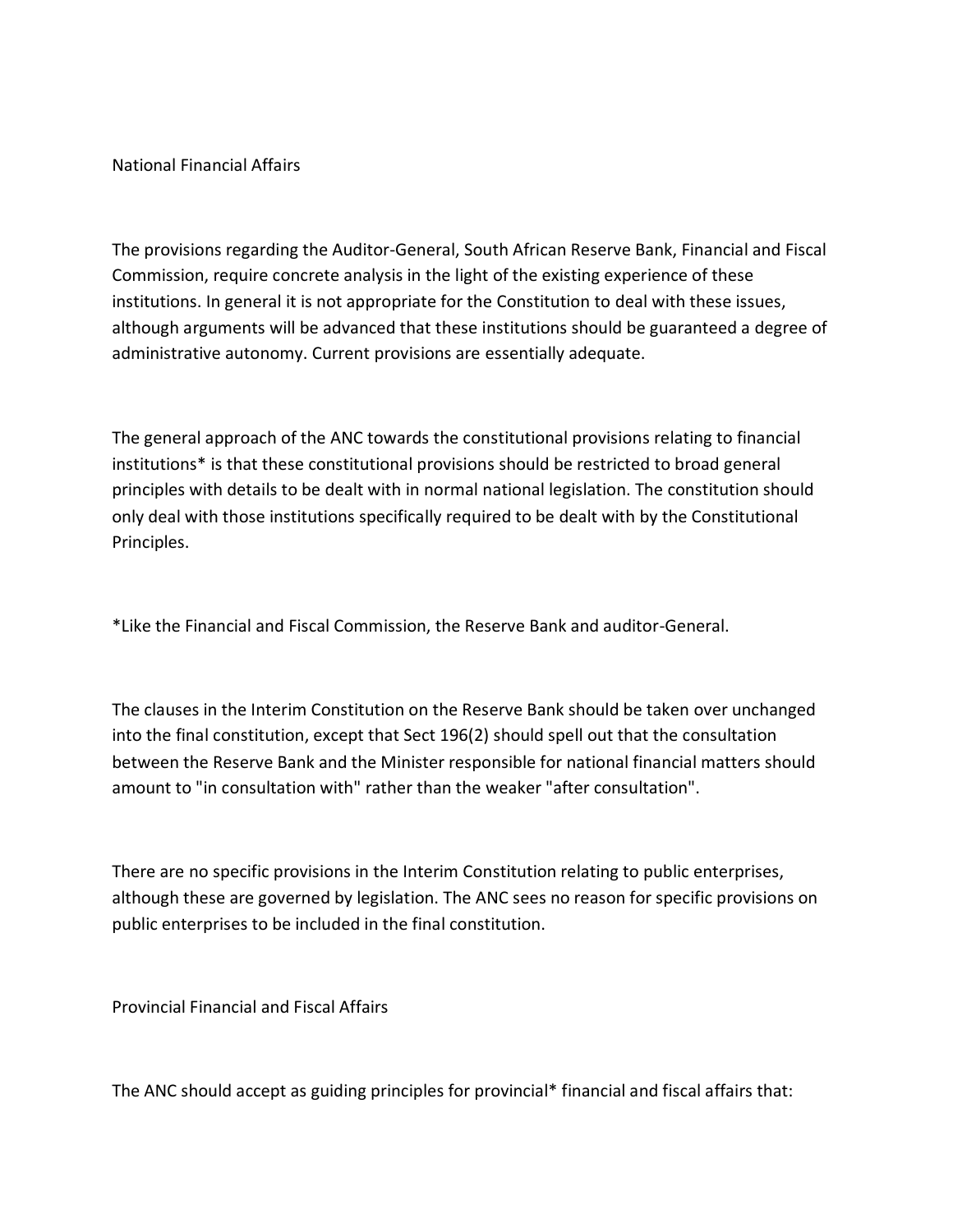\*In some respects applicable to local government as well. See below.

The national-provincial fiscal and financial system should address fiscal inefficiencies and financial inequities that exists in South Africa by reason of the apartheid legacy, and the need for special mechanisms occasioned by the new provincial system.

National, provincial and local levels of government should have adequate financial resources at their disposal to exercise their responsibilities and to function effectively and efficiently.

The economic principles which should guide the approach to financial and fiscal relations between local, provincial and national government should be the following:

Fiscal efficiency

Fiscal equity

Affordability, accountability and flexibility

The preservation of the economic union of South Africa

Tax harmonisation

Accommodation of spillovers of benefits or costs across provincial borders

The promotion of economic democratisation, and reconstruction and development

Prudent fiscal management.

South Africa should have a predominantly unified legislative and administrative fiscal and public financial system: it should be a joint fiscal system under leadership of national government, and not a rigidly divided system between national and provincial levels of government\*.

\*Canada, for example, is experiencing a crisis with its system of divided fiscal federalism.

In this regard there should be a co-operative rather than a competitive relationship between national and provincial governments. This would amount to the provinces being incorporated into decision-making in regard to the budget. In return the provinces would be required to accept greater responsibility for acting within agreed policy frameworks. Giving effect to this new arrangement would require: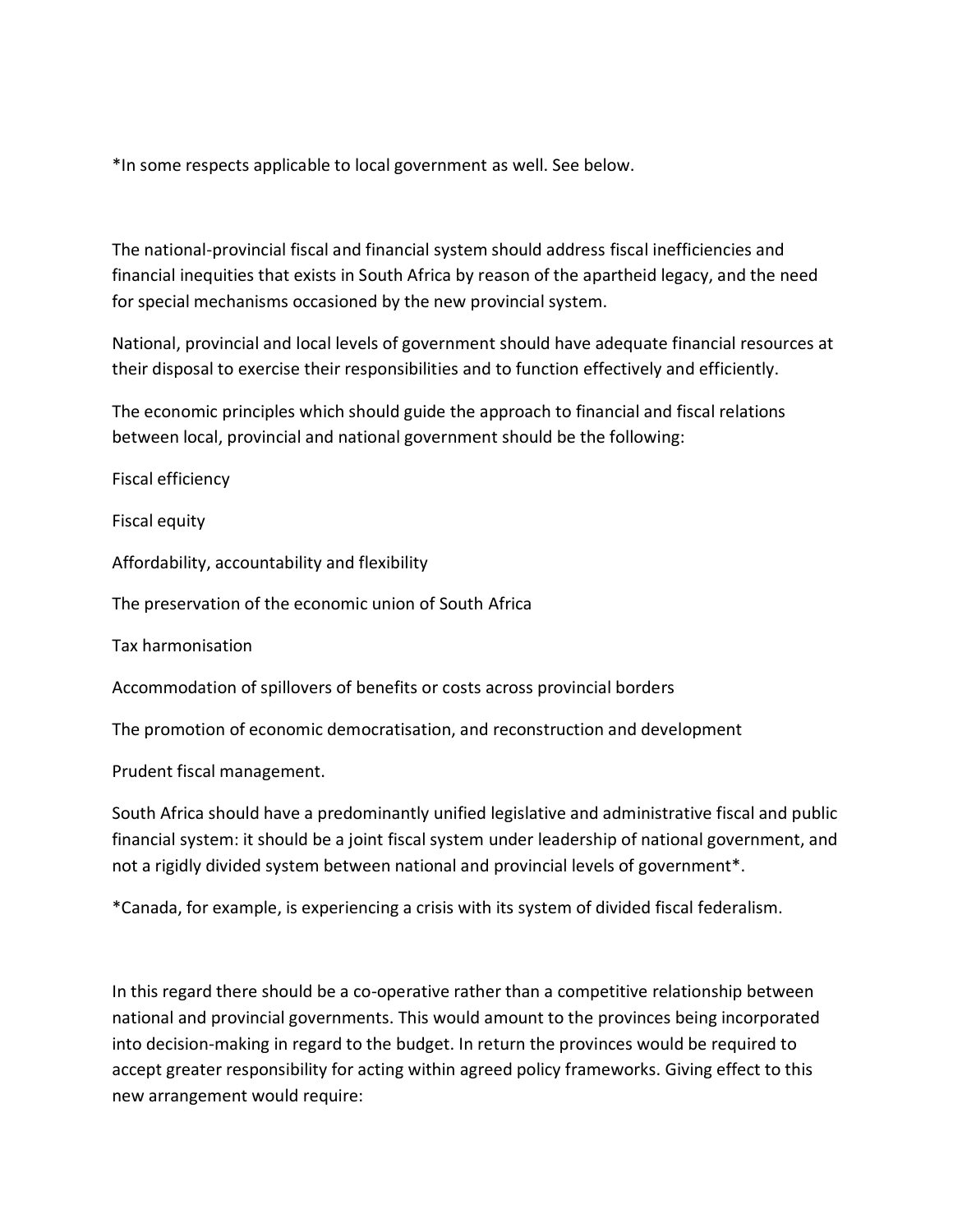Inserting provisions in the final constitution giving the new Senate an appropriate role in the passage of money bills\*.

\*This would need to be part of an overall package arrangement.

Any recommendations in this regard should also fit in with proposals to broaden and strengthen the role of the legislature in the passage of money bills.

Considering incorporating into the constitution provision for the involvement of mandated political representatives of the provinces and national government in structures engaged in the budgetary drafting process, such as the budgetary committee.

The final constitution should provide that the bulk of revenue should be apportioned at national level after participation by provincial and local levels of government. This implies horizontal and vertical financial equalisation.

In general original taxing powers for provinces should not be constitutionalised. Where, however, it is more efficient to collect a tax locally or regionally, this level could be allocated this power, and use the income\*.

\*E.g. it would be inappropriate to charge one level of government to raise taxes only to pay it over, because the task may be done inefficiently.

The policy of the ANC should be tax harmonisation, with the following objectives:

Efficiency in the national internal market: Differential tax policies across provinces can lead to distortions in the interprovincial allocation of resources, to wasteful tax competition among provinces, and to excessive use of private sector resources (like accounting, financial and management resources) simply to comply with different tax regimes and to avoid taxes.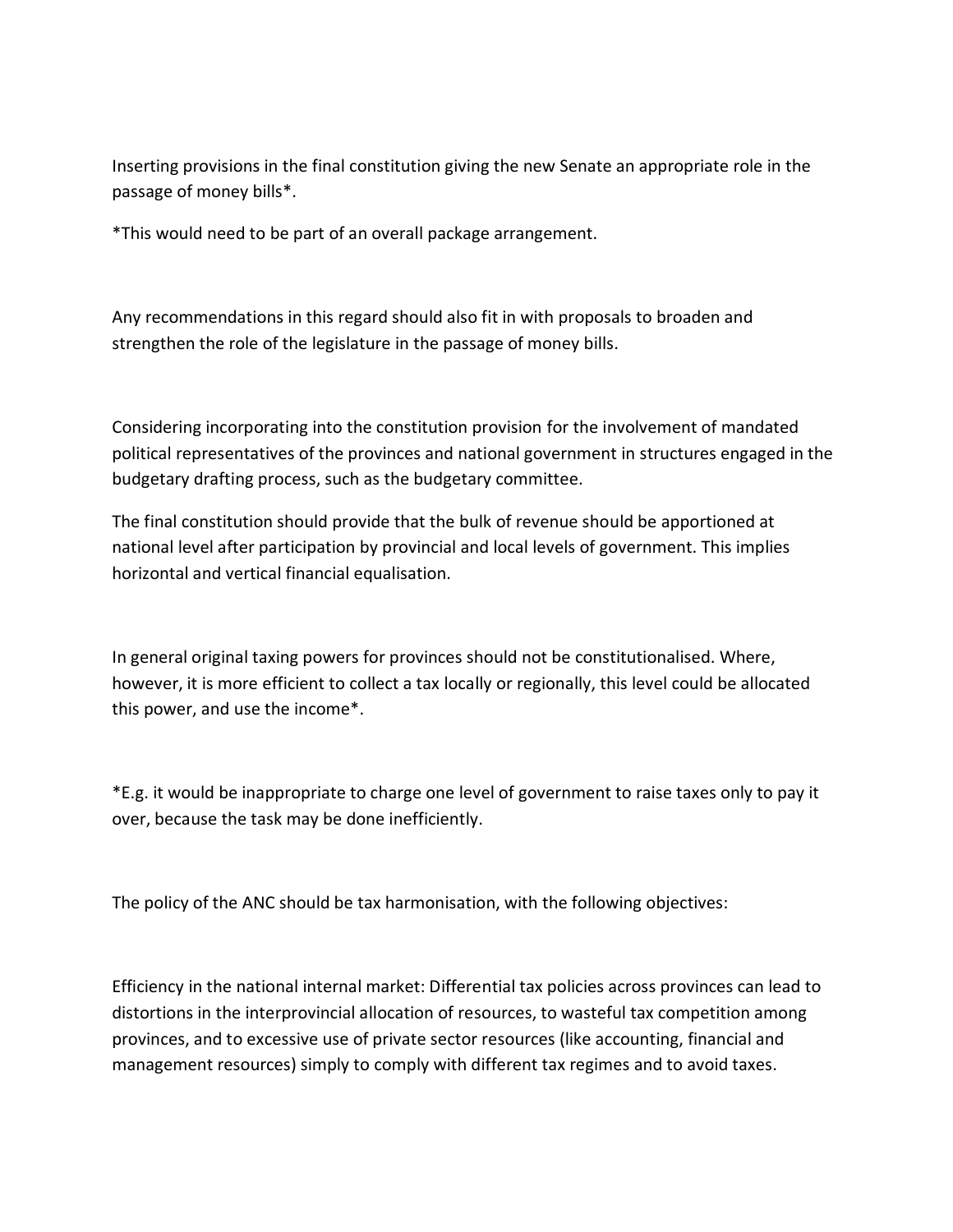National equity: Tax competition may reduce the redistributive content of the tax system. Different redistributive policies across provinces may detract from national equity goals.

Ease and cost of administration: Collection and compliance costs can be reduced; avoidance and evasion may be reduced.

The financial constitution should be a flexible system. Flexibility lies in the fact that fiscal efficiency may sometimes drive decentralisation, while fiscal equity may sometimes drive centralisation.

Financial and Fiscal Commission

A strong, independent and accountable FFC can make a major contribution to achieving fiscal stability and to promote equitable relations between different tiers of government. Macroeconomic stability depends on maintaining control at national level over borrowing of provincial and local governments. The FFC should have the role to provide advice to the Executive in preparing the budget and to Parliament to deal with the budget.

#### 7.1

Provision will be made for an effective and independent Auditor-General and Reserve Bank.

### 7.2

Revenue from taxes, except those specifically designated by national legislation as being provincial taxes, shall accrue to and be collected by the national level of government, to be allocated for national, provincial and local governments in accordance with national legislation.

### 7.3

The provinces should be entitled to an equitable share of national revenue, as provided for in Constitutional Principle XXVII.

#### 7.4

The Financial and Fiscal Commission (FFC) shall be established to advise the government on the apportionment of revenue to the provinces. Its function and structure should be governed by legislation, with the proviso that the constitution should provide for representation from the provinces\*.